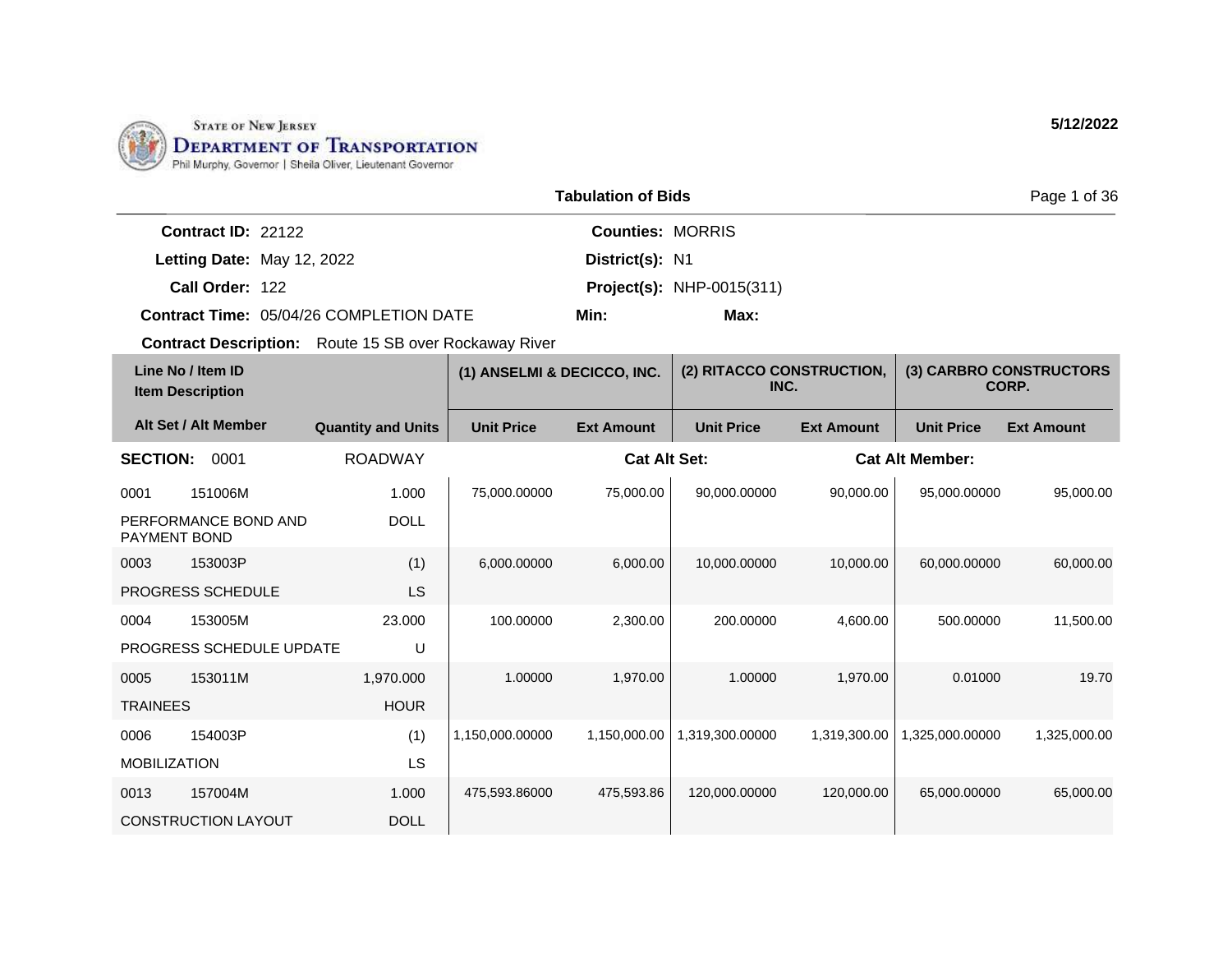

|                      |                                                | Page 2 of 36            |                                  |  |
|----------------------|------------------------------------------------|-------------------------|----------------------------------|--|
| Contract $ID: 22122$ |                                                | <b>Counties: MORRIS</b> |                                  |  |
|                      | Letting Date: May 12, 2022                     | District(s): N1         |                                  |  |
| Call Order: 122      |                                                |                         | <b>Project(s): NHP-0015(311)</b> |  |
|                      | <b>Contract Time: 05/04/26 COMPLETION DATE</b> | Min:                    | Max:                             |  |

| Line No / Item ID<br><b>Item Description</b> |                             | (1) ANSELMI & DECICCO, INC. |                   | (2) RITACCO CONSTRUCTION,<br>INC. |                   | (3) CARBRO CONSTRUCTORS<br>CORP. |                        |                   |
|----------------------------------------------|-----------------------------|-----------------------------|-------------------|-----------------------------------|-------------------|----------------------------------|------------------------|-------------------|
|                                              | Alt Set / Alt Member        | <b>Quantity and Units</b>   | <b>Unit Price</b> | <b>Ext Amount</b>                 | <b>Unit Price</b> | <b>Ext Amount</b>                | <b>Unit Price</b>      | <b>Ext Amount</b> |
| <b>SECTION:</b>                              | 0001                        | <b>ROADWAY</b>              |                   | <b>Cat Alt Set:</b>               |                   |                                  | <b>Cat Alt Member:</b> |                   |
| 0014                                         | 157006M                     | 6.000                       | 900.00000         | 5,400.00                          | 500.00000         | 3,000.00                         | 1.500.00000            | 9.000.00          |
| <b>MONUMENT</b>                              |                             | U                           |                   |                                   |                   |                                  |                        |                   |
| 0028                                         | 159003M                     | 32,000                      | 1.00000           | 32.00                             | 20,00000          | 640.00                           | 165.00000              | 5,280.00          |
| U<br><b>BREAKAWAY BARRICADE</b>              |                             |                             |                   |                                   |                   |                                  |                        |                   |
| 0029                                         | 159006M                     | 130.000                     | 1.00000           | 130.00                            | 10.00000          | 1,300.00                         | 66.00000               | 8,580.00          |
| <b>DRUM</b>                                  |                             | U                           |                   |                                   |                   |                                  |                        |                   |
| 0030                                         | 159009M                     | 500.000                     | 1.00000           | 500.00                            | 2.00000           | 1,000.00                         | 18.00000               | 9,000.00          |
| <b>TRAFFIC CONE</b>                          |                             | U                           |                   |                                   |                   |                                  |                        |                   |
| 0031                                         | 159012M                     | 881.000                     | 50.00000          | 44,050.00                         | 20.00000          | 17,620.00                        | 40.00000               | 35,240.00         |
|                                              | <b>CONSTRUCTION SIGNS</b>   | <b>SF</b>                   |                   |                                   |                   |                                  |                        |                   |
| 0032                                         | 159015M                     | 1.000                       | 2,500.00000       | 2,500.00                          | 750.00000         | 750.00                           | 1,500.00000            | 1,500.00          |
| SIGN, 4' X 8'                                | CONSTRUCTION IDENTIFICATION | U                           |                   |                                   |                   |                                  |                        |                   |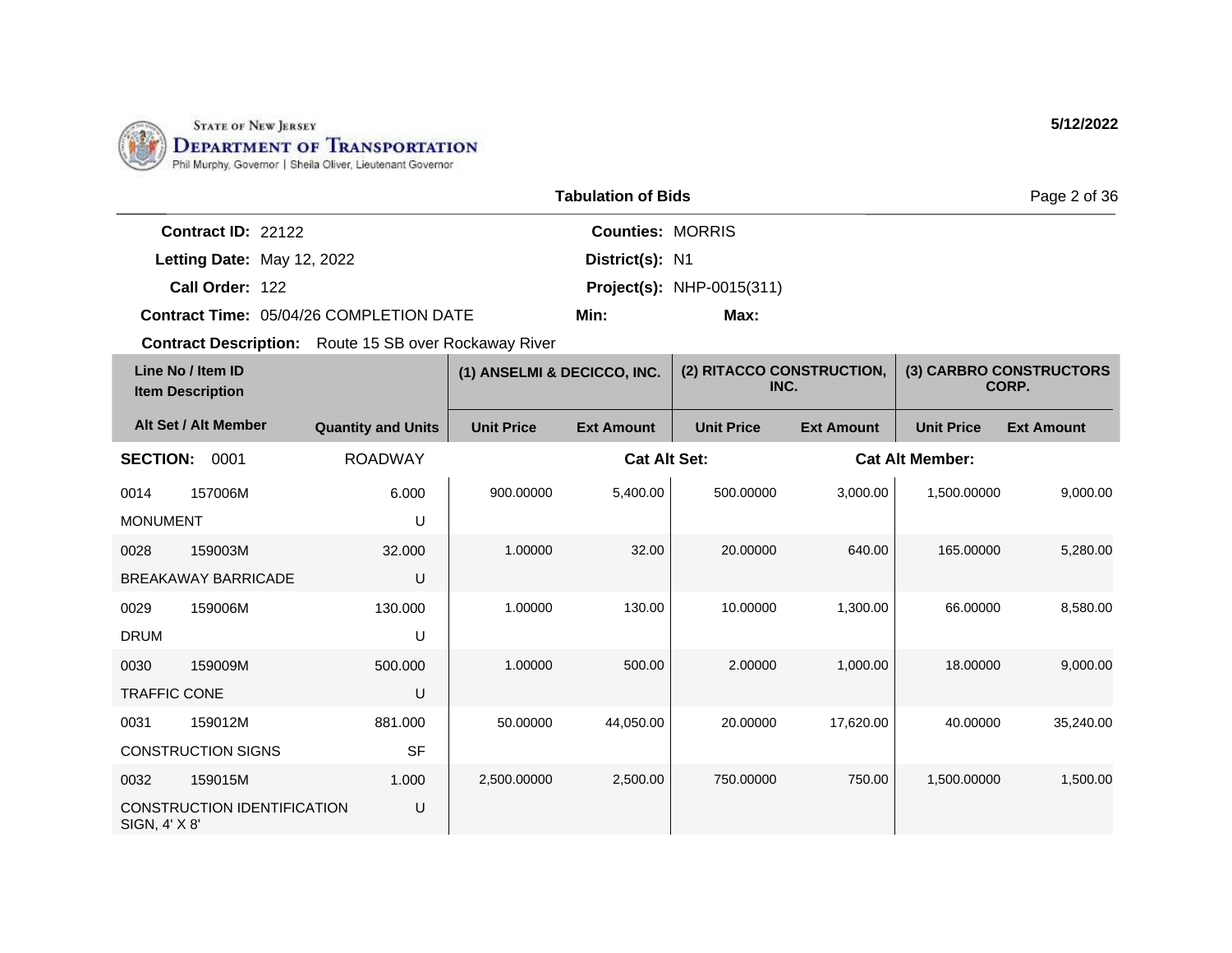

|                      |                                                | Page 3 of 36            |                                  |  |
|----------------------|------------------------------------------------|-------------------------|----------------------------------|--|
| Contract $ID: 22122$ |                                                | <b>Counties: MORRIS</b> |                                  |  |
|                      | Letting Date: May 12, 2022                     | District(s): N1         |                                  |  |
| Call Order: 122      |                                                |                         | <b>Project(s): NHP-0015(311)</b> |  |
|                      | <b>Contract Time: 05/04/26 COMPLETION DATE</b> | Min:                    | Max:                             |  |

| Line No / Item ID<br><b>Item Description</b> |                                                                   | (1) ANSELMI & DECICCO, INC. |                   | (2) RITACCO CONSTRUCTION,<br>INC. |                   | (3) CARBRO CONSTRUCTORS<br>CORP. |                        |                   |
|----------------------------------------------|-------------------------------------------------------------------|-----------------------------|-------------------|-----------------------------------|-------------------|----------------------------------|------------------------|-------------------|
|                                              | Alt Set / Alt Member                                              | <b>Quantity and Units</b>   | <b>Unit Price</b> | <b>Ext Amount</b>                 | <b>Unit Price</b> | <b>Ext Amount</b>                | <b>Unit Price</b>      | <b>Ext Amount</b> |
| <b>SECTION:</b>                              | 0001                                                              | <b>ROADWAY</b>              |                   | <b>Cat Alt Set:</b>               |                   |                                  | <b>Cat Alt Member:</b> |                   |
| 0033                                         | 159021P                                                           | 1,400.000                   | 150.00000         | 210,000.00                        | 150.00000         | 210,000.00                       | 80.00000               | 112,000.00        |
|                                              | <b>CONSTRUCTION BARRIER CURB</b>                                  | LF                          |                   |                                   |                   |                                  |                        |                   |
| 0034                                         | 159027M                                                           | 2.000                       | 2,500.00000       | 5,000.00                          | 500.00000         | 1,000.00                         | 500.00000              | 1,000.00          |
|                                              | FLASHING ARROW BOARD, 4' X 8'                                     | U                           |                   |                                   |                   |                                  |                        |                   |
| 0035                                         | 159030M                                                           | 4.000                       | 5,000.00000       | 20,000.00                         | 1,500.00000       | 6,000.00                         | 1,500.00000            | 6,000.00          |
| <b>SIGN</b>                                  | PORTABLE VARIABLE MESSAGE                                         | U                           |                   |                                   |                   |                                  |                        |                   |
| 0036                                         | 159054M                                                           | 3.000                       | 4,000.00000       | 12,000.00                         | 100.00000         | 300.00                           | 5,800.00000            | 17,400.00         |
| <b>MODULES</b>                               | TEMPORARY CRASH CUSHION,<br><b>INERTIAL BARRIER SYSTEM, 14</b>    | U                           |                   |                                   |                   |                                  |                        |                   |
| 0037                                         | 159108M                                                           | 2.000                       | 10,000.00000      | 20,000.00                         | 7,500.00000       | 15,000.00                        | 5.000.00000            | 10,000.00         |
|                                              | <b>TRAFFIC CONTROL TRUCK WITH</b><br><b>MOUNTED CRASH CUSHION</b> | U                           |                   |                                   |                   |                                  |                        |                   |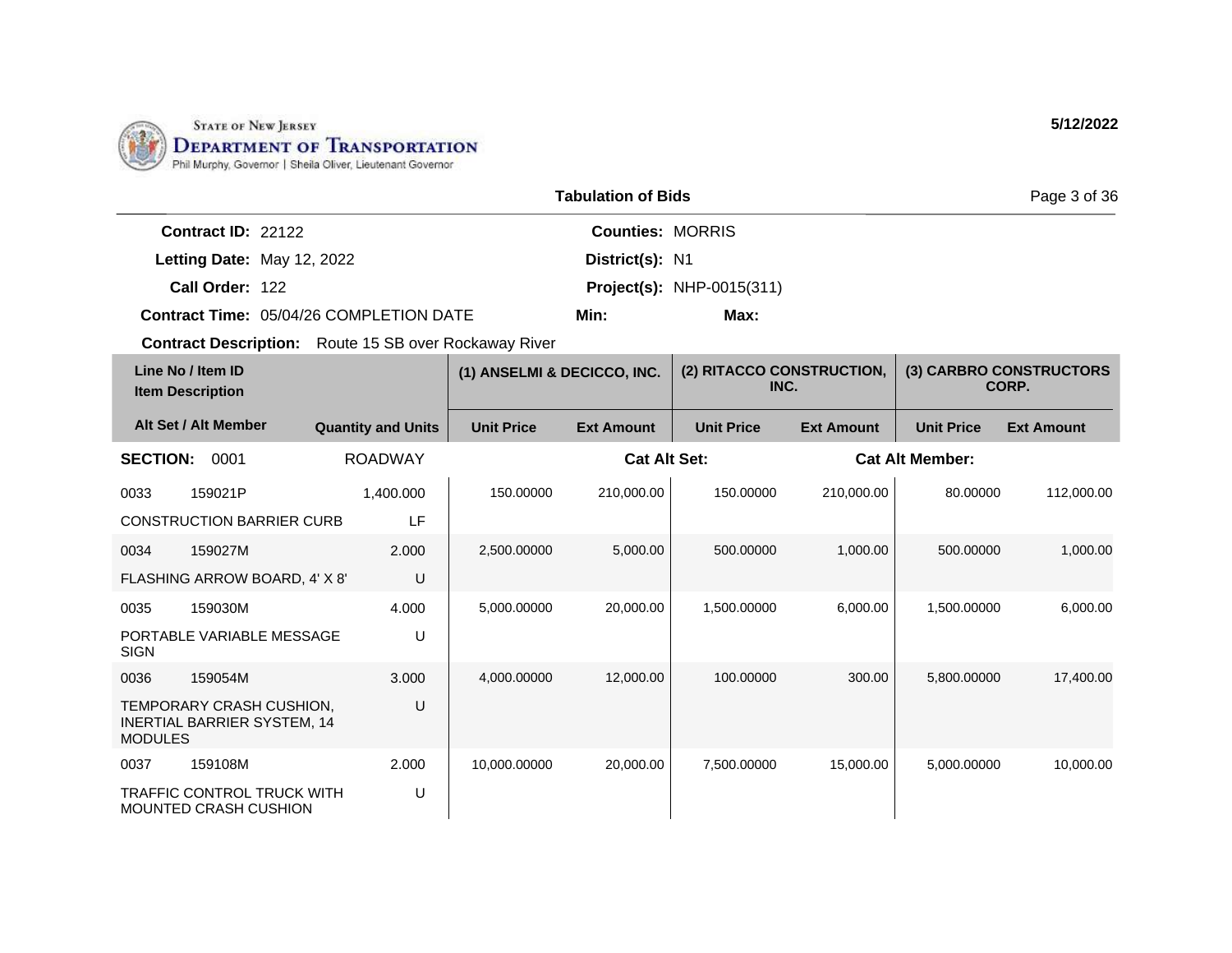

|                    |                                         | Page 4 of 36            |                                  |  |
|--------------------|-----------------------------------------|-------------------------|----------------------------------|--|
| Contract ID: 22122 |                                         | <b>Counties: MORRIS</b> |                                  |  |
|                    | Letting Date: May 12, 2022              | District(s): N1         |                                  |  |
| Call Order: 122    |                                         |                         | <b>Project(s): NHP-0015(311)</b> |  |
|                    | Contract Time: 05/04/26 COMPLETION DATE | Min:                    | Max:                             |  |

| Line No / Item ID<br><b>Item Description</b> |                                 | (1) ANSELMI & DECICCO, INC. |                     | (2) RITACCO CONSTRUCTION,<br>INC. |                        | (3) CARBRO CONSTRUCTORS<br>CORP. |                   |                   |
|----------------------------------------------|---------------------------------|-----------------------------|---------------------|-----------------------------------|------------------------|----------------------------------|-------------------|-------------------|
|                                              | Alt Set / Alt Member            | <b>Quantity and Units</b>   | <b>Unit Price</b>   | <b>Ext Amount</b>                 | <b>Unit Price</b>      | <b>Ext Amount</b>                | <b>Unit Price</b> | <b>Ext Amount</b> |
| <b>ROADWAY</b><br><b>SECTION:</b><br>0001    |                                 |                             | <b>Cat Alt Set:</b> |                                   | <b>Cat Alt Member:</b> |                                  |                   |                   |
| 0038                                         | 159138M                         | 150,000                     | 100.00000           | 15,000.00                         | 50.00000               | 7,500.00                         | 65.00000          | 9,750.00          |
| <b>HMA PATCH</b>                             |                                 | T                           |                     |                                   |                        |                                  |                   |                   |
| 0039                                         | 159141M                         | 240.000                     | 100.00000           | 24,000.00                         | 110.00000              | 26,400.00                        | 0.01000           | 2.40              |
|                                              | TRAFFIC DIRECTOR, FLAGGER       | <b>HOUR</b>                 |                     |                                   |                        |                                  |                   |                   |
| 0040                                         | 159144M                         | 3.000                       | 200.00000           | 600.00                            | 200.00000              | 600.00                           | 300.00000         | 900.00            |
|                                              | <b>EMERGENCY TOWING SERVICE</b> | U                           |                     |                                   |                        |                                  |                   |                   |
| 0041                                         | 159170M                         | (1)                         | 135,000.00000       | 135,000.00                        | 135,000.00000          | 135,000.00                       | 135,000.00000     | 135,000.00        |
|                                              | <b>SCHOOL BUS SERVICE</b>       | LS                          |                     |                                   |                        |                                  |                   |                   |
| 0042                                         | 159190M                         | (1)                         | 10,000.00000        | 10,000.00                         | 30,000.00000           | 30,000.00                        | 500.00000         | 500.00            |
| <b>SNOW REMOVAL</b>                          |                                 | LS                          |                     |                                   |                        |                                  |                   |                   |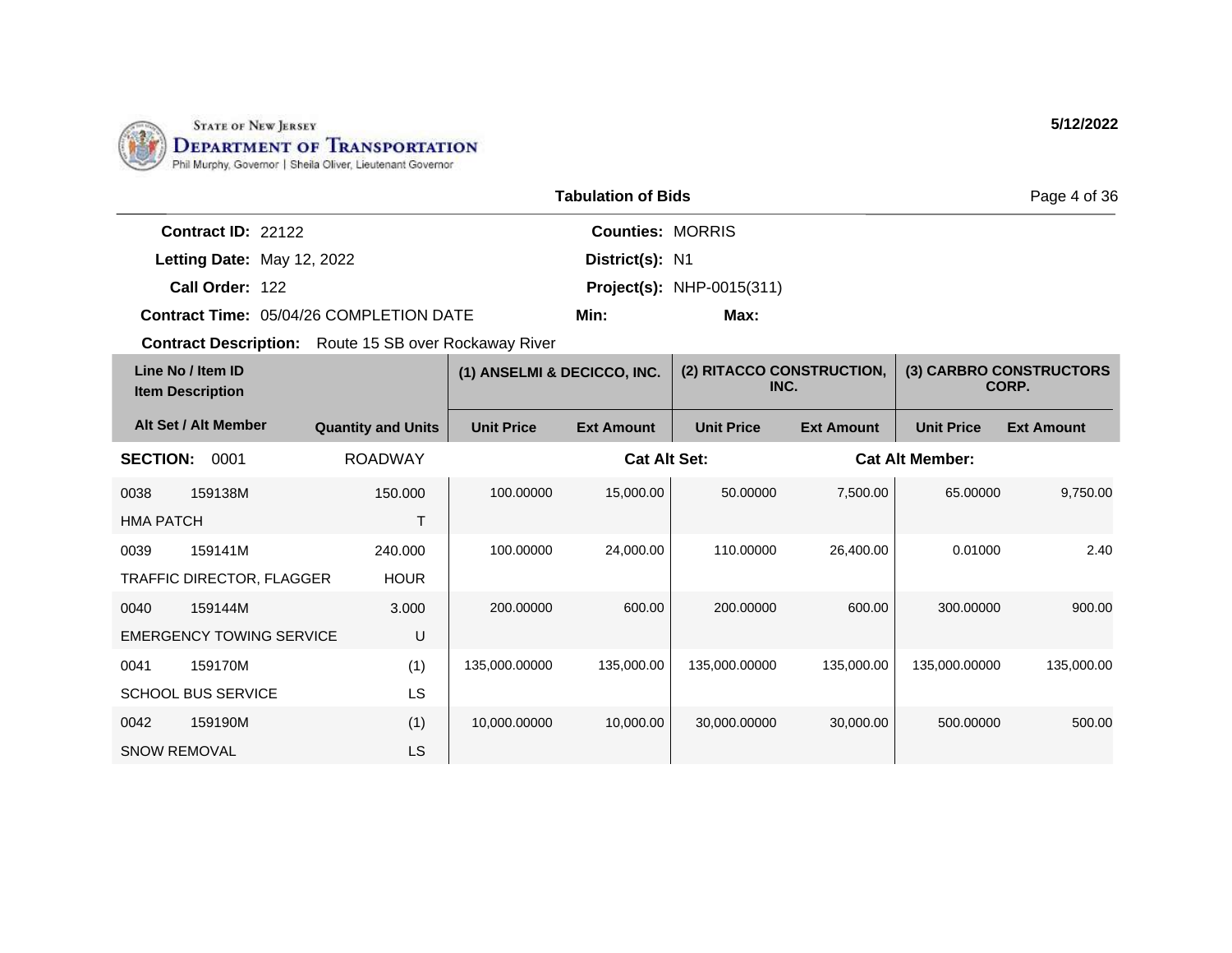

|                                                | <b>Tabulation of Bids</b> |                                  |  |  |  |
|------------------------------------------------|---------------------------|----------------------------------|--|--|--|
| Contract $ID: 22122$                           | <b>Counties: MORRIS</b>   |                                  |  |  |  |
| Letting Date: May 12, 2022                     | District(s): N1           |                                  |  |  |  |
| Call Order: 122                                |                           | <b>Project(s):</b> NHP-0015(311) |  |  |  |
| <b>Contract Time: 05/04/26 COMPLETION DATE</b> | Min:                      | Max:                             |  |  |  |

| Line No / Item ID<br><b>Item Description</b> |                                                          | (1) ANSELMI & DECICCO, INC. |                   | (2) RITACCO CONSTRUCTION,<br>INC. |                   | (3) CARBRO CONSTRUCTORS<br>CORP. |                        |                   |
|----------------------------------------------|----------------------------------------------------------|-----------------------------|-------------------|-----------------------------------|-------------------|----------------------------------|------------------------|-------------------|
|                                              | Alt Set / Alt Member                                     | <b>Quantity and Units</b>   | <b>Unit Price</b> | <b>Ext Amount</b>                 | <b>Unit Price</b> | <b>Ext Amount</b>                | <b>Unit Price</b>      | <b>Ext Amount</b> |
| <b>SECTION:</b>                              | 0001                                                     | <b>ROADWAY</b>              |                   | <b>Cat Alt Set:</b>               |                   |                                  | <b>Cat Alt Member:</b> |                   |
| 0043                                         | 159212M                                                  | 3.000                       | 12,000.00000      | 36,000.00                         | 12,500.00000      | 37,500.00                        | 25,000.00000           | 75,000.00         |
| <b>WIDTH NARROW</b>                          | TEMPORARY CRASH CUSHION,<br>COMPRESSIVE BARRIER, TYPE 3, | U                           |                   |                                   |                   |                                  |                        |                   |
| 0044                                         | 159300M                                                  | 29,201.000                  | 0.25000           | 7,300.25                          | 0.30000           | 8,760.30                         | 0.33000                | 9,636.33          |
|                                              | TRAFFIC STRIPES, LATEX, 4"                               | LF                          |                   |                                   |                   |                                  |                        |                   |
| 0045                                         | 160004M                                                  | 1.000                       | 15,500.00000      | 15,500.00                         | 15,500.00000      | 15,500.00                        | 15,500.00000           | 15,500.00         |
|                                              | <b>FUEL PRICE ADJUSTMENT</b>                             | <b>DOLL</b>                 |                   |                                   |                   |                                  |                        |                   |
| 0046                                         | 160007M                                                  | 1.000                       | 27,000.00000      | 27,000.00                         | 27,000.00000      | 27,000.00                        | 27,000.00000           | 27,000.00         |
|                                              | <b>ASPHALT PRICE ADJUSTMENT</b>                          | <b>DOLL</b>                 |                   |                                   |                   |                                  |                        |                   |
| 0047                                         | 161003P                                                  | (1)                         | 5,000.00000       | 5,000.00                          | 15,000.00000      | 15,000.00                        | 10,000.00000           | 10,000.00         |
| <b>FINAL CLEANUP</b>                         |                                                          | LS                          |                   |                                   |                   |                                  |                        |                   |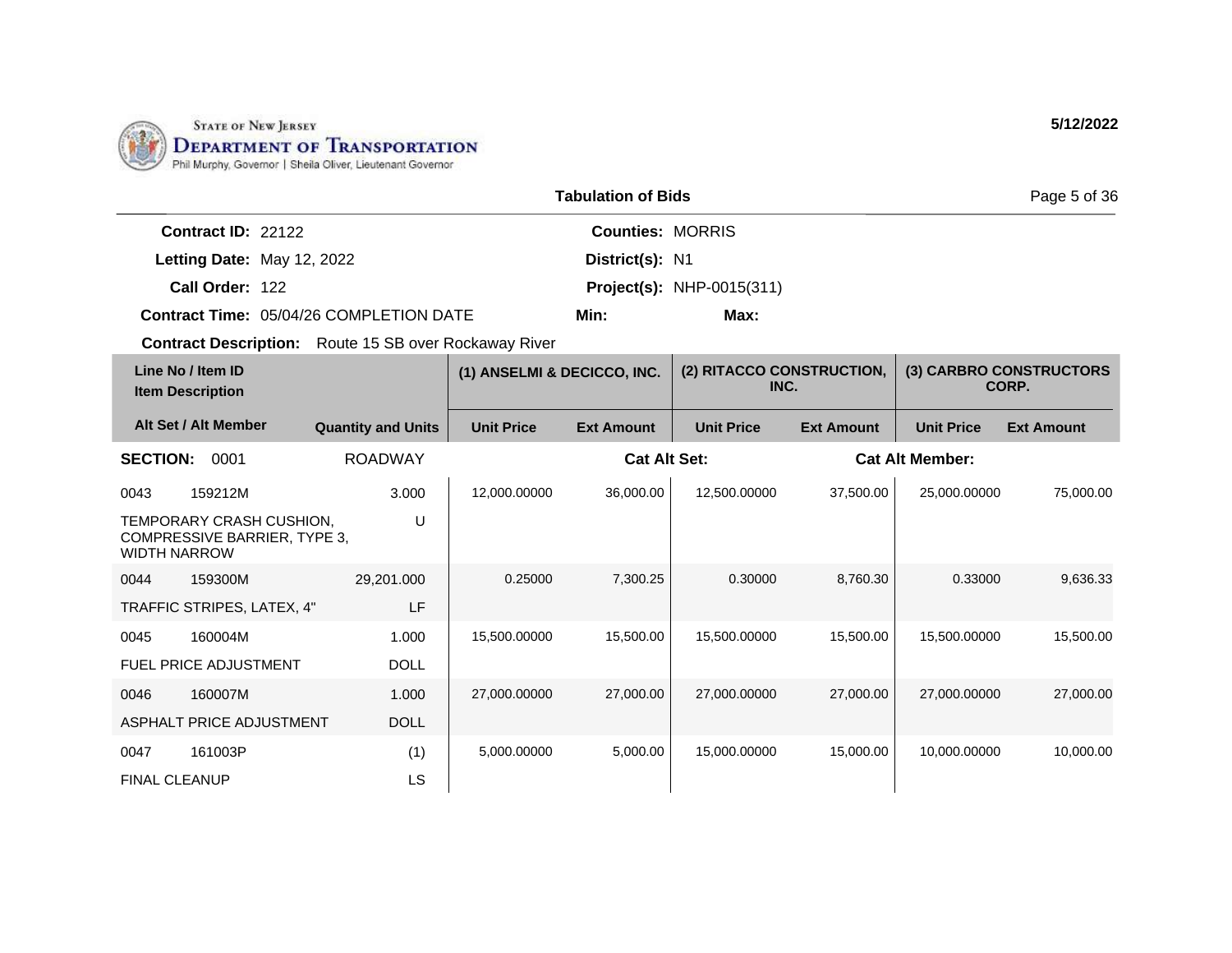

|                      |                                         | Page 6 of 36            |                                  |  |
|----------------------|-----------------------------------------|-------------------------|----------------------------------|--|
| Contract $ID: 22122$ |                                         | <b>Counties: MORRIS</b> |                                  |  |
|                      | Letting Date: May 12, 2022              | District(s): N1         |                                  |  |
| Call Order: 122      |                                         |                         | <b>Project(s): NHP-0015(311)</b> |  |
|                      | Contract Time: 05/04/26 COMPLETION DATE | Min:                    | Max:                             |  |

| Line No / Item ID<br><b>Item Description</b> |                             | (1) ANSELMI & DECICCO, INC. |                   | (2) RITACCO CONSTRUCTION,<br>INC. |                   | (3) CARBRO CONSTRUCTORS<br>CORP. |                        |                   |
|----------------------------------------------|-----------------------------|-----------------------------|-------------------|-----------------------------------|-------------------|----------------------------------|------------------------|-------------------|
|                                              | Alt Set / Alt Member        | <b>Quantity and Units</b>   | <b>Unit Price</b> | <b>Ext Amount</b>                 | <b>Unit Price</b> | <b>Ext Amount</b>                | <b>Unit Price</b>      | <b>Ext Amount</b> |
| <b>SECTION:</b>                              | 0001                        | <b>ROADWAY</b>              |                   | <b>Cat Alt Set:</b>               |                   |                                  | <b>Cat Alt Member:</b> |                   |
| 0048                                         | 201003P                     | (1)                         | 150,000.00000     | 150,000.00                        | 150,000.00000     | 150,000.00                       | 150,000.00000          | 150,000.00        |
| <b>CLEARING SITE</b>                         |                             | LS                          |                   |                                   |                   |                                  |                        |                   |
| 0049                                         | 202003P                     | 1.000                       | 15,000.00000      | 15,000.00                         | 2.500.00000       | 2,500.00                         | 22.000.00000           | 22,000.00         |
| <b>STRIPPING</b>                             |                             | <b>ACRE</b>                 |                   |                                   |                   |                                  |                        |                   |
| 0050                                         | 202006M                     | 10.000                      | 500.00000         | 5,000.00                          | 50.00000          | 500.00                           | 200.00000              | 2,000.00          |
|                                              | <b>EXCAVATION, TEST PIT</b> | <b>CY</b>                   |                   |                                   |                   |                                  |                        |                   |
| 0051                                         | 202009P                     | 677.000                     | 150.00000         | 101,550.00                        | 40.00000          | 27,080.00                        | 100.00000              | 67,700.00         |
|                                              | EXCAVATION, UNCLASSIFIED    | <b>CY</b>                   |                   |                                   |                   |                                  |                        |                   |
| 0052                                         | 202021P                     | 1,514.000                   | 45.00000          | 68,130.00                         | 30.00000          | 45,420.00                        | 22,00000               | 33,308.00         |
|                                              | <b>REMOVAL OF PAVEMENT</b>  | <b>SY</b>                   |                   |                                   |                   |                                  |                        |                   |
| 0053                                         | 203003P                     | 1,131.000                   | 20.00000          | 22,620.00                         | 5.00000           | 5,655.00                         | 8.00000                | 9,048.00          |
|                                              | <b>BREAKING PAVEMENT</b>    | SY                          |                   |                                   |                   |                                  |                        |                   |

**5/12/2022**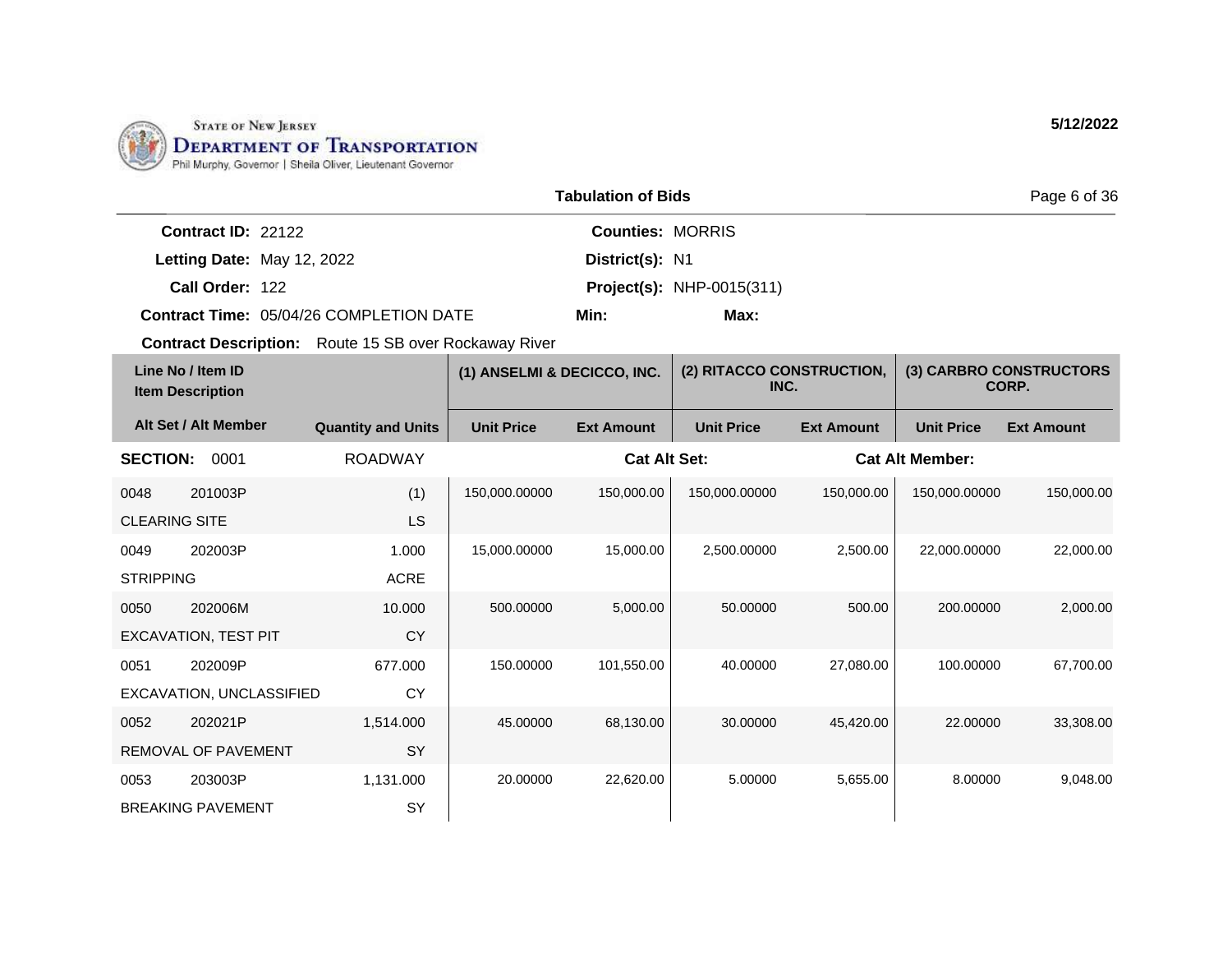

|                      |                                         | <b>Tabulation of Bids</b> |                                  | Page 7 of 36 |
|----------------------|-----------------------------------------|---------------------------|----------------------------------|--------------|
| Contract $ID: 22122$ |                                         | <b>Counties: MORRIS</b>   |                                  |              |
|                      | Letting Date: May 12, 2022              | District(s): N1           |                                  |              |
| Call Order: 122      |                                         |                           | <b>Project(s):</b> NHP-0015(311) |              |
|                      | Contract Time: 05/04/26 COMPLETION DATE | Min:                      | Max:                             |              |

| Line No / Item ID<br><b>Item Description</b> |                                                         | (1) ANSELMI & DECICCO, INC. |                   | (2) RITACCO CONSTRUCTION,<br>INC. |                   | (3) CARBRO CONSTRUCTORS<br>CORP. |                        |                   |
|----------------------------------------------|---------------------------------------------------------|-----------------------------|-------------------|-----------------------------------|-------------------|----------------------------------|------------------------|-------------------|
|                                              | Alt Set / Alt Member                                    | <b>Quantity and Units</b>   | <b>Unit Price</b> | <b>Ext Amount</b>                 | <b>Unit Price</b> | <b>Ext Amount</b>                | <b>Unit Price</b>      | <b>Ext Amount</b> |
| <b>SECTION:</b>                              | 0001                                                    | <b>ROADWAY</b>              |                   | <b>Cat Alt Set:</b>               |                   |                                  | <b>Cat Alt Member:</b> |                   |
| 0054                                         | 999999P                                                 | 1.000                       | 0.00000           | 0.00                              | 0.00000           | 0.00                             | 0.00000                | 0.00              |
| NO ITEM                                      |                                                         | U                           |                   |                                   |                   |                                  |                        |                   |
| 0055                                         | 302048P                                                 | 1,358.000                   | 35.00000          | 47,530.00                         | 20.00000          | 27,160.00                        | 25,00000               | 33,950.00         |
|                                              | DENSE-GRADED AGGREGATE<br><b>BASE COURSE, 12" THICK</b> | SY                          |                   |                                   |                   |                                  |                        |                   |
| 0056                                         | 302051P                                                 | 299.000                     | 100.00000         | 29,900.00                         | 60.00000          | 17,940.00                        | 100.00000              | 29,900.00         |
| <b>THICKNESS</b>                             | DENSE-GRADED AGGREGATE<br><b>BASE COURSE, VARIABLE</b>  | <b>CY</b>                   |                   |                                   |                   |                                  |                        |                   |
| 0057                                         | 302060P                                                 | 30,000                      | 100.00000         | 3,000.00                          | 60.00000          | 1,800.00                         | 100.00000              | 3,000.00          |
| 57                                           | COARSE AGGREGATE, SIZE NO.                              | <b>CY</b>                   |                   |                                   |                   |                                  |                        |                   |
| 0058                                         | 401009P                                                 | 7,369.000                   | 7.00000           | 51,583.00                         | 7.00000           | 51,583.00                        | 7.50000                | 55,267.50         |
|                                              | HMA MILLING, 3" OR LESS                                 | SY                          |                   |                                   |                   |                                  |                        |                   |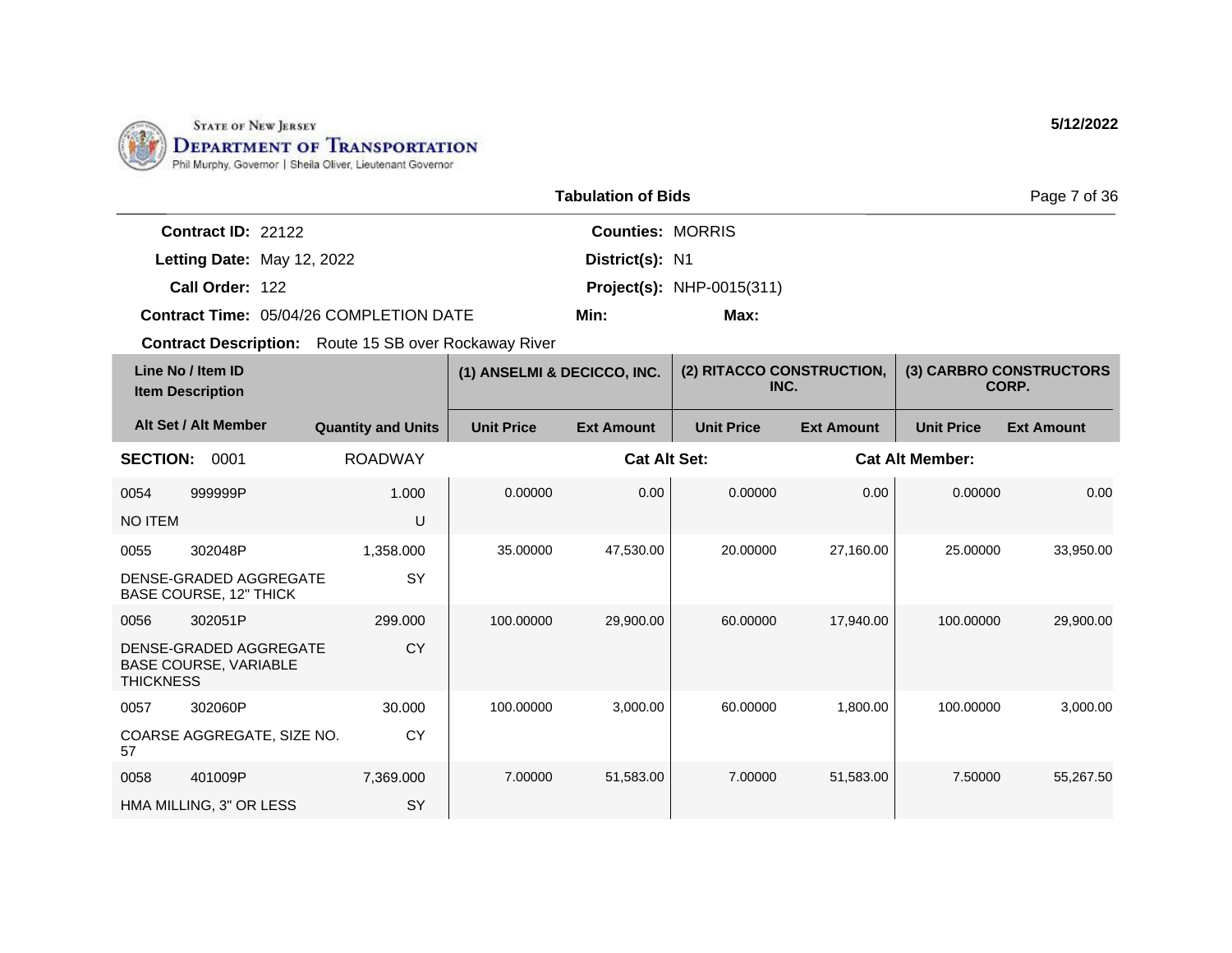

|                                                | <b>Tabulation of Bids</b> |                                  |  |  |  |
|------------------------------------------------|---------------------------|----------------------------------|--|--|--|
| <b>Contract ID: 22122</b>                      | <b>Counties: MORRIS</b>   |                                  |  |  |  |
| Letting Date: May 12, 2022                     | District(s): N1           |                                  |  |  |  |
| Call Order: 122                                |                           | <b>Project(s): NHP-0015(311)</b> |  |  |  |
| <b>Contract Time: 05/04/26 COMPLETION DATE</b> | Min:                      | Max:                             |  |  |  |

| Line No / Item ID<br><b>Item Description</b> |                              | (1) ANSELMI & DECICCO, INC. |                   | (2) RITACCO CONSTRUCTION,<br>INC. |                   | (3) CARBRO CONSTRUCTORS<br>CORP. |                        |                   |
|----------------------------------------------|------------------------------|-----------------------------|-------------------|-----------------------------------|-------------------|----------------------------------|------------------------|-------------------|
|                                              | Alt Set / Alt Member         | <b>Quantity and Units</b>   | <b>Unit Price</b> | <b>Ext Amount</b>                 | <b>Unit Price</b> | <b>Ext Amount</b>                | <b>Unit Price</b>      | <b>Ext Amount</b> |
| <b>SECTION:</b>                              | 0001                         | <b>ROADWAY</b>              |                   | <b>Cat Alt Set:</b>               |                   |                                  | <b>Cat Alt Member:</b> |                   |
| 0059                                         | 401012P                      | 60.000                      | 10.00000          | 600.00                            | 9.00000           | 540.00                           | 66.00000               | 3,960.00          |
| 6"                                           | HMA MILLING, MORE THAN 3" TO | SY                          |                   |                                   |                   |                                  |                        |                   |
| 0060                                         | 401014P                      | 38.000                      | 11.00000          | 418.00                            | 12.00000          | 456.00                           | 26.00000               | 988.00            |
| 9"                                           | HMA MILLING, MORE THAN 6" TO | SY                          |                   |                                   |                   |                                  |                        |                   |
| 0061                                         | 401027M                      | 5,665.000                   | 0.01000           | 56.65                             | 0.10000           | 566.50                           | 0.77000                | 4,362.05          |
|                                              | POLYMERIZED JOINT ADHESIVE   | LF                          |                   |                                   |                   |                                  |                        |                   |
| 0062                                         | 401030M                      | 1,100.000                   | 9.00000           | 9,900.00                          | 8.00000           | 8,800.00                         | 5.00000                | 5,500.00          |
| <b>TACK COAT</b>                             |                              | <b>GAL</b>                  |                   |                                   |                   |                                  |                        |                   |
| 0063                                         | 401036M                      | 770.000                     | 0.01000           | 7.70                              | 0.10000           | 77.00                            | 0.02000                | 15.40             |
| PRIME COAT                                   |                              | GAL                         |                   |                                   |                   |                                  |                        |                   |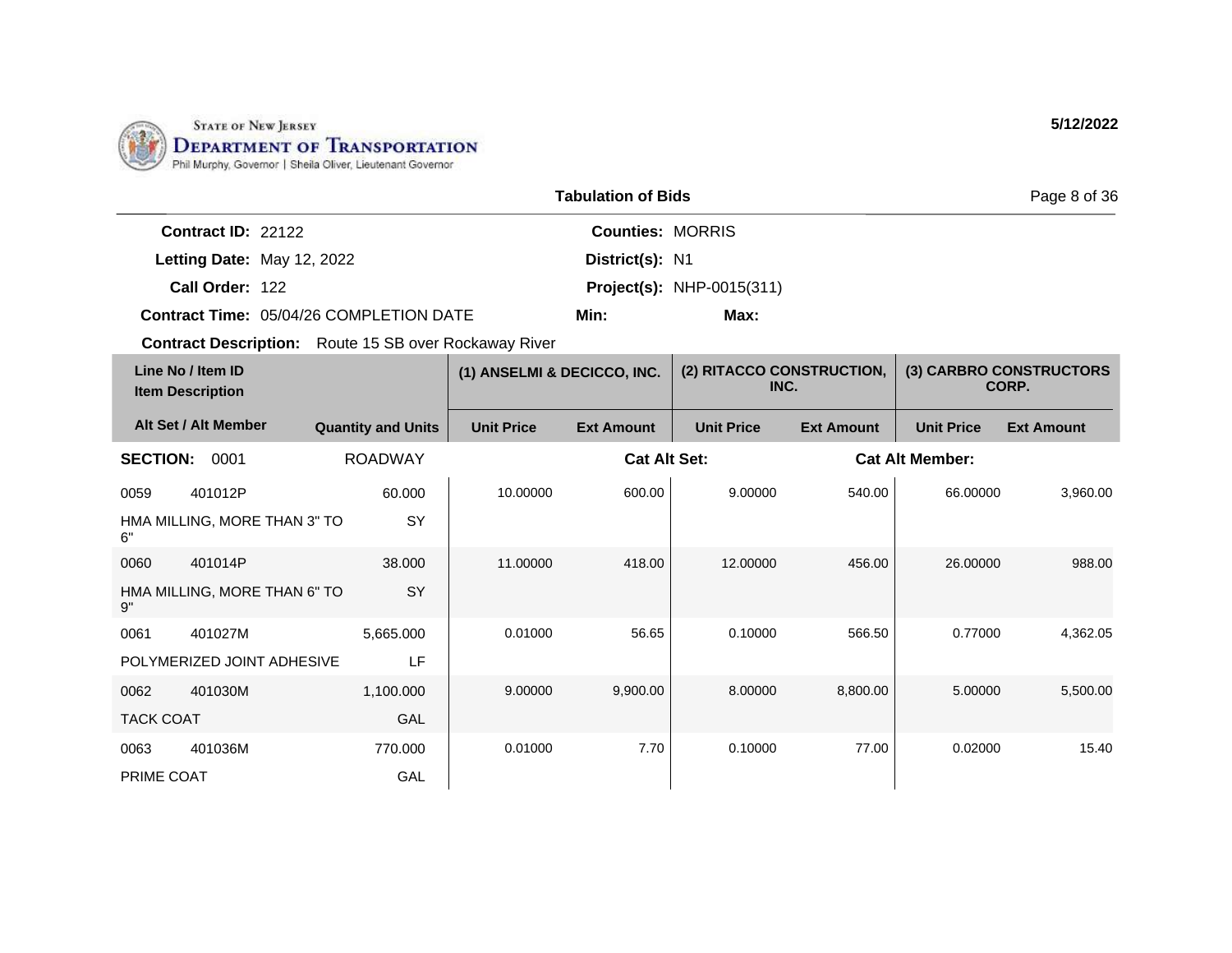

|                      |                                         | <b>Tabulation of Bids</b> |                                  | Page 9 of 36 |
|----------------------|-----------------------------------------|---------------------------|----------------------------------|--------------|
| Contract $ID: 22122$ |                                         | <b>Counties: MORRIS</b>   |                                  |              |
|                      | Letting Date: May 12, 2022              | District(s): N1           |                                  |              |
| Call Order: 122      |                                         |                           | <b>Project(s): NHP-0015(311)</b> |              |
|                      | Contract Time: 05/04/26 COMPLETION DATE | Min:                      | Max:                             |              |

| Line No / Item ID<br><b>Item Description</b> |                                                         | (1) ANSELMI & DECICCO, INC. |                   | (2) RITACCO CONSTRUCTION,<br>INC. |                   | (3) CARBRO CONSTRUCTORS<br>CORP. |                        |                   |
|----------------------------------------------|---------------------------------------------------------|-----------------------------|-------------------|-----------------------------------|-------------------|----------------------------------|------------------------|-------------------|
|                                              | Alt Set / Alt Member                                    | <b>Quantity and Units</b>   | <b>Unit Price</b> | <b>Ext Amount</b>                 | <b>Unit Price</b> | <b>Ext Amount</b>                | <b>Unit Price</b>      | <b>Ext Amount</b> |
| <b>SECTION:</b>                              | 0001                                                    | <b>ROADWAY</b>              |                   | <b>Cat Alt Set:</b>               |                   |                                  | <b>Cat Alt Member:</b> |                   |
| 0064                                         | 401054M                                                 | 238.000                     | 150.00000         | 35,700.00                         | 140.00000         | 33,320.00                        | 162.00000              | 38,556.00         |
|                                              | HOT MIX ASPHALT 12.5 M 64<br><b>SURFACE COURSE</b>      |                             |                   |                                   |                   |                                  |                        |                   |
| 0065                                         | 401061M                                                 | 1,261.000                   | 150.00000         | 189,150.00                        | 160.00000         | 201,760.00                       | 141.00000              | 177,801.00        |
|                                              | HOT MIX ASPHALT 12.5 M E<br><b>SURFACE COURSE</b>       |                             |                   |                                   |                   |                                  |                        |                   |
| 0066                                         | 401072M                                                 | 502.000                     | 150.00000         | 75,300.00                         | 140.00000         | 70,280.00                        | 146.00000              | 73,292.00         |
|                                              | HOT MIX ASPHALT 12.5 M 64<br><b>INTERMEDIATE COURSE</b> |                             |                   |                                   |                   |                                  |                        |                   |
| 0067                                         | 401099M                                                 | 2,837.000                   | 135.00000         | 382,995.00                        | 160.00000         | 453,920.00                       | 118,00000              | 334,766.00        |
| COURSE                                       | <b>HOT MIX ASPHALT 25 M 64 BASE</b>                     | T                           |                   |                                   |                   |                                  |                        |                   |
| 0068                                         | 401108M                                                 | 25,000                      | 110.00000         | 2,750.00                          | 300.00000         | 7,500.00                         | 110.00000              | 2,750.00          |
| <b>ASPHALT</b>                               | CORE SAMPLES, HOT MIX                                   | U                           |                   |                                   |                   |                                  |                        |                   |

**5/12/2022**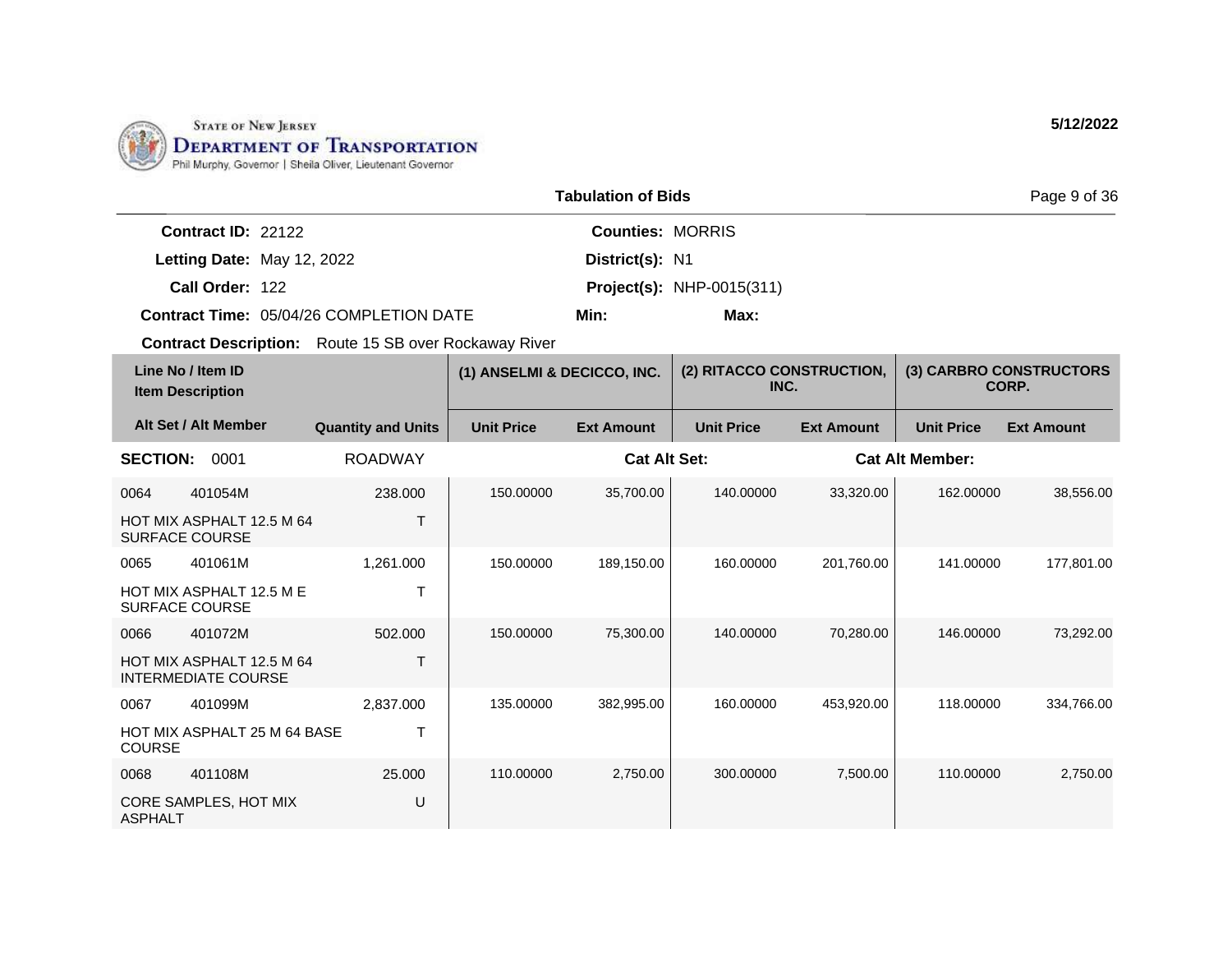

|                                         | <b>Tabulation of Bids</b> |                                  | Page 10 of 36 |
|-----------------------------------------|---------------------------|----------------------------------|---------------|
| Contract $ID: 22122$                    | <b>Counties: MORRIS</b>   |                                  |               |
| Letting Date: May 12, 2022              | District(s): N1           |                                  |               |
| Call Order: 122                         |                           | <b>Project(s): NHP-0015(311)</b> |               |
| Contract Time: 05/04/26 COMPLETION DATE | Min:                      | Max:                             |               |

| Line No / Item ID<br><b>Item Description</b> |                                                   | (1) ANSELMI & DECICCO, INC. |                   | (2) RITACCO CONSTRUCTION,<br>INC. |                   | (3) CARBRO CONSTRUCTORS<br>CORP. |                   |                        |  |
|----------------------------------------------|---------------------------------------------------|-----------------------------|-------------------|-----------------------------------|-------------------|----------------------------------|-------------------|------------------------|--|
|                                              | Alt Set / Alt Member                              | <b>Quantity and Units</b>   | <b>Unit Price</b> | <b>Ext Amount</b>                 | <b>Unit Price</b> | <b>Ext Amount</b>                | <b>Unit Price</b> | <b>Ext Amount</b>      |  |
| <b>SECTION:</b>                              | 0001                                              | <b>ROADWAY</b>              |                   | <b>Cat Alt Set:</b>               |                   |                                  |                   | <b>Cat Alt Member:</b> |  |
| 0069                                         | 501003P                                           | 1,036.000                   | 1.00000           | 1,036.00                          | 1.00000           | 1,036.00                         | 40.00000          | 41,440.00              |  |
|                                              | <b>TEMPORARY SHEETING</b>                         | <b>SF</b>                   |                   |                                   |                   |                                  |                   |                        |  |
| 0070                                         | 601122P                                           | 14.000                      | 150.00000         | 2,100.00                          | 130.00000         | 1,820.00                         | 300.00000         | 4,200.00               |  |
| <b>PIPE</b>                                  | <b>15" REINFORCED CONCRETE</b>                    | LF                          |                   |                                   |                   |                                  |                   |                        |  |
| 0071                                         | 601124P                                           | 251.000                     | 200.00000         | 50,200.00                         | 190.00000         | 47,690.00                        | 310.00000         | 77,810.00              |  |
| <b>PIPE</b>                                  | <b>18" REINFORCED CONCRETE</b>                    | LF                          |                   |                                   |                   |                                  |                   |                        |  |
| 0072                                         | 601160P                                           | 23,000                      | 225,00000         | 5,175.00                          | 90.00000          | 2,070.00                         | 350,00000         | 8,050.00               |  |
| PIPE, CLASS IV                               | <b>18" REINFORCED CONCRETE</b>                    | LF                          |                   |                                   |                   |                                  |                   |                        |  |
| 0073                                         | 601630P                                           | 40.000                      | 350.00000         | 14,000.00                         | 350.00000         | 14,000.00                        | 380.00000         | 15,200.00              |  |
| CLSS HE - IV                                 | 14" X 23" REINFORCED<br>CONCRETE ELLIPTICAL PIPE, | LF                          |                   |                                   |                   |                                  |                   |                        |  |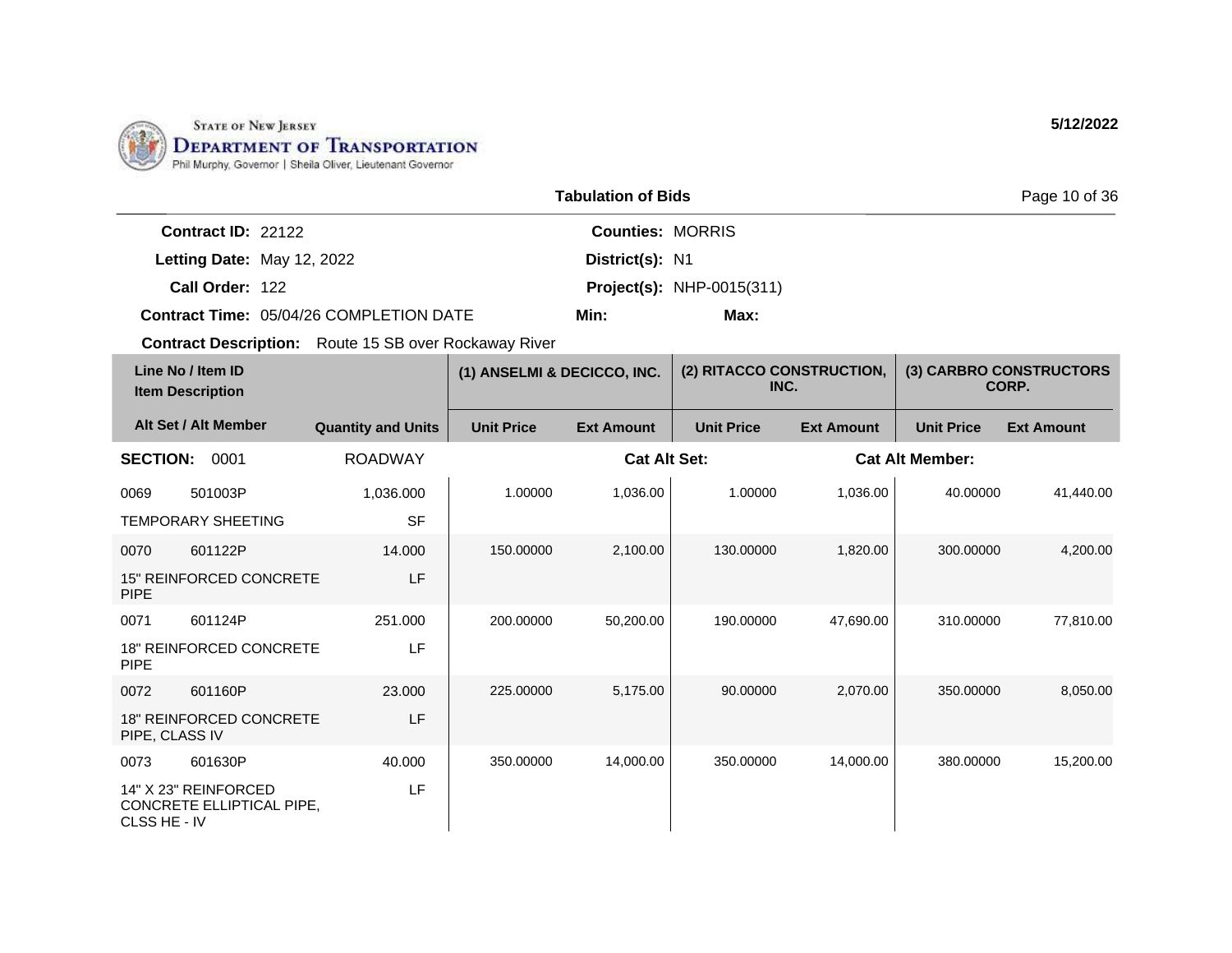

|                    |                                                | <b>Tabulation of Bids</b> |                                  | Page 11 of 36 |
|--------------------|------------------------------------------------|---------------------------|----------------------------------|---------------|
| Contract ID: 22122 |                                                | <b>Counties: MORRIS</b>   |                                  |               |
|                    | Letting Date: May 12, 2022                     | District(s): N1           |                                  |               |
| Call Order: 122    |                                                |                           | <b>Project(s):</b> NHP-0015(311) |               |
|                    | <b>Contract Time: 05/04/26 COMPLETION DATE</b> | Min:                      | Max:                             |               |

| Line No / Item ID<br><b>Item Description</b> |                          | (1) ANSELMI & DECICCO, INC. |                   | (2) RITACCO CONSTRUCTION,<br>INC. |                   | (3) CARBRO CONSTRUCTORS<br>CORP. |                        |                   |
|----------------------------------------------|--------------------------|-----------------------------|-------------------|-----------------------------------|-------------------|----------------------------------|------------------------|-------------------|
|                                              | Alt Set / Alt Member     | <b>Quantity and Units</b>   | <b>Unit Price</b> | <b>Ext Amount</b>                 | <b>Unit Price</b> | <b>Ext Amount</b>                | <b>Unit Price</b>      | <b>Ext Amount</b> |
| <b>SECTION:</b>                              | 0001                     | <b>ROADWAY</b>              |                   | <b>Cat Alt Set:</b>               |                   |                                  | <b>Cat Alt Member:</b> |                   |
| 0075                                         | 602006P                  | 6.000                       | 2,500.00000       | 15,000.00                         | 2,500.00000       | 15,000.00                        | 1,600.00000            | 9,600.00          |
|                                              | <b>CONCRETE HEADWALL</b> | <b>CY</b>                   |                   |                                   |                   |                                  |                        |                   |
| 0076                                         | 602009M                  | 4.000                       | 6,000.00000       | 24,000.00                         | 3.000.00000       | 12,000.00                        | 5.900.00000            | 23,600.00         |
| INLET, TYPE A                                |                          | U                           |                   |                                   |                   |                                  |                        |                   |
| 0077                                         | 602012M                  | 8.000                       | 7,000.00000       | 56,000.00                         | 4.000.00000       | 32,000.00                        | 6.200.00000            | 49,600.00         |
| <b>INLET, TYPE B</b>                         |                          | U                           |                   |                                   |                   |                                  |                        |                   |
| 0078                                         | 602021M                  | 2.000                       | 15,000.00000      | 30,000.00                         | 6.000.00000       | 12,000.00                        | 10.500.00000           | 21,000.00         |
| <b>INLET, TYPE ES</b>                        |                          | U                           |                   |                                   |                   |                                  |                        |                   |
| 0079                                         | 602051M                  | 1.000                       | 15,000.00000      | 15,000.00                         | 8.000.00000       | 8,000.00                         | 7.500.00000            | 7,500.00          |
|                                              | INLET, TYPE B-2 MODIFIED | U                           |                   |                                   |                   |                                  |                        |                   |
| 0080                                         | 602054M                  | 1.000                       | 7,500.00000       | 7,500.00                          | 4,000.00000       | 4,000.00                         | 3,000.00000            | 3,000.00          |
|                                              | MANHOLE, 4' DIAMETER     | U                           |                   |                                   |                   |                                  |                        |                   |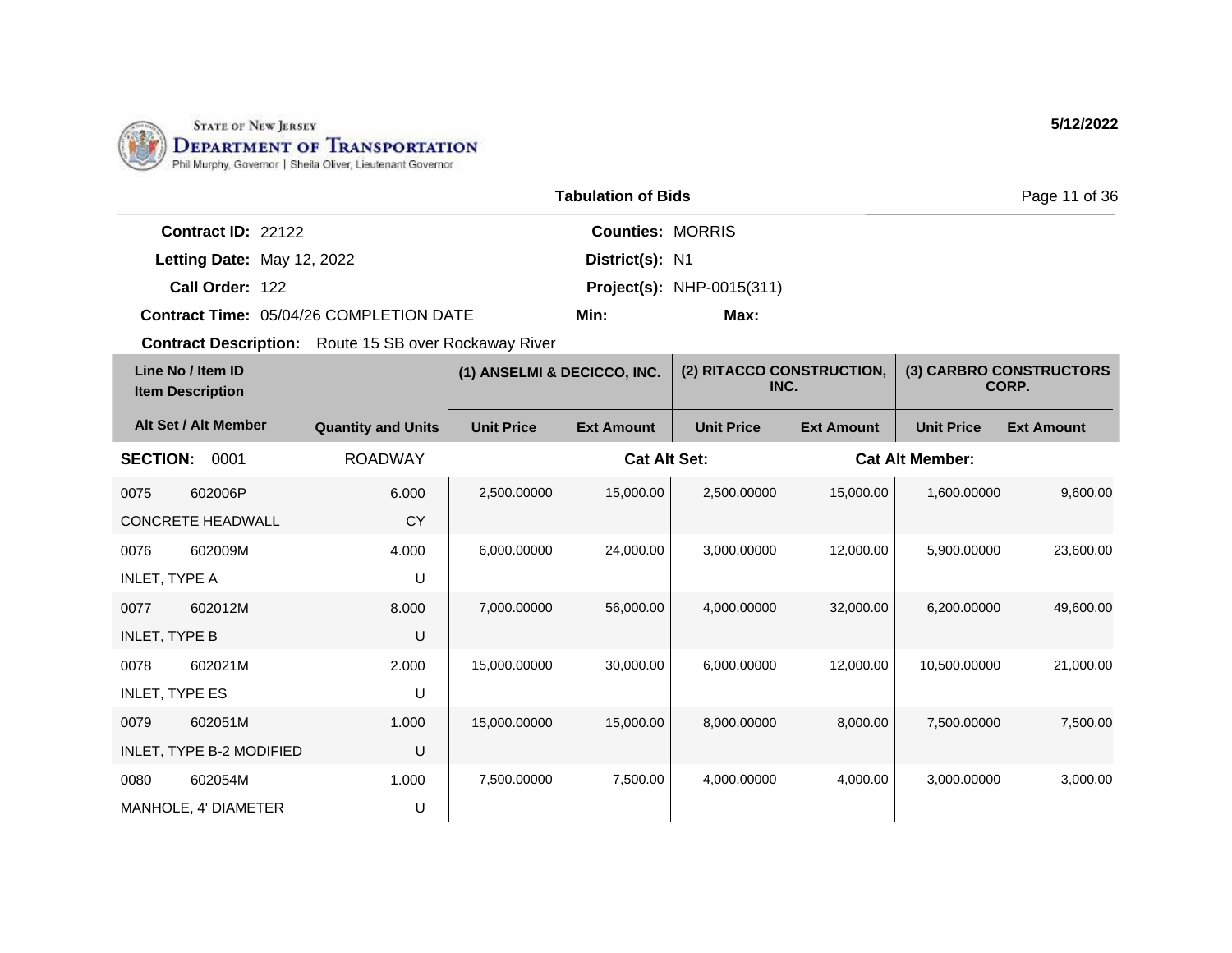

|                                                | <b>Tabulation of Bids</b> |                                  |  |  |  |
|------------------------------------------------|---------------------------|----------------------------------|--|--|--|
| <b>Contract ID: 22122</b>                      | <b>Counties: MORRIS</b>   |                                  |  |  |  |
| Letting Date: May 12, 2022                     | District(s): N1           |                                  |  |  |  |
| Call Order: 122                                |                           | <b>Project(s): NHP-0015(311)</b> |  |  |  |
| <b>Contract Time: 05/04/26 COMPLETION DATE</b> | Min:                      | Max:                             |  |  |  |

| Line No / Item ID<br><b>Item Description</b> |                                                        | (1) ANSELMI & DECICCO, INC. |                   | (2) RITACCO CONSTRUCTION,<br>INC. |                   | (3) CARBRO CONSTRUCTORS<br>CORP. |                        |                   |
|----------------------------------------------|--------------------------------------------------------|-----------------------------|-------------------|-----------------------------------|-------------------|----------------------------------|------------------------|-------------------|
|                                              | Alt Set / Alt Member                                   | <b>Quantity and Units</b>   | <b>Unit Price</b> | <b>Ext Amount</b>                 | <b>Unit Price</b> | <b>Ext Amount</b>                | <b>Unit Price</b>      | <b>Ext Amount</b> |
| <b>SECTION:</b>                              | 0001                                                   | <b>ROADWAY</b>              |                   | <b>Cat Alt Set:</b>               |                   |                                  | <b>Cat Alt Member:</b> |                   |
| 0081                                         | 602096M                                                | 1.000                       | 3,000.00000       | 3,000.00                          | 4,000.00000       | 4,000.00                         | 3,000.00000            | 3,000.00          |
|                                              | <b>INLET CONVERTED TO MANHOLE</b>                      | U                           |                   |                                   |                   |                                  |                        |                   |
| 0082                                         | 602099M                                                | 1.000                       | 1,500.00000       | 1,500.00                          | 300.00000         | 300.00                           | 50.00000               | 50.00             |
|                                              | <b>RESET EXISTING CASTING</b>                          | U                           |                   |                                   |                   |                                  |                        |                   |
| 0083                                         | 602105M                                                | 3.000                       | 2,500.00000       | 7,500.00                          | 1,000.00000       | 3,000.00                         | 2,500.00000            | 7,500.00          |
|                                              | SET INLET TYPE B, CASTING                              | U                           |                   |                                   |                   |                                  |                        |                   |
| 0084                                         | 602108M                                                | 10.000                      | 2,500.00000       | 25,000.00                         | 1,000.00000       | 10,000.00                        | 2,000.00000            | 20,000.00         |
|                                              | SET INLET TYPE E, CASTING                              | U                           |                   |                                   |                   |                                  |                        |                   |
| 0085                                         | 602123M                                                | 1.000                       | 5,000.00000       | 5,000.00                          | 1,500.00000       | 1,500.00                         | 2,500.00000            | 2,500.00          |
|                                              | RECONSTRUCTED INLET, TYPE B,<br>USING EXISTING CASTING | U                           |                   |                                   |                   |                                  |                        |                   |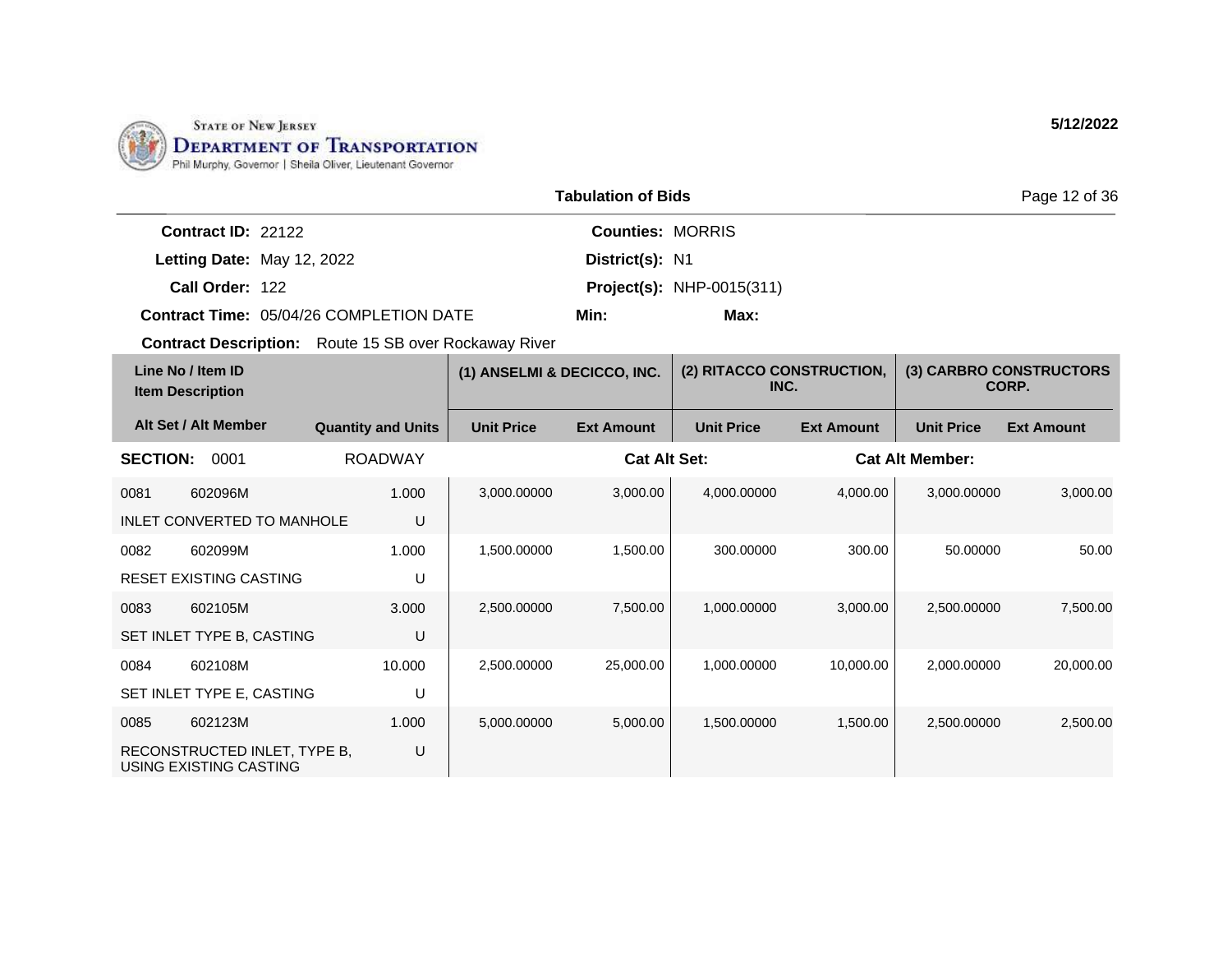

|                      |                                                | Page 13 of 36           |                                  |  |
|----------------------|------------------------------------------------|-------------------------|----------------------------------|--|
| Contract $ID: 22122$ |                                                | <b>Counties: MORRIS</b> |                                  |  |
|                      | Letting Date: May 12, 2022                     | District(s): N1         |                                  |  |
| Call Order: 122      |                                                |                         | <b>Project(s):</b> NHP-0015(311) |  |
|                      | <b>Contract Time: 05/04/26 COMPLETION DATE</b> | Min:                    | Max:                             |  |

| Line No / Item ID<br><b>Item Description</b>                  |                           | (1) ANSELMI & DECICCO, INC. |                     | (2) RITACCO CONSTRUCTION,<br>INC. |                   | (3) CARBRO CONSTRUCTORS<br>CORP. |                   |
|---------------------------------------------------------------|---------------------------|-----------------------------|---------------------|-----------------------------------|-------------------|----------------------------------|-------------------|
| Alt Set / Alt Member                                          | <b>Quantity and Units</b> | <b>Unit Price</b>           | <b>Ext Amount</b>   | <b>Unit Price</b>                 | <b>Ext Amount</b> | <b>Unit Price</b>                | <b>Ext Amount</b> |
| <b>SECTION:</b><br>0001                                       | <b>ROADWAY</b>            |                             | <b>Cat Alt Set:</b> |                                   |                   | <b>Cat Alt Member:</b>           |                   |
| 0086<br>602129M                                               | 2.000                     | 5,000.00000                 | 10,000.00           | 1,500.00000                       | 3,000.00          | 2,500.00000                      | 5,000.00          |
| RECONSTRUCTED INLET, TYPE E,<br>USING EXISTING CASTING        | U                         |                             |                     |                                   |                   |                                  |                   |
| 0087<br>602147M                                               | 1.000                     | 5,000.00000                 | 5,000.00            | 1,900.00000                       | 1,900.00          | 2,500.00000                      | 2,500.00          |
| RECONSTRUCTED INLET, TYPE E-<br>2, USING EXISTING CASTING     | U                         |                             |                     |                                   |                   |                                  |                   |
| 0089<br>602285M                                               | 1.000                     | 17,500.00000                | 17,500.00           | 6,000.00000                       | 6.000.00          | 10.500.00000                     | 10,500.00         |
| INLET, TYPE ES MODIFIED                                       | U                         |                             |                     |                                   |                   |                                  |                   |
| 0090<br>603036P                                               | 36.000                    | 75.00000                    | 2,700.00            | 60.00000                          | 2.160.00          | 250,00000                        | 9,000.00          |
| <b>RIPRAP STONE CHANNEL</b><br>PROTECTION, 12" THICK (D50=6") | SY                        |                             |                     |                                   |                   |                                  |                   |
| 603039P<br>0091                                               | 215.000                   | 85.00000                    | 18,275.00           | 60.00000                          | 12,900.00         | 150.00000                        | 32,250.00         |
| <b>RIPRAP STONE CHANNEL</b><br>PROTECTION, 16" THICK (D50=8") | SY                        |                             |                     |                                   |                   |                                  |                   |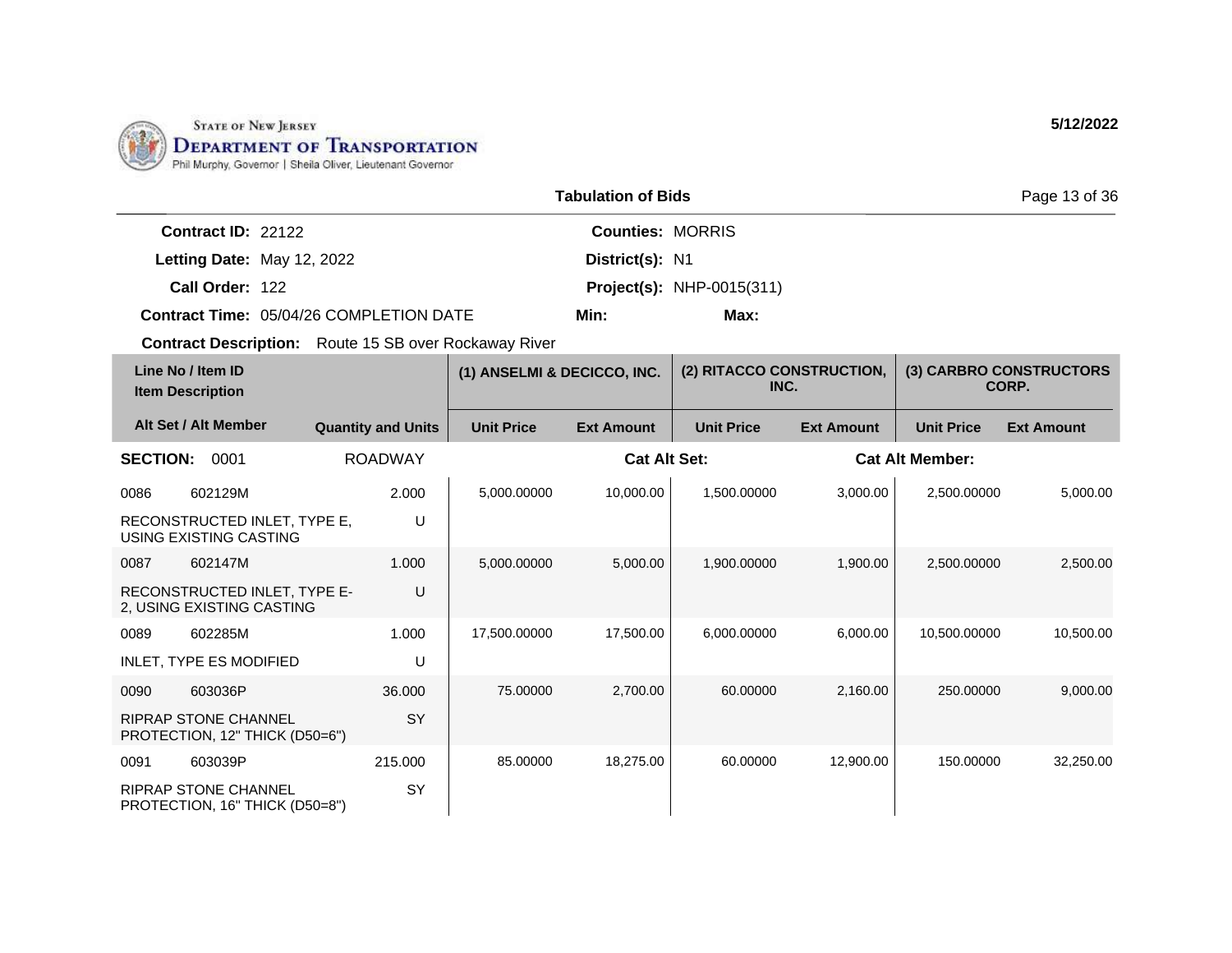

|                                         | <b>Tabulation of Bids</b> |                                  |  |  |  |
|-----------------------------------------|---------------------------|----------------------------------|--|--|--|
| Contract ID: 22122                      | <b>Counties: MORRIS</b>   |                                  |  |  |  |
| Letting Date: May 12, 2022              | District(s): N1           |                                  |  |  |  |
| Call Order: 122                         |                           | <b>Project(s):</b> NHP-0015(311) |  |  |  |
| Contract Time: 05/04/26 COMPLETION DATE | Min:                      | Max:                             |  |  |  |

| Line No / Item ID<br><b>Item Description</b> |                                                        | (1) ANSELMI & DECICCO, INC. |                   | (2) RITACCO CONSTRUCTION,<br>INC. |                   | (3) CARBRO CONSTRUCTORS<br>CORP. |                        |                   |
|----------------------------------------------|--------------------------------------------------------|-----------------------------|-------------------|-----------------------------------|-------------------|----------------------------------|------------------------|-------------------|
|                                              | Alt Set / Alt Member                                   | <b>Quantity and Units</b>   | <b>Unit Price</b> | <b>Ext Amount</b>                 | <b>Unit Price</b> | <b>Ext Amount</b>                | <b>Unit Price</b>      | <b>Ext Amount</b> |
| <b>SECTION:</b>                              | 0001                                                   | <b>ROADWAY</b>              |                   | <b>Cat Alt Set:</b>               |                   |                                  | <b>Cat Alt Member:</b> |                   |
| 0092                                         | 606003P                                                | 9.000                       | 100.00000         | 900.00                            | 160.00000         | 1,440.00                         | 150.00000              | 1,350.00          |
| <b>THICK</b>                                 | HOT MIX ASPHALT SIDEWALK, 2"                           | <b>SY</b>                   |                   |                                   |                   |                                  |                        |                   |
| 0093                                         | 606018P                                                | 1.000                       | 1,100.00000       | 1,100.00                          | 500.00000         | 500.00                           | 500.00000              | 500.00            |
|                                              | CONCRETE SIDEWALK, 6" THICK                            | SY                          |                   |                                   |                   |                                  |                        |                   |
| 0094                                         | 606042P                                                | 223.000                     | 65.00000          | 14,495.00                         | 100.00000         | 22,300.00                        | 55.00000               | 12,265.00         |
|                                              | HOT MIX ASPHALT DRIVEWAY,<br><b>VARIABLE THICKNESS</b> | SY                          |                   |                                   |                   |                                  |                        |                   |
| 0095                                         | 606044P                                                | 149.000                     | 35.00000          | 5,215.00                          | 20.00000          | 2,980.00                         | 49.00000               | 7,301.00          |
| $\_$ " THICK 6"                              | STONE OR GRAVEL DRIVEWAY,                              | SY                          |                   |                                   |                   |                                  |                        |                   |
| 0096                                         | 606078P                                                | 15.000                      | 300.00000         | 4,500.00                          | 500.00000         | 7,500.00                         | 135.00000              | 2,025.00          |
|                                              | CONCRETE ISLAND, 6" THICK                              | SY                          |                   |                                   |                   |                                  |                        |                   |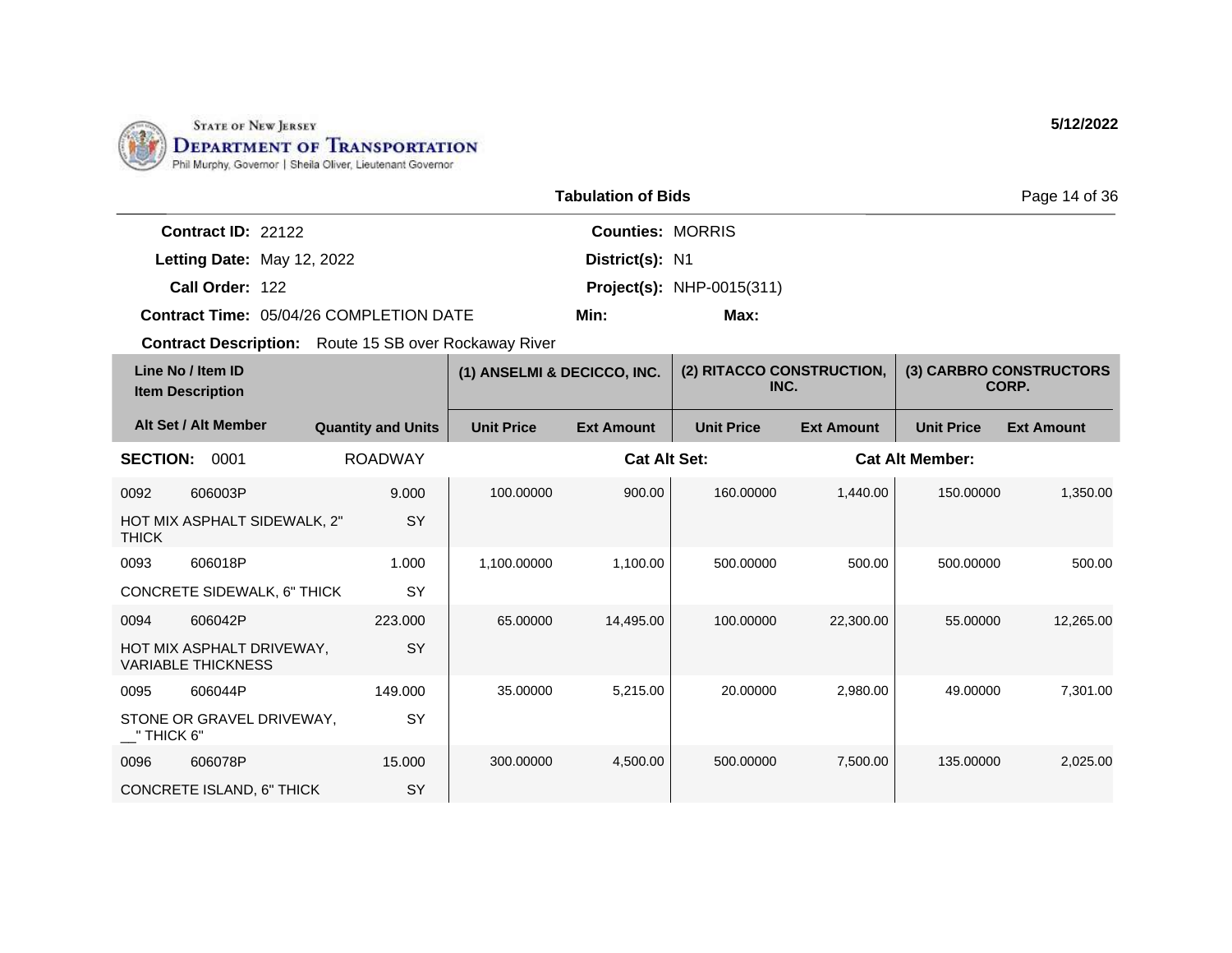

|                                         | <b>Tabulation of Bids</b> |                                  | Page 15 of 36 |  |  |
|-----------------------------------------|---------------------------|----------------------------------|---------------|--|--|
| Contract ID: 22122                      | <b>Counties: MORRIS</b>   |                                  |               |  |  |
| Letting Date: May 12, 2022              | District(s): N1           |                                  |               |  |  |
| Call Order: 122                         |                           | <b>Project(s): NHP-0015(311)</b> |               |  |  |
| Contract Time: 05/04/26 COMPLETION DATE | Min:                      | Max:                             |               |  |  |

| Line No / Item ID<br><b>Item Description</b> |                                                      | (1) ANSELMI & DECICCO, INC. |                   | (2) RITACCO CONSTRUCTION,<br>INC. |                   | (3) CARBRO CONSTRUCTORS<br>CORP. |                        |                   |
|----------------------------------------------|------------------------------------------------------|-----------------------------|-------------------|-----------------------------------|-------------------|----------------------------------|------------------------|-------------------|
|                                              | Alt Set / Alt Member                                 | <b>Quantity and Units</b>   | <b>Unit Price</b> | <b>Ext Amount</b>                 | <b>Unit Price</b> | <b>Ext Amount</b>                | <b>Unit Price</b>      | <b>Ext Amount</b> |
| <b>SECTION:</b>                              | 0001                                                 | <b>ROADWAY</b>              |                   | <b>Cat Alt Set:</b>               |                   |                                  | <b>Cat Alt Member:</b> |                   |
| 0097                                         | 607018P                                              | 20.000                      | 51.00000          | 1,020.00                          | 50.00000          | 1,000.00                         | 46.00000               | 920.00            |
| <b>CURB</b>                                  | 9" X 16" CONCRETE VERTICAL                           | LF                          |                   |                                   |                   |                                  |                        |                   |
| 0098                                         | 607021P                                              | 327.000                     | 51.00000          | 16,677.00                         | 55.00000          | 17,985.00                        | 67.00000               | 21,909.00         |
| <b>CURB</b>                                  | 9" X 18" CONCRETE VERTICAL                           | LF                          |                   |                                   |                   |                                  |                        |                   |
| 0099                                         | 607030P                                              | 1,492.000                   | 36.00000          | 53,712.00                         | 35.00000          | 52,220.00                        | 50.00000               | 74,600.00         |
| <b>CURB</b>                                  | 12" X 13" CONCRETE SLOPING                           | LF                          |                   |                                   |                   |                                  |                        |                   |
| 0100                                         | 607081P                                              | 1,030.000                   | 48.00000          | 49,440.00                         | 25,00000          | 25,750.00                        | 15.32000               | 15,779.60         |
|                                              | 9" X 4" HOT MIX ASPHALT CURB                         | LF                          |                   |                                   |                   |                                  |                        |                   |
| 0101                                         | 608004P                                              | 637.000                     | 55.00000          | 35,035.00                         | 65.00000          | 41,405.00                        | 35.00000               | 22,295.00         |
| THICK 4"                                     | NONVEGETATIVE SURFACE,<br>POROUS HOT MIX ASPHALT, __ | SY                          |                   |                                   |                   |                                  |                        |                   |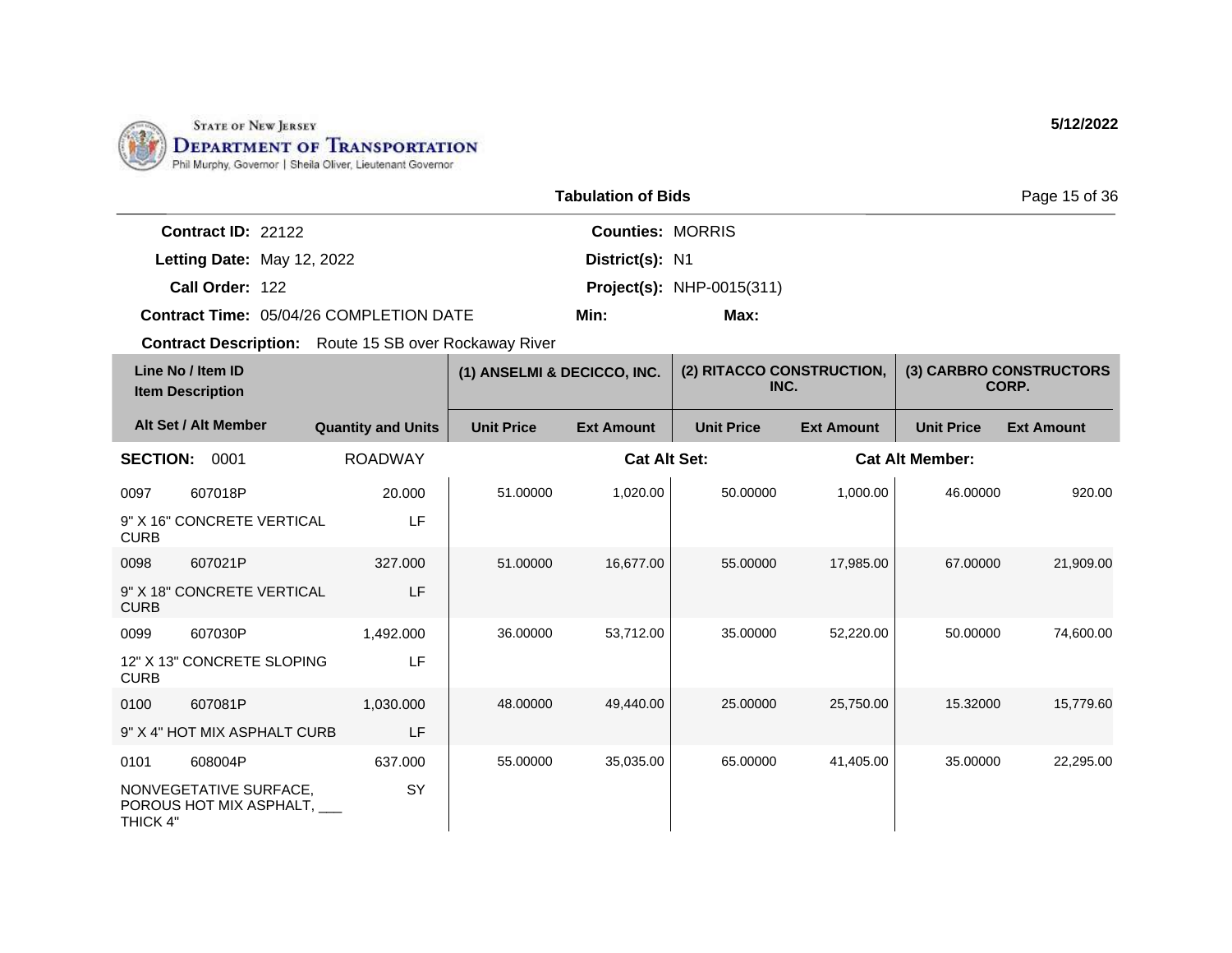

|                      |                                         | Page 16 of 36           |                                  |  |
|----------------------|-----------------------------------------|-------------------------|----------------------------------|--|
| Contract ID: $22122$ |                                         | <b>Counties: MORRIS</b> |                                  |  |
|                      | Letting Date: May 12, 2022              | District(s): N1         |                                  |  |
| Call Order: 122      |                                         |                         | <b>Project(s): NHP-0015(311)</b> |  |
|                      | Contract Time: 05/04/26 COMPLETION DATE | Min:                    | Max:                             |  |

| Line No / Item ID<br><b>Item Description</b> |                                                        | (1) ANSELMI & DECICCO, INC. |                   | (2) RITACCO CONSTRUCTION,<br>INC. |                   | (3) CARBRO CONSTRUCTORS<br>CORP. |                        |                   |
|----------------------------------------------|--------------------------------------------------------|-----------------------------|-------------------|-----------------------------------|-------------------|----------------------------------|------------------------|-------------------|
|                                              | Alt Set / Alt Member                                   | <b>Quantity and Units</b>   | <b>Unit Price</b> | <b>Ext Amount</b>                 | <b>Unit Price</b> | <b>Ext Amount</b>                | <b>Unit Price</b>      | <b>Ext Amount</b> |
| <b>SECTION:</b>                              | 0001                                                   | <b>ROADWAY</b>              |                   | <b>Cat Alt Set:</b>               |                   |                                  | <b>Cat Alt Member:</b> |                   |
| 0102                                         | 609003M                                                | 1,187.000                   | 40.00000          | 47,480.00                         | 45.00000          | 53,415.00                        | 44.00000               | 52,228.00         |
| <b>BEAM GUIDE RAIL</b>                       |                                                        | LF                          |                   |                                   |                   |                                  |                        |                   |
| 0103                                         | 609021M                                                | 100.000                     | 14.00000          | 1,400.00                          | 18.00000          | 1,800.00                         | 16.00000               | 1,600.00          |
| <b>RUB RAIL</b>                              |                                                        | LF                          |                   |                                   |                   |                                  |                        |                   |
| 0104                                         | 609027M                                                | 2.000                       | 4,000.00000       | 8,000.00                          | 4,000.00000       | 8,000.00                         | 4,100.00000            | 8,200.00          |
|                                              | <b>TANGENT GUIDE RAIL TERMINAL</b>                     | U                           |                   |                                   |                   |                                  |                        |                   |
| 0105                                         | 609033M                                                | 1.000                       | 700.00000         | 700.00                            | 2,400.00000       | 2,400.00                         | 799.00000              | 799.00            |
| <b>TERMINAL</b>                              | <b>CONTROLLED RELEASE</b>                              | U                           |                   |                                   |                   |                                  |                        |                   |
| 0106                                         | 609036M                                                | 1.000                       | 2,700.00000       | 2,700.00                          | 2,600.00000       | 2,600.00                         | 3,100.00000            | 3,100.00          |
|                                              | <b>CONTROLLED RELEASE</b><br><b>TERMINAL ANCHORAGE</b> | U                           |                   |                                   |                   |                                  |                        |                   |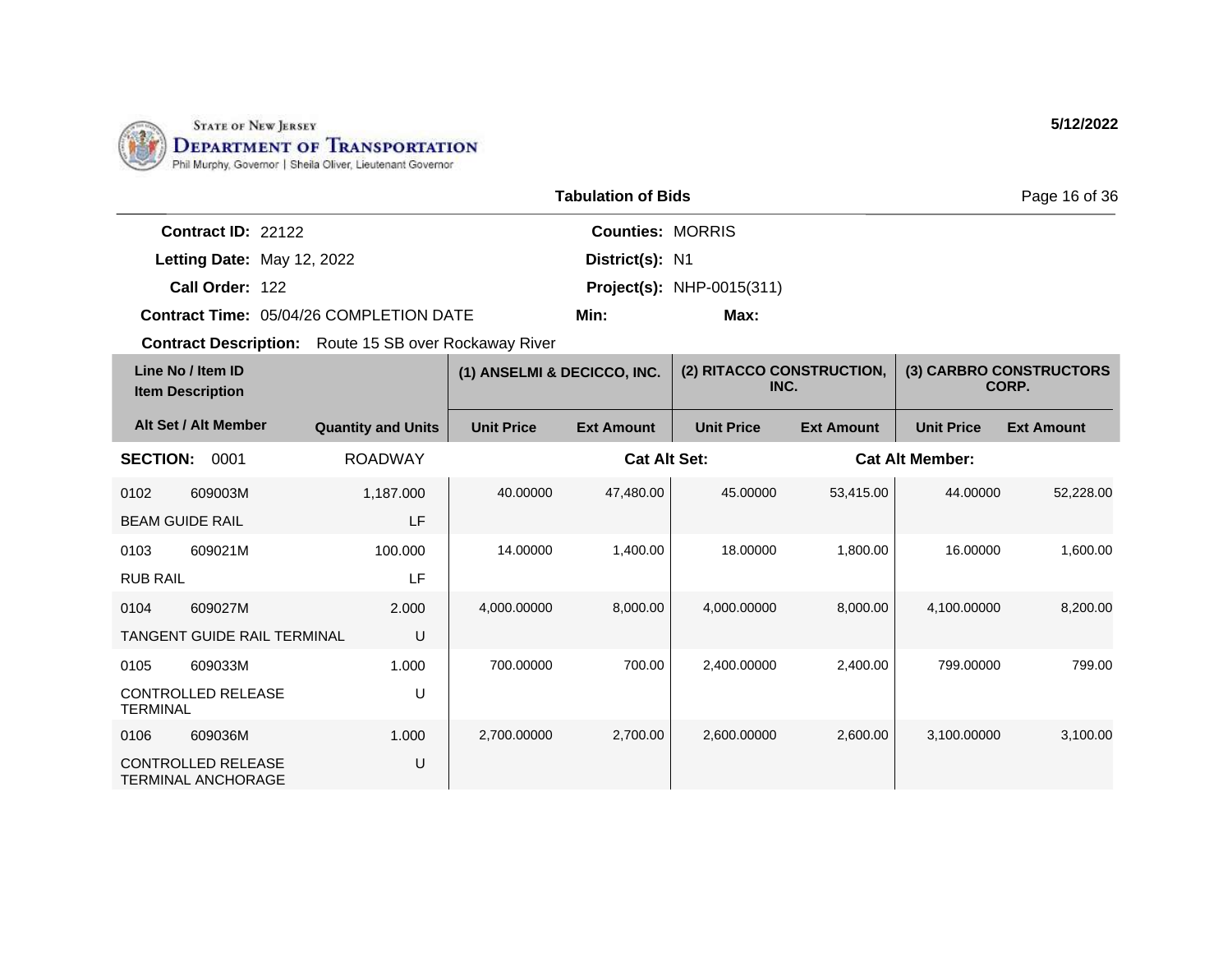

|                            |                                         | Page 17 of 36           |                                  |  |
|----------------------------|-----------------------------------------|-------------------------|----------------------------------|--|
| Contract ID: 22122         |                                         | <b>Counties: MORRIS</b> |                                  |  |
| Letting Date: May 12, 2022 |                                         | District(s): N1         |                                  |  |
| Call Order: 122            |                                         |                         | <b>Project(s):</b> NHP-0015(311) |  |
|                            | Contract Time: 05/04/26 COMPLETION DATE | Min:                    | Max:                             |  |

| Line No / Item ID<br><b>Item Description</b> |                                   | (1) ANSELMI & DECICCO, INC. |                   | (2) RITACCO CONSTRUCTION,<br>INC. |                   | (3) CARBRO CONSTRUCTORS<br>CORP. |                        |                   |
|----------------------------------------------|-----------------------------------|-----------------------------|-------------------|-----------------------------------|-------------------|----------------------------------|------------------------|-------------------|
|                                              | Alt Set / Alt Member              | <b>Quantity and Units</b>   | <b>Unit Price</b> | <b>Ext Amount</b>                 | <b>Unit Price</b> | <b>Ext Amount</b>                | <b>Unit Price</b>      | <b>Ext Amount</b> |
| <b>SECTION:</b>                              | 0001                              | <b>ROADWAY</b>              |                   | <b>Cat Alt Set:</b>               |                   |                                  | <b>Cat Alt Member:</b> |                   |
| 0107                                         | 609039M                           | 5.000                       | 1,400.00000       | 7,000.00                          | 2,000.00000       | 10,000.00                        | 1,500.00000            | 7,500.00          |
|                                              | <b>BEAM GUIDE RAIL ANCHORAGE</b>  | U                           |                   |                                   |                   |                                  |                        |                   |
| 0108                                         | 609059M                           | 2.000                       | 5,000.00000       | 10,000.00                         | 6,000.00000       | 12,000.00                        | 5,600.00000            | 11,200.00         |
| <b>TRANSITION TL-3</b>                       | APPROACH GUIDE RAIL               | U                           |                   |                                   |                   |                                  |                        |                   |
| 0109                                         | 609063M                           | 250.000                     | 30.00000          | 7,500.00                          | 16.00000          | 4,000.00                         | 28.00000               | 7,000.00          |
| <b>EXISTING POSTS</b>                        | <b>RESET BEAM GUIDE RAIL WITH</b> | LF                          |                   |                                   |                   |                                  |                        |                   |
| 0110                                         | 609075M                           | 1,725.000                   | 10.00000          | 17,250.00                         | 7.00000           | 12,075.00                        | 1.10000                | 1,897.50          |
|                                              | REMOVAL OF BEAM GUIDE RAIL        | LF                          |                   |                                   |                   |                                  |                        |                   |
| 0111                                         | 610003M                           | 4,868.000                   | 0.90000           | 4,381.20                          | 1.00000           | 4,868.00                         | 1.10000                | 5,354.80          |
|                                              | <b>TRAFFIC STRIPES, 4"</b>        | LF                          |                   |                                   |                   |                                  |                        |                   |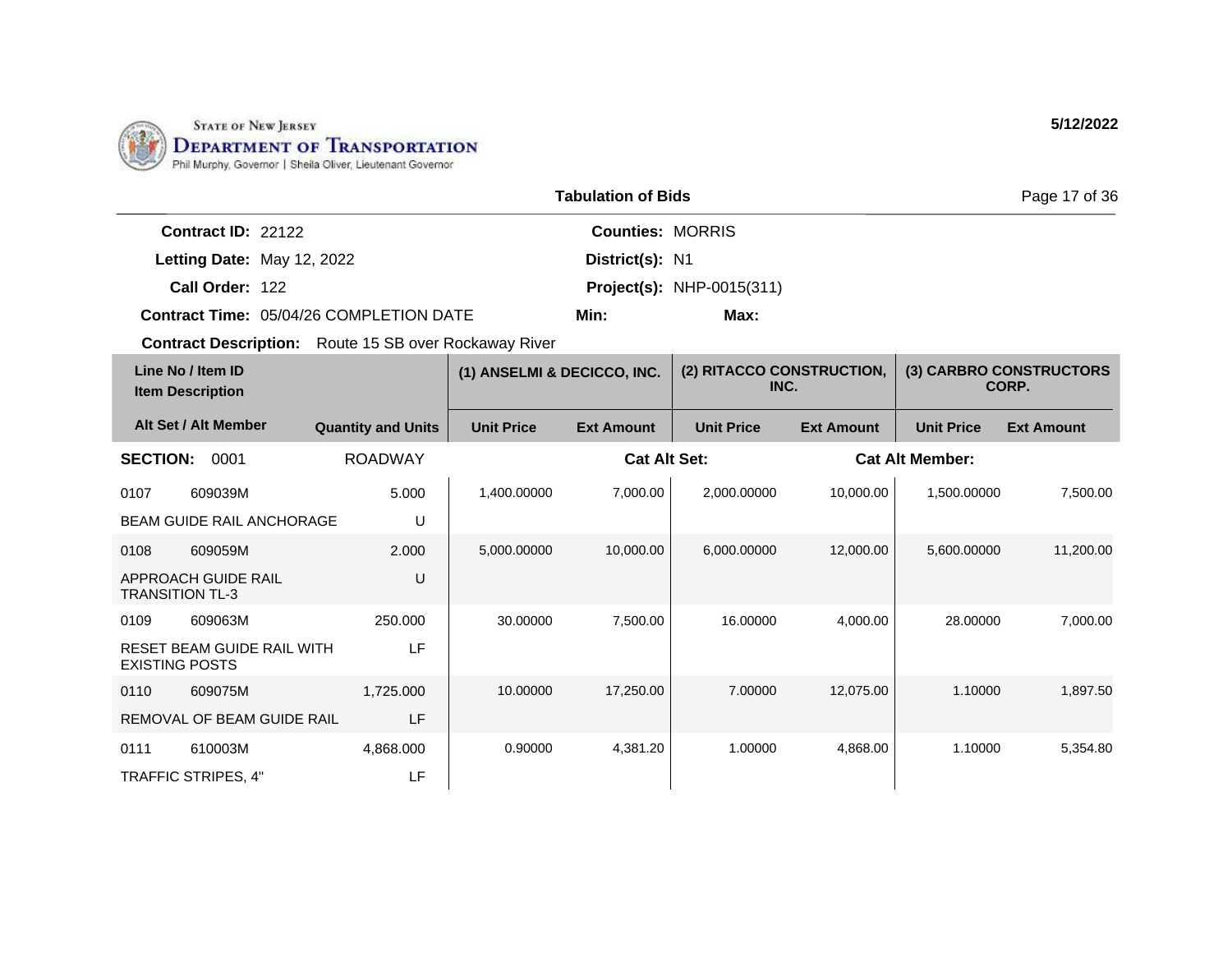

|                                         | <b>Tabulation of Bids</b> |                                  |  |  |  |
|-----------------------------------------|---------------------------|----------------------------------|--|--|--|
| Contract ID: 22122                      |                           | <b>Counties: MORRIS</b>          |  |  |  |
| Letting Date: May 12, 2022              | District(s): N1           |                                  |  |  |  |
| Call Order: 122                         |                           | <b>Project(s):</b> NHP-0015(311) |  |  |  |
| Contract Time: 05/04/26 COMPLETION DATE | Min:                      | Max:                             |  |  |  |

|                     | Line No / Item ID<br><b>Item Description</b> |                           | (1) ANSELMI & DECICCO, INC. |                     | (2) RITACCO CONSTRUCTION,<br>INC. |                   |                        | (3) CARBRO CONSTRUCTORS<br>CORP. |
|---------------------|----------------------------------------------|---------------------------|-----------------------------|---------------------|-----------------------------------|-------------------|------------------------|----------------------------------|
|                     | Alt Set / Alt Member                         | <b>Quantity and Units</b> | <b>Unit Price</b>           | <b>Ext Amount</b>   | <b>Unit Price</b>                 | <b>Ext Amount</b> | <b>Unit Price</b>      | <b>Ext Amount</b>                |
| <b>SECTION:</b>     | 0001                                         | <b>ROADWAY</b>            |                             | <b>Cat Alt Set:</b> |                                   |                   | <b>Cat Alt Member:</b> |                                  |
| 0112                | 610012M                                      | 32.000                    | 55.00000                    | 1,760.00            | 150.00000                         | 4,800.00          | 66.00000               | 2,112.00                         |
| <b>LENS</b>         | RPM, MONO-DIRECTIONAL, WHITE                 | U                         |                             |                     |                                   |                   |                        |                                  |
| 0113                | 610016M                                      | 120,000                   | 7.00000                     | 840.00              | 8.00000                           | 960.00            | 8.80000                | 1,056.00                         |
|                     | TRAFFIC MARKING LINES, 12"                   | LF                        |                             |                     |                                   |                   |                        |                                  |
| 0114                | 610018M                                      | 27,000                    | 55.00000                    | 1,485.00            | 150.00000                         | 4,050.00          | 66.00000               | 1,782.00                         |
| AMBER LENS          | RPM, MONO-DIRECTIONAL,                       | U                         |                             |                     |                                   |                   |                        |                                  |
| 0115                | 610024M                                      | 59,000                    | 15.00000                    | 885.00              | 40.00000                          | 2,360.00          | 1.00000                | 59.00                            |
|                     | <b>REMOVAL OF RPM</b>                        | U                         |                             |                     |                                   |                   |                        |                                  |
| 0116                | 610033M                                      | 2,450.000                 | 2.00000                     | 4,900.00            | 4.00000                           | 9,800.00          | 3.00000                | 7,350.00                         |
| <b>RUMBLE STRIP</b> |                                              | LF                        |                             |                     |                                   |                   |                        |                                  |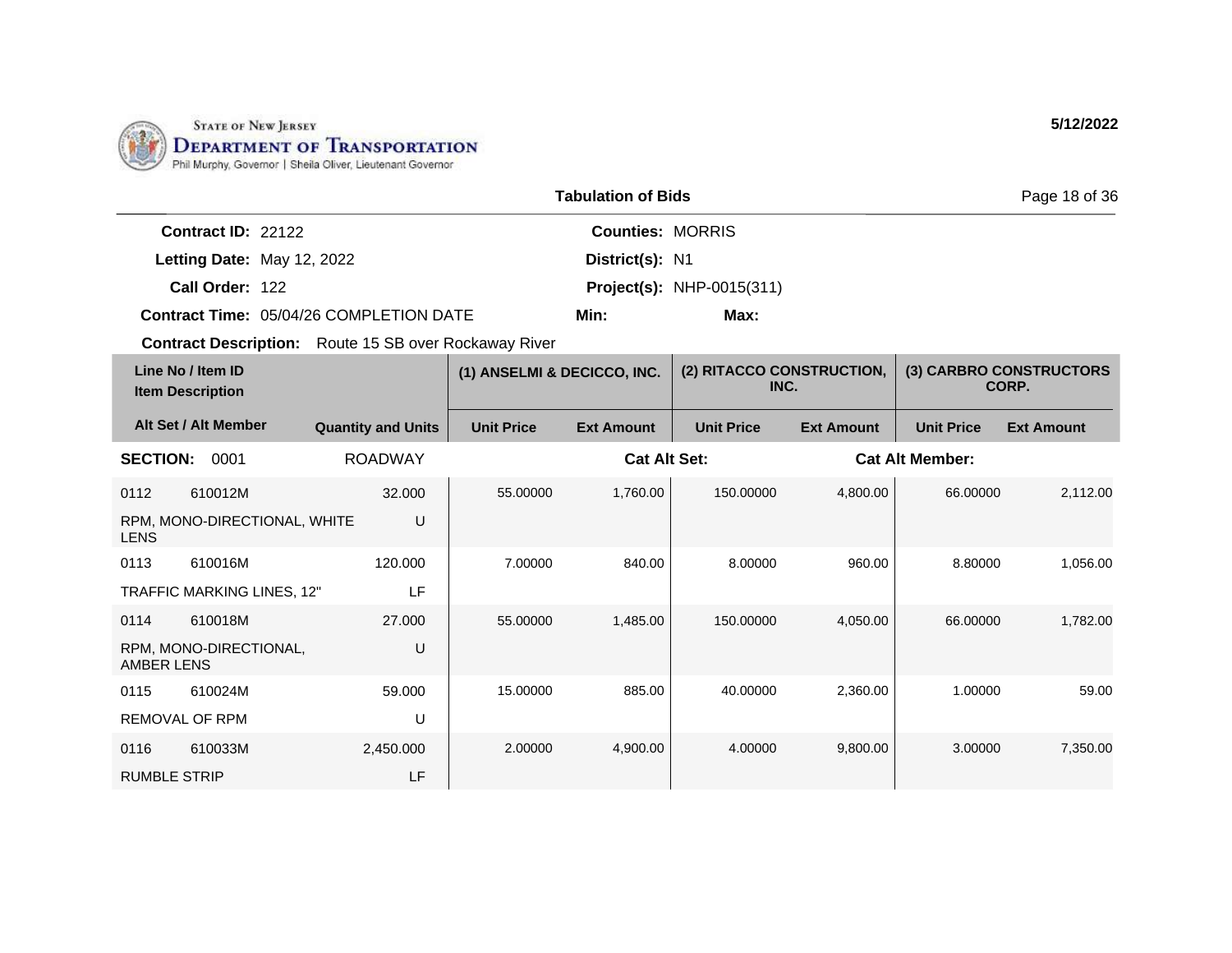

|                                                | <b>Tabulation of Bids</b> |                                  | Page 19 of 36 |  |
|------------------------------------------------|---------------------------|----------------------------------|---------------|--|
| Contract ID: 22122                             | <b>Counties: MORRIS</b>   |                                  |               |  |
| Letting Date: May 12, 2022                     | District(s): N1           |                                  |               |  |
| Call Order: 122                                |                           | <b>Project(s): NHP-0015(311)</b> |               |  |
| <b>Contract Time: 05/04/26 COMPLETION DATE</b> | Min:                      | Max:                             |               |  |

| Line No / Item ID<br><b>Item Description</b>             |                            |                           | (1) ANSELMI & DECICCO, INC. |                     | (2) RITACCO CONSTRUCTION,<br>INC. |                   | (3) CARBRO CONSTRUCTORS<br>CORP. |                   |
|----------------------------------------------------------|----------------------------|---------------------------|-----------------------------|---------------------|-----------------------------------|-------------------|----------------------------------|-------------------|
|                                                          | Alt Set / Alt Member       | <b>Quantity and Units</b> | <b>Unit Price</b>           | <b>Ext Amount</b>   | <b>Unit Price</b>                 | <b>Ext Amount</b> | <b>Unit Price</b>                | <b>Ext Amount</b> |
| <b>SECTION:</b>                                          | 0001                       | <b>ROADWAY</b>            |                             | <b>Cat Alt Set:</b> |                                   |                   | <b>Cat Alt Member:</b>           |                   |
| 0117                                                     | 610036M                    | 6,270.000                 | 1.00000                     | 6,270.00            | 0.85000                           | 5,329.50          | 0.95000                          | 5,956.50          |
|                                                          | REMOVAL OF TRAFFIC STRIPES | LF                        |                             |                     |                                   |                   |                                  |                   |
| 0118                                                     | 610038M                    | 2,214.000                 | 20,00000                    | 44,280.00           | 18,00000                          | 39,852.00         | 18,00000                         | 39,852.00         |
|                                                          | REMOVAL OF RUMBLE STRIP    | LF                        |                             |                     |                                   |                   |                                  |                   |
| 0119                                                     | 612003P                    | 82.000                    | 55.00000                    | 4,510.00            | 45.00000                          | 3,690.00          | 48.00000                         | 3,936.00          |
| <b>SIGN</b>                                              | REGULATORY AND WARNING     | <b>SF</b>                 |                             |                     |                                   |                   |                                  |                   |
| 0120                                                     | 654007P                    | (1)                       | 600,000.00000               | 600,000.00          | 450,000.00000                     | 450,000.00        | 450,000.00000                    | 450,000.00        |
| <b>ELECTRICAL UTILITY</b><br><b>RELOCATION JCP&amp;L</b> |                            | <b>LS</b>                 |                             |                     |                                   |                   |                                  |                   |
| 0121                                                     | 704003M                    | 2.000                     | 4,500.00000                 | 9,000.00            | 12,000.00000                      | 24,000.00         | 1,400.00000                      | 2,800.00          |
|                                                          | JUNCTION BOX ITS TYPE A    | U                         |                             |                     |                                   |                   |                                  |                   |
| <b>Section Totals:</b>                                   |                            |                           |                             | \$4,774,987.66      |                                   | \$4,236,053.30    |                                  | \$4,228,999.78    |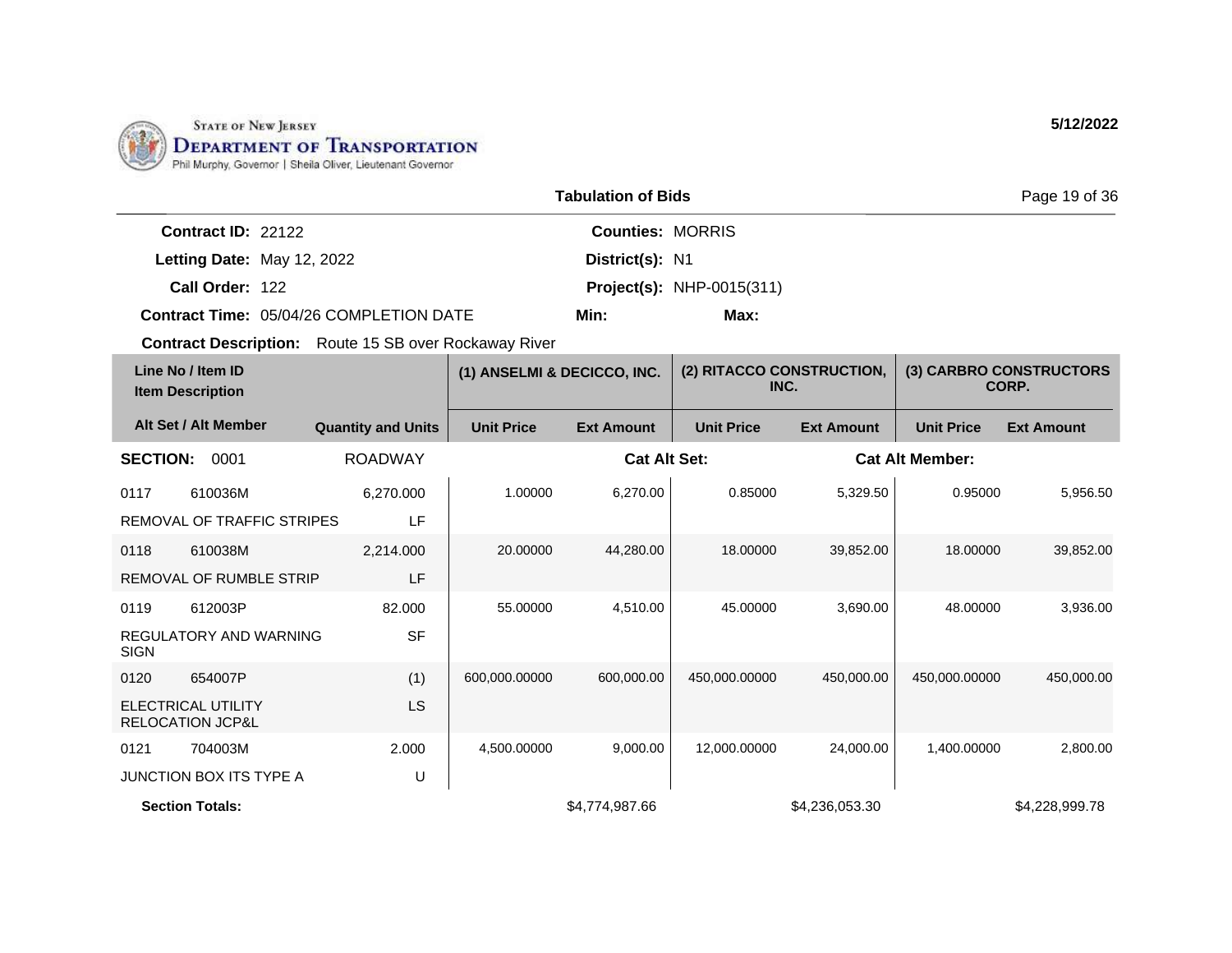

|                                                         |                                                              |                                 | <b>Tabulation of Bids</b> |                                   |                   |                        | Page 20 of 36                    |
|---------------------------------------------------------|--------------------------------------------------------------|---------------------------------|---------------------------|-----------------------------------|-------------------|------------------------|----------------------------------|
| Contract ID: 22122                                      |                                                              |                                 | <b>Counties: MORRIS</b>   |                                   |                   |                        |                                  |
| Letting Date: May 12, 2022                              |                                                              |                                 | District(s): N1           |                                   |                   |                        |                                  |
| Call Order: 122                                         |                                                              |                                 |                           | <b>Project(s): NHP-0015(311)</b>  |                   |                        |                                  |
|                                                         | <b>Contract Time: 05/04/26 COMPLETION DATE</b>               |                                 | Min:                      | Max:                              |                   |                        |                                  |
|                                                         | <b>Contract Description:</b> Route 15 SB over Rockaway River |                                 |                           |                                   |                   |                        |                                  |
| Line No / Item ID<br><b>Item Description</b>            |                                                              | (1) ANSELMI & DECICCO, INC.     |                           | (2) RITACCO CONSTRUCTION,<br>INC. |                   |                        | (3) CARBRO CONSTRUCTORS<br>CORP. |
| Alt Set / Alt Member                                    | <b>Quantity and Units</b>                                    | <b>Unit Price</b>               | <b>Ext Amount</b>         | <b>Unit Price</b>                 | <b>Ext Amount</b> | <b>Unit Price</b>      | <b>Ext Amount</b>                |
| <b>SECTION: 0002</b>                                    |                                                              | <b>CONSTRUCTION ENGINEERING</b> | <b>Cat Alt Set:</b>       |                                   |                   | <b>Cat Alt Member:</b> |                                  |
| 155015M<br>0007                                         | 1.000                                                        | 75,000.00000                    | 75,000.00                 | 25,000.00000                      | 25,000.00         | 185,000.00000          | 185,000.00                       |
| FIELD OFFICE TYPE E SET UP                              | U                                                            |                                 |                           |                                   |                   |                        |                                  |
| 155033M<br>0008                                         | 47,000                                                       | 4,000.00000                     | 188,000.00                | 2,500.00000                       | 117,500.00        | 500.00000              | 23,500.00                        |
| FIELD OFFICE TYPE E<br><b>MAINTENANCE</b>               | <b>MO</b>                                                    |                                 |                           |                                   |                   |                        |                                  |
| 156003M<br>0009                                         | 1.000                                                        | 10,000.00000                    | 10.000.00                 | 35,000.00000                      | 35,000,00         | 2.500.00000            | 2,500.00                         |
| MATERIALS FIELD LABORATORY<br>SET-UP                    | U                                                            |                                 |                           |                                   |                   |                        |                                  |
| 156006M<br>0010                                         | 47.000                                                       | 100.00000                       | 4,700.00                  | 3,500.00000                       | 164,500.00        | 50.00000               | 2,350.00                         |
| <b>MATERIALS FIELD LABORATORY</b><br><b>MAINTENANCE</b> | <b>MO</b>                                                    |                                 |                           |                                   |                   |                        |                                  |
| 156015M<br>0011                                         | 1.000                                                        | 10,000.00000                    | 10,000.00                 | 25,000.00000                      | 25,000.00         | 8,800.00000            | 8,800.00                         |
| NUCLEAR DENSITY GAUGE                                   | U                                                            |                                 |                           |                                   |                   |                        |                                  |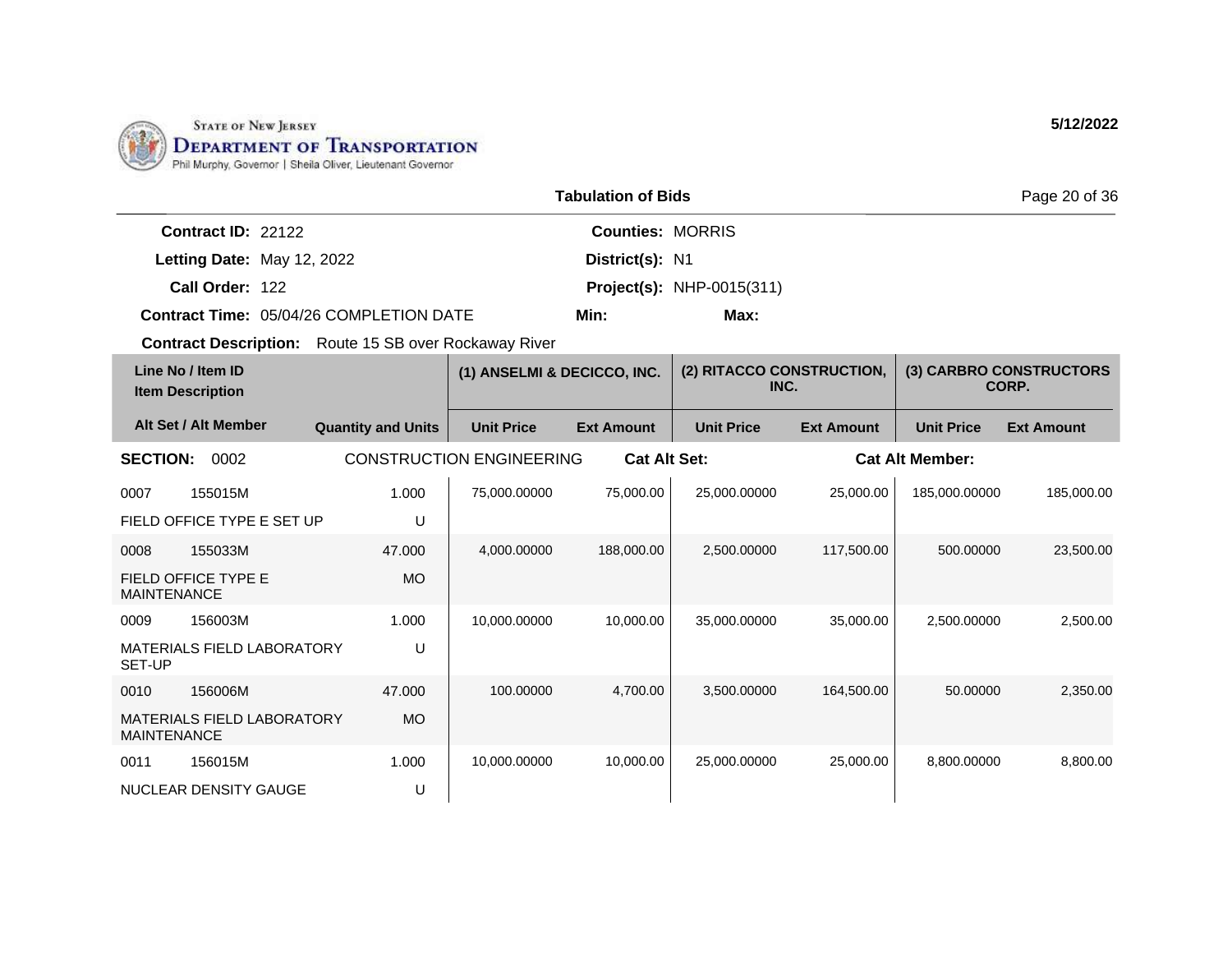

|                                                              |                           |                                 | <b>Tabulation of Bids</b> |                                   |                   |                        | Page 21 of 36                    |
|--------------------------------------------------------------|---------------------------|---------------------------------|---------------------------|-----------------------------------|-------------------|------------------------|----------------------------------|
| Contract ID: 22122                                           |                           |                                 | <b>Counties: MORRIS</b>   |                                   |                   |                        |                                  |
| Letting Date: May 12, 2022                                   |                           |                                 | District(s): N1           |                                   |                   |                        |                                  |
| Call Order: 122                                              |                           |                                 |                           | <b>Project(s): NHP-0015(311)</b>  |                   |                        |                                  |
| <b>Contract Time: 05/04/26 COMPLETION DATE</b>               |                           |                                 | Min:                      | Max:                              |                   |                        |                                  |
| <b>Contract Description:</b> Route 15 SB over Rockaway River |                           |                                 |                           |                                   |                   |                        |                                  |
| Line No / Item ID<br><b>Item Description</b>                 |                           | (1) ANSELMI & DECICCO, INC.     |                           | (2) RITACCO CONSTRUCTION,<br>INC. |                   |                        | (3) CARBRO CONSTRUCTORS<br>CORP. |
| Alt Set / Alt Member                                         | <b>Quantity and Units</b> | <b>Unit Price</b>               | <b>Ext Amount</b>         | <b>Unit Price</b>                 | <b>Ext Amount</b> | <b>Unit Price</b>      | <b>Ext Amount</b>                |
| <b>SECTION:</b><br>0002                                      |                           | <b>CONSTRUCTION ENGINEERING</b> | <b>Cat Alt Set:</b>       |                                   |                   | <b>Cat Alt Member:</b> |                                  |
| 156021M<br>0012                                              | 1.000                     | 8,000.00000                     | 8,000.00                  | 12,000.00000                      | 12,000.00         | 5,000.00000            | 5,000.00                         |
| <b>CONCRETE COMPRESSION</b><br><b>TESTING EQUIPMENT</b>      | U                         |                                 |                           |                                   |                   |                        |                                  |
| <b>Section Totals:</b>                                       |                           |                                 | \$295,700.00              |                                   | \$379,000.00      |                        | \$227,150.00                     |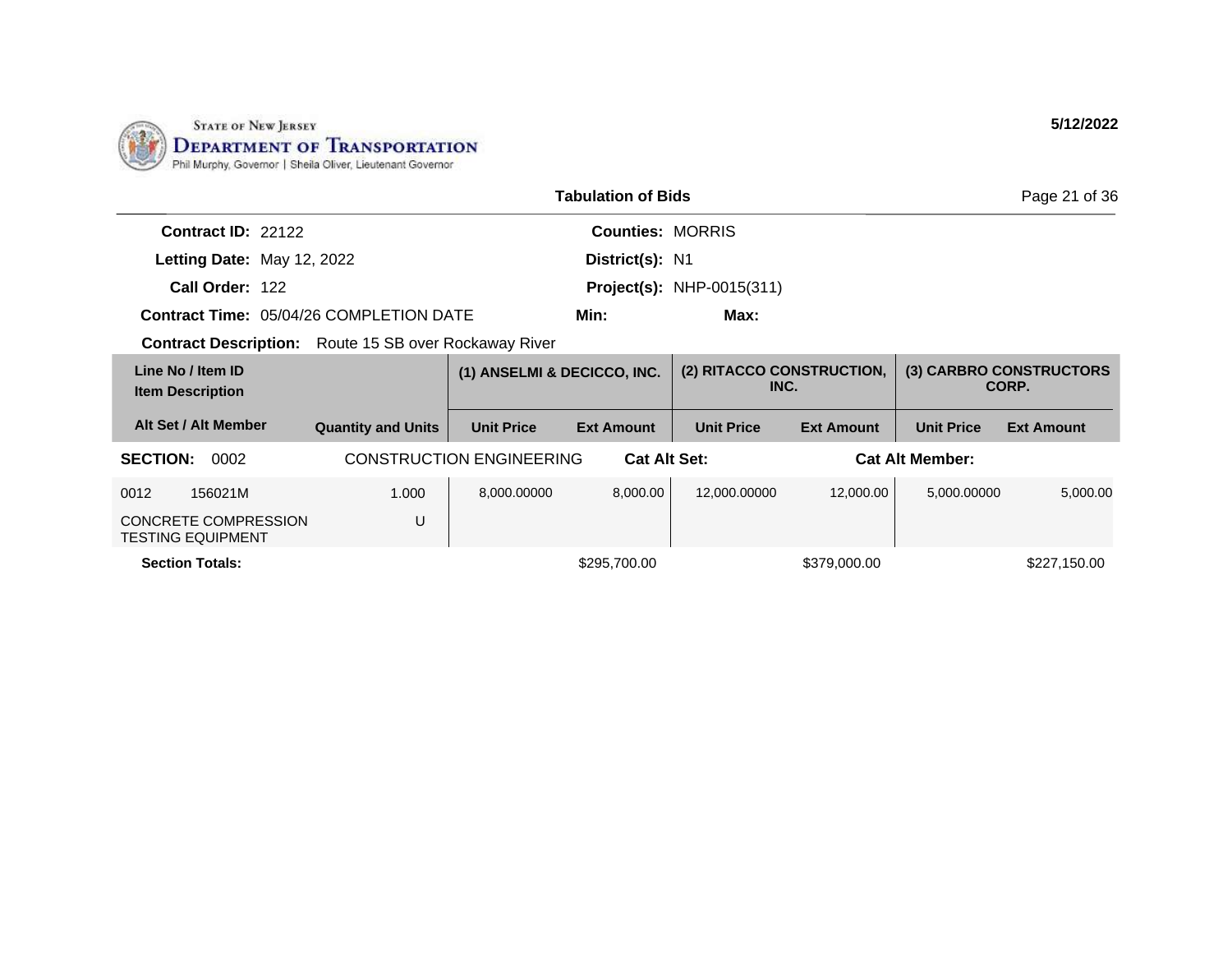

| <b>Tabulation of Bids</b>                                    |                           |                             |                         |                                   |                   |                        | Page 22 of 36                    |
|--------------------------------------------------------------|---------------------------|-----------------------------|-------------------------|-----------------------------------|-------------------|------------------------|----------------------------------|
| Contract ID: 22122                                           |                           |                             | <b>Counties: MORRIS</b> |                                   |                   |                        |                                  |
| Letting Date: May 12, 2022                                   |                           |                             | District(s): N1         |                                   |                   |                        |                                  |
| Call Order: 122                                              |                           |                             |                         | <b>Project(s): NHP-0015(311)</b>  |                   |                        |                                  |
| <b>Contract Time: 05/04/26 COMPLETION DATE</b>               |                           |                             | Min:                    | Max:                              |                   |                        |                                  |
| <b>Contract Description:</b> Route 15 SB over Rockaway River |                           |                             |                         |                                   |                   |                        |                                  |
| Line No / Item ID<br><b>Item Description</b>                 |                           | (1) ANSELMI & DECICCO, INC. |                         | (2) RITACCO CONSTRUCTION,<br>INC. |                   |                        | (3) CARBRO CONSTRUCTORS<br>CORP. |
| Alt Set / Alt Member                                         | <b>Quantity and Units</b> | <b>Unit Price</b>           | <b>Ext Amount</b>       | <b>Unit Price</b>                 | <b>Ext Amount</b> | <b>Unit Price</b>      | <b>Ext Amount</b>                |
| <b>SECTION:</b><br>0003                                      |                           | (NON-PARTICIPATING (ROADWAY | <b>Cat Alt Set:</b>     |                                   |                   | <b>Cat Alt Member:</b> |                                  |
| 0002<br>152015P                                              | 1.000                     | 10,000.00000                | 10,000.00               | 15.000.00000                      | 15,000.00         | 20.000.00000           | 20,000,00                        |
| POLLUTION LIABILITY INSURANCE                                | <b>DOLL</b>               |                             |                         |                                   |                   |                        |                                  |
| 0074<br>601670M                                              | 968,000                   | 50.00000                    | 48,400.00               | 4.00000                           | 3.872.00          | 9.00000                | 8,712.00                         |
| CLEANING EXISTING PIPE, 12" TO<br><b>24" DIAMETER</b>        | LF                        |                             |                         |                                   |                   |                        |                                  |
| 602216M<br>0088                                              | 4.000                     | 1,000.00000                 | 4,000.00                | 900.00000                         | 3,600.00          | 660.00000              | 2,640.00                         |
| <b>CLEANING DRAINAGE</b><br><b>STRUCTURE</b>                 | U                         |                             |                         |                                   |                   |                        |                                  |
| <b>Section Totals:</b>                                       |                           |                             | \$62,400.00             |                                   | \$22,472.00       |                        | \$31.352.00                      |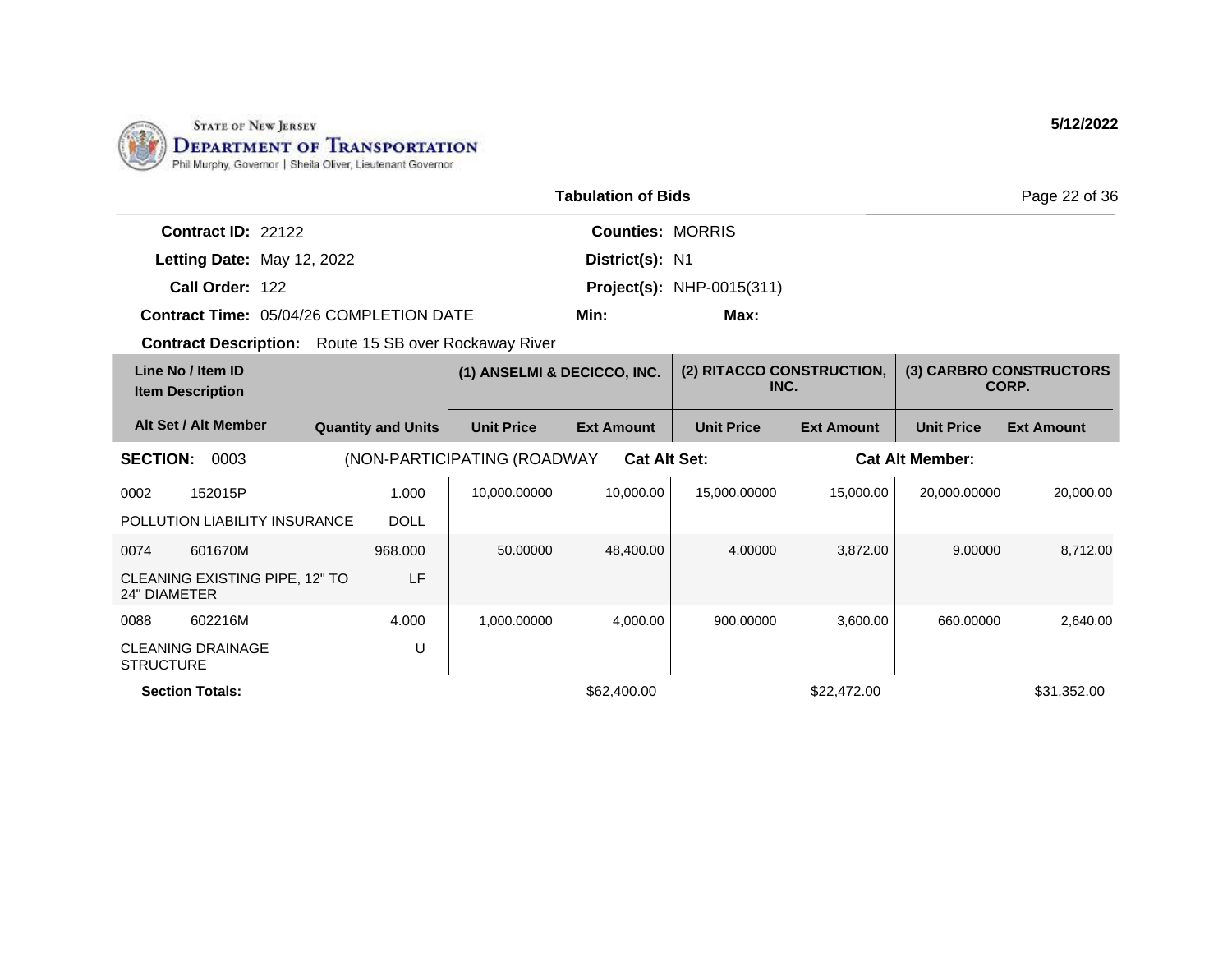

|                           |                                                | <b>Tabulation of Bids</b> |                                  | Page 23 of 36 |
|---------------------------|------------------------------------------------|---------------------------|----------------------------------|---------------|
| <b>Contract ID: 22122</b> |                                                | <b>Counties: MORRIS</b>   |                                  |               |
|                           | Letting Date: May 12, 2022                     | District(s): N1           |                                  |               |
| Call Order: 122           |                                                |                           | <b>Project(s): NHP-0015(311)</b> |               |
|                           | <b>Contract Time: 05/04/26 COMPLETION DATE</b> | Min:                      | Max:                             |               |

| Line No / Item ID<br><b>Item Description</b> |                              |                           | (2) RITACCO CONSTRUCTION,<br>(1) ANSELMI & DECICCO, INC.<br>INC. |                     |                   | (3) CARBRO CONSTRUCTORS<br>CORP. |                        |                   |
|----------------------------------------------|------------------------------|---------------------------|------------------------------------------------------------------|---------------------|-------------------|----------------------------------|------------------------|-------------------|
|                                              | Alt Set / Alt Member         | <b>Quantity and Units</b> | <b>Unit Price</b>                                                | <b>Ext Amount</b>   | <b>Unit Price</b> | <b>Ext Amount</b>                | <b>Unit Price</b>      | <b>Ext Amount</b> |
| <b>SECTION:</b>                              | 0004                         | <b>EROSION CONTROL</b>    |                                                                  | <b>Cat Alt Set:</b> |                   |                                  | <b>Cat Alt Member:</b> |                   |
| 0015                                         | 158003M                      | 349.000                   | 5.00000                                                          | 1,745.00            | 4.00000           | 1,396.00                         | 20.00000               | 6,980.00          |
| <b>CAUTION FENCE</b>                         |                              | LF                        |                                                                  |                     |                   |                                  |                        |                   |
| 0016                                         | 158009M                      | 2,679.000                 | 10.00000                                                         | 26,790.00           | 9.00000           | 24,111.00                        | 12.00000               | 32,148.00         |
| <b>ORANGE</b>                                | HEAVY DUTY SILT FENCE,       | LF                        |                                                                  |                     |                   |                                  |                        |                   |
| 0017                                         | 158015M                      | 500.000                   | 10.00000                                                         | 5,000.00            | 1.00000           | 500.00                           | 10.00000               | 5,000.00          |
| <b>HAYBALE</b>                               |                              | U                         |                                                                  |                     |                   |                                  |                        |                   |
| 0018                                         | 158030M                      | 13.000                    | 150.00000                                                        | 1,950.00            | 200.00000         | 2,600.00                         | 75.00000               | 975.00            |
|                                              | INLET FILTER TYPE 2, 2' X 4' | U                         |                                                                  |                     |                   |                                  |                        |                   |
| 0019                                         | 158033M                      | 12.000                    | 200.00000                                                        | 2,400.00            | 250.00000         | 3,000.00                         | 80.00000               | 960.00            |
|                                              | INLET FILTER TYPE 2, 4' X 4' | U                         |                                                                  |                     |                   |                                  |                        |                   |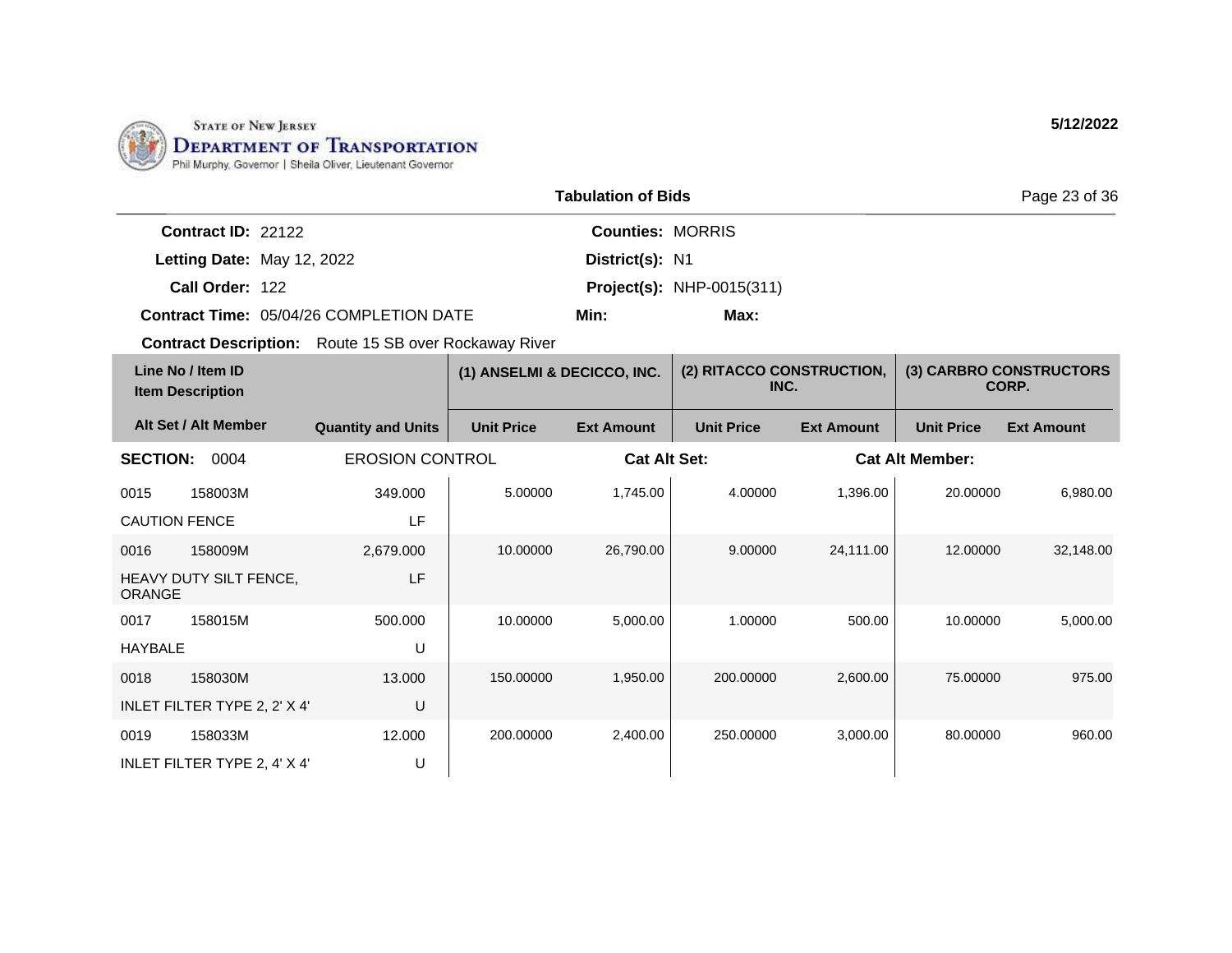

|                    |                                                | Page 24 of 36           |                                  |  |
|--------------------|------------------------------------------------|-------------------------|----------------------------------|--|
| Contract ID: 22122 |                                                | <b>Counties: MORRIS</b> |                                  |  |
|                    | Letting Date: May 12, 2022                     | District(s): N1         |                                  |  |
| Call Order: 122    |                                                |                         | <b>Project(s): NHP-0015(311)</b> |  |
|                    | <b>Contract Time: 05/04/26 COMPLETION DATE</b> | Min:                    | Max:                             |  |

| Line No / Item ID<br><b>Item Description</b> |                                | (1) ANSELMI & DECICCO, INC. |                   | (2) RITACCO CONSTRUCTION,<br>INC. |                   | (3) CARBRO CONSTRUCTORS<br>CORP. |                        |                   |
|----------------------------------------------|--------------------------------|-----------------------------|-------------------|-----------------------------------|-------------------|----------------------------------|------------------------|-------------------|
|                                              | Alt Set / Alt Member           | <b>Quantity and Units</b>   | <b>Unit Price</b> | <b>Ext Amount</b>                 | <b>Unit Price</b> | <b>Ext Amount</b>                | <b>Unit Price</b>      | <b>Ext Amount</b> |
| <b>SECTION:</b>                              | 0004                           | <b>EROSION CONTROL</b>      |                   | <b>Cat Alt Set:</b>               |                   |                                  | <b>Cat Alt Member:</b> |                   |
| 0020                                         | 158048M                        | 434.000                     | 35.00000          | 15,190.00                         | 20.00000          | 8,680.00                         | 60.00000               | 26,040.00         |
| TYPE 3                                       | FLOATING TURBIDITY BARRIER,    | LF                          |                   |                                   |                   |                                  |                        |                   |
| 0021                                         | 158054M                        | 1,000.000                   | 10.00000          | 10,000.00                         | 4.00000           | 4,000.00                         | 1.00000                | 1,000.00          |
|                                              | SEDIMENT CONTROL BAG           | <b>SF</b>                   |                   |                                   |                   |                                  |                        |                   |
| 0022                                         | 158057M                        | 2.000                       | 5,000.00000       | 10,000.00                         | 10,000.00000      | 20,000.00                        | 2,500.00000            | 5,000.00          |
|                                              | SEDIMENT CONTROL TANK          | U                           |                   |                                   |                   |                                  |                        |                   |
| 0023                                         | 158060M                        | 500.000                     | 50.00000          | 25,000.00                         | 30.00000          | 15,000.00                        | 50.00000               | 25,000.00         |
|                                              | <b>CONSTRUCTION DRIVEWAY</b>   | Т                           |                   |                                   |                   |                                  |                        |                   |
| 0024                                         | 158063P                        | (1)                         | 15,000.00000      | 15,000.00                         | 10,000.00000      | 10,000.00                        | 2,500.00000            | 2,500.00          |
|                                              | <b>CONCRETE WASHOUT SYSTEM</b> | LS                          |                   |                                   |                   |                                  |                        |                   |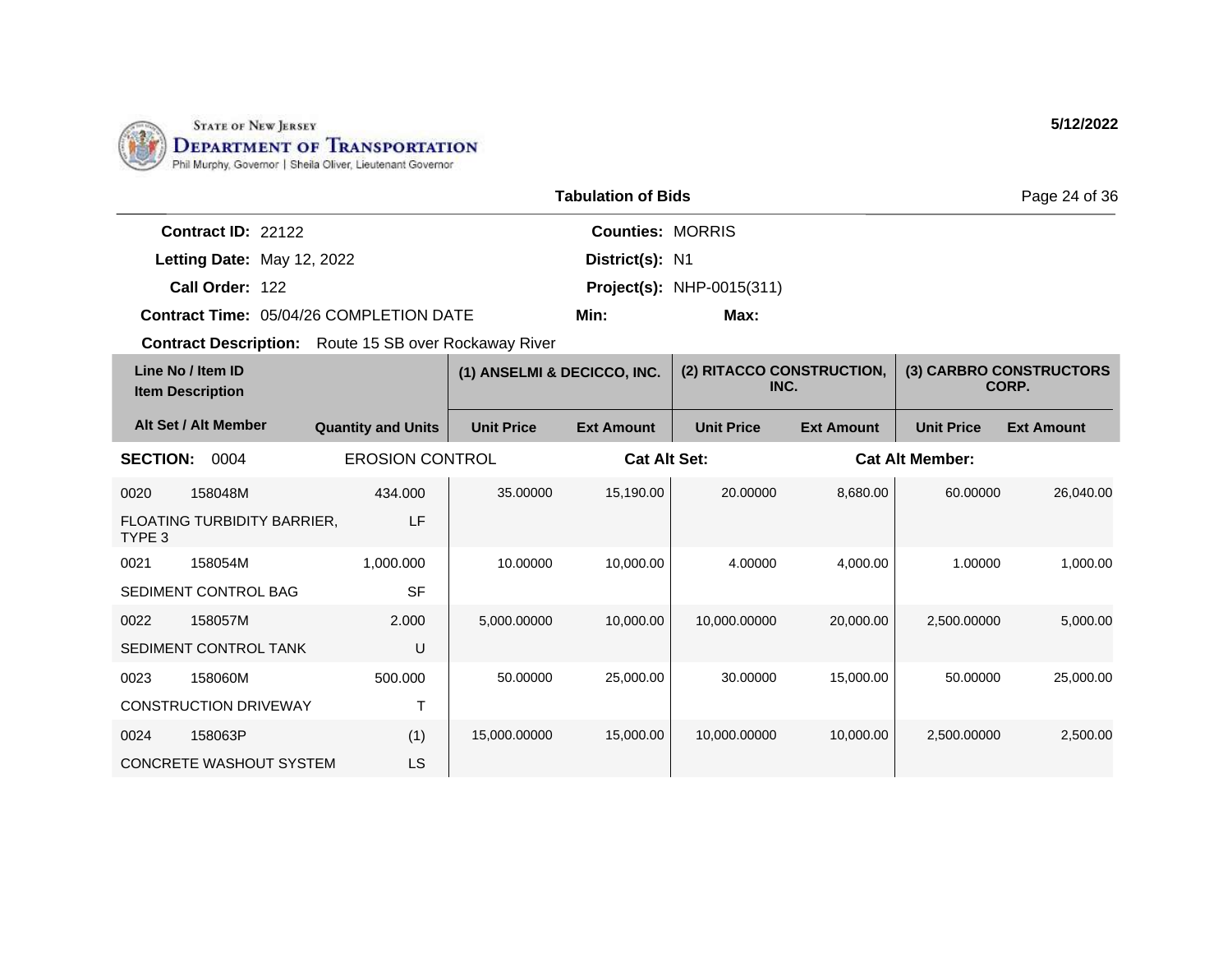

|                            |                                                | <b>Tabulation of Bids</b> |                                  | Page 25 of 36 |
|----------------------------|------------------------------------------------|---------------------------|----------------------------------|---------------|
| Contract $ID: 22122$       |                                                | <b>Counties: MORRIS</b>   |                                  |               |
| Letting Date: May 12, 2022 |                                                | District(s): N1           |                                  |               |
| Call Order: 122            |                                                |                           | <b>Project(s): NHP-0015(311)</b> |               |
|                            | <b>Contract Time: 05/04/26 COMPLETION DATE</b> | Min:                      | Max:                             |               |

|                 | Line No / Item ID<br><b>Item Description</b> |                           | (1) ANSELMI & DECICCO, INC. |                     | (2) RITACCO CONSTRUCTION.<br>INC. |                   |                        | (3) CARBRO CONSTRUCTORS<br>CORP. |
|-----------------|----------------------------------------------|---------------------------|-----------------------------|---------------------|-----------------------------------|-------------------|------------------------|----------------------------------|
|                 | Alt Set / Alt Member                         | <b>Quantity and Units</b> | <b>Unit Price</b>           | <b>Ext Amount</b>   | <b>Unit Price</b>                 | <b>Ext Amount</b> | <b>Unit Price</b>      | <b>Ext Amount</b>                |
| <b>SECTION:</b> | 0004                                         | <b>EROSION CONTROL</b>    |                             | <b>Cat Alt Set:</b> |                                   |                   | <b>Cat Alt Member:</b> |                                  |
| 0025            | 158072M                                      | 2.000                     | 1,000.00000                 | 2,000.00            | 1.000.00000                       | 2,000.00          | 1,500.00000            | 3,000.00                         |
| TYPE 1          | OIL ONLY EMERGENCY SPILL KIT.                | U                         |                             |                     |                                   |                   |                        |                                  |
| 0026            | 158084M                                      | 134.000                   | 0.01000                     | 1.34                | 1.00000                           | 134.00            | 1.00000                | 134.00                           |
| <b>REMOVAL</b>  | <b>EROSION CONTROL SEDIMENT</b>              | <b>CY</b>                 |                             |                     |                                   |                   |                        |                                  |
| 0027            | 158087M                                      | 12.000                    | 200.00000                   | 2,400.00            | 150.00000                         | 1,800.00          | 75.00000               | 900.00                           |
|                 | <b>TEMPORARY RIPRAP</b>                      | <b>CY</b>                 |                             |                     |                                   |                   |                        |                                  |
|                 | <b>Section Totals:</b>                       |                           |                             | \$117,476.34        |                                   | \$93,221.00       |                        | \$109,637.00                     |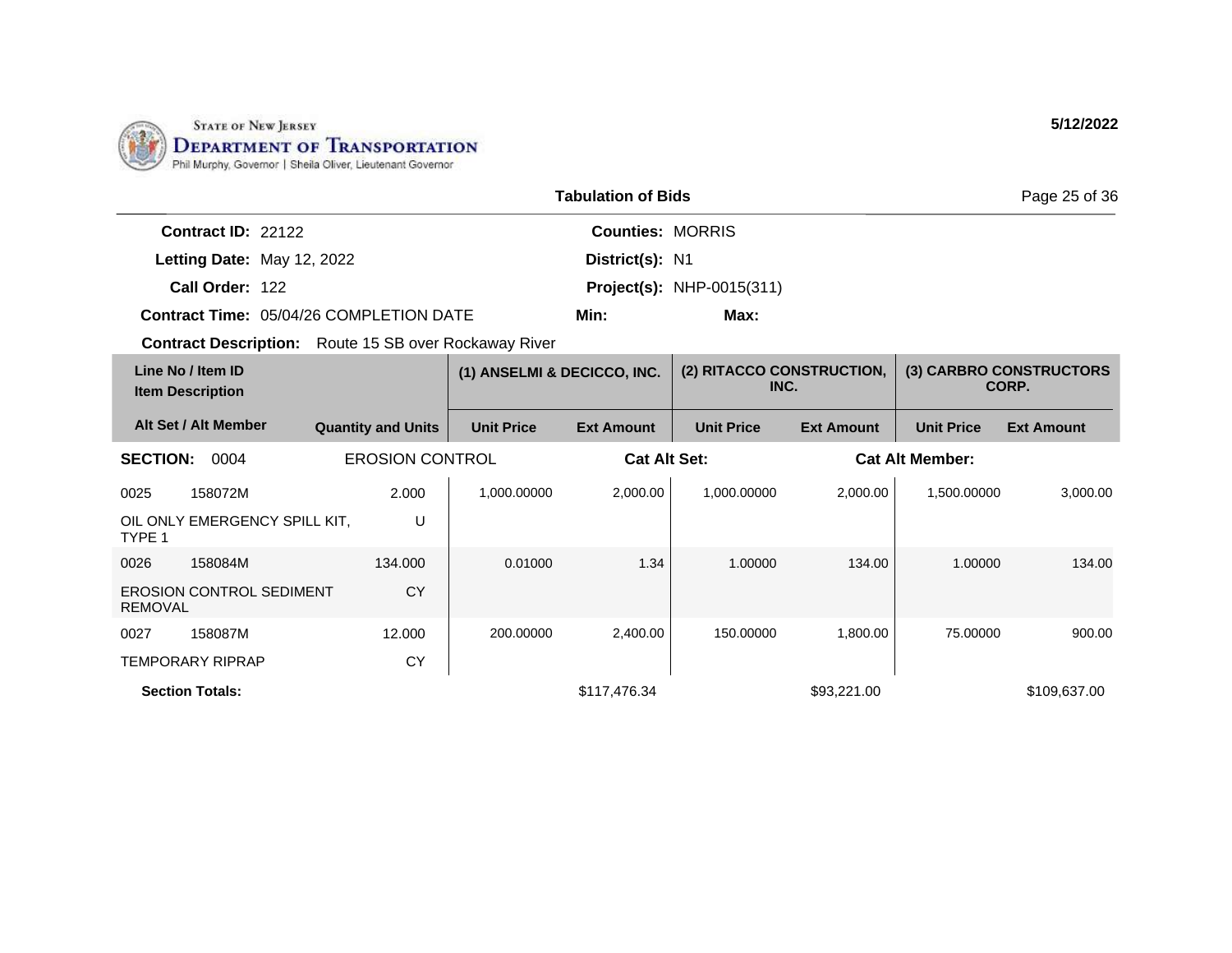

|                    |                                         | Page 26 of 36           |                                  |  |
|--------------------|-----------------------------------------|-------------------------|----------------------------------|--|
| Contract ID: 22122 |                                         | <b>Counties: MORRIS</b> |                                  |  |
|                    | Letting Date: May 12, 2022              | District(s): N1         |                                  |  |
| Call Order: 122    |                                         |                         | <b>Project(s): NHP-0015(311)</b> |  |
|                    | Contract Time: 05/04/26 COMPLETION DATE | Min:                    | Max:                             |  |

| Line No / Item ID<br><b>Item Description</b> |                               | (1) ANSELMI & DECICCO, INC. |                   | (2) RITACCO CONSTRUCTION,<br>INC. |                   | (3) CARBRO CONSTRUCTORS<br>CORP. |                   |                        |  |
|----------------------------------------------|-------------------------------|-----------------------------|-------------------|-----------------------------------|-------------------|----------------------------------|-------------------|------------------------|--|
|                                              | Alt Set / Alt Member          | <b>Quantity and Units</b>   | <b>Unit Price</b> | <b>Ext Amount</b>                 | <b>Unit Price</b> | <b>Ext Amount</b>                | <b>Unit Price</b> | <b>Ext Amount</b>      |  |
| <b>SECTION:</b>                              | 0005                          | <b>GENERAL LANDSCAPE</b>    |                   | <b>Cat Alt Set:</b>               |                   |                                  |                   | <b>Cat Alt Member:</b> |  |
| 0122                                         | 804000P                       | 2,538.000                   | 7.00000           | 17,766.00                         | 3.00000           | 7,614.00                         | 3.00000           | 7,614.00               |  |
|                                              | TOPSOIL SPREADING __ " THICK  | SY                          |                   |                                   |                   |                                  |                   |                        |  |
| 0123                                         | 804001P                       | 511.000                     | 55.00000          | 28,105.00                         | 85.00000          | 43,435.00                        | 95.00000          | 48,545.00              |  |
| <b>SUBSOIL</b>                               |                               | <b>CY</b>                   |                   |                                   |                   |                                  |                   |                        |  |
| 0124                                         | 804014P                       | 21.000                      | 100.00000         | 2,100.00                          | 70.00000          | 1,470.00                         | 77,00000          | 1,617.00               |  |
| PLANT PIT SOIL                               |                               | <b>CY</b>                   |                   |                                   |                   |                                  |                   |                        |  |
| 0125                                         | 806006P                       | 5,488.000                   | 2.00000           | 10,976.00                         | 1.50000           | 8,232.00                         | 1.70000           | 9,329.60               |  |
| $A-3$                                        | FERTILIZING AND SEEDING, TYPE | SY                          |                   |                                   |                   |                                  |                   |                        |  |
| 0126                                         | 809003M                       | 2,538.000                   | 1.00000           | 2,538.00                          | 1.00000           | 2,538.00                         | 1.00000           | 2.538.00               |  |
|                                              | <b>STRAW MULCHING</b>         | SY                          |                   |                                   |                   |                                  |                   |                        |  |
| 0127                                         | 809006M                       | 2,950.000                   | 3.00000           | 8,850.00                          | 1.00000           | 2,950.00                         | 1.40000           | 4,130.00               |  |
| <b>FIBER MULCHING</b>                        |                               | SY                          |                   |                                   |                   |                                  |                   |                        |  |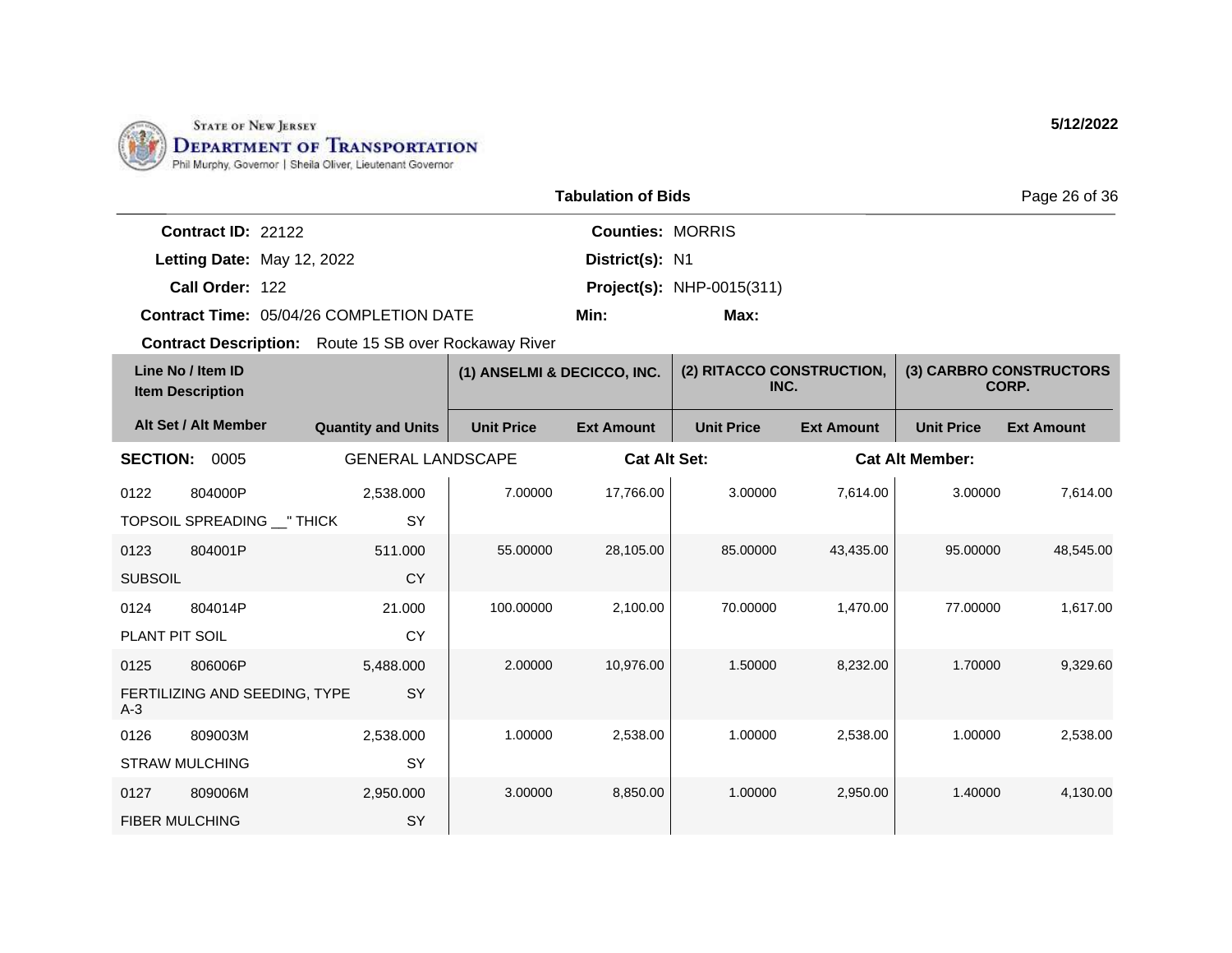

|                      |                                                | Page 27 of 36           |                                  |  |
|----------------------|------------------------------------------------|-------------------------|----------------------------------|--|
| Contract $ID: 22122$ |                                                | <b>Counties: MORRIS</b> |                                  |  |
|                      | Letting Date: May 12, 2022                     | District(s): N1         |                                  |  |
| Call Order: 122      |                                                |                         | <b>Project(s): NHP-0015(311)</b> |  |
|                      | <b>Contract Time: 05/04/26 COMPLETION DATE</b> | Min:                    | Max:                             |  |

| Line No / Item ID<br><b>Item Description</b> |                                                             | (1) ANSELMI & DECICCO, INC. |                   | (2) RITACCO CONSTRUCTION,<br>INC. |                   | (3) CARBRO CONSTRUCTORS<br>CORP. |                        |                   |
|----------------------------------------------|-------------------------------------------------------------|-----------------------------|-------------------|-----------------------------------|-------------------|----------------------------------|------------------------|-------------------|
|                                              | Alt Set / Alt Member                                        | <b>Quantity and Units</b>   | <b>Unit Price</b> | <b>Ext Amount</b>                 | <b>Unit Price</b> | <b>Ext Amount</b>                | <b>Unit Price</b>      | <b>Ext Amount</b> |
| <b>SECTION:</b>                              | 0005                                                        | <b>GENERAL LANDSCAPE</b>    |                   | <b>Cat Alt Set:</b>               |                   |                                  | <b>Cat Alt Member:</b> |                   |
| 0128                                         | 811016M                                                     | 4.000                       | 750.00000         | 3,000.00                          | 650.00000         | 2,600.00                         | 710.00000              | 2,840.00          |
|                                              | <b>LARGE DECIDUOUS TREE 10-12'</b><br>HIGH, MULTI-STEM, B&B | U                           |                   |                                   |                   |                                  |                        |                   |
| 0129                                         | 811024M                                                     | 9.000                       | 600.00000         | 5.400.00                          | 550.00000         | 4.950.00                         | 600.00000              | 5,400.00          |
| CALIPER, B&B                                 | SMALL DECIDUOUS TREE, 2-2 1/2"                              | U                           |                   |                                   |                   |                                  |                        |                   |
| 0130                                         | 811067M                                                     | 190.000                     | 70.00000          | 13.300.00                         | 90.00000          | 17,100.00                        | 98,00000               | 18,620.00         |
| <b>CONTAINER</b>                             | DECIDUOUS SHRUB, 24-36" HIGH,                               | U                           |                   |                                   |                   |                                  |                        |                   |
| 0131                                         | 811072M                                                     | 20,000                      | 90.00000          | 1,800.00                          | 100.00000         | 2,000.00                         | 124.00000              | 2,480.00          |
| B&B                                          | EVERGREEN SHRUB, 30-36" HIGH,                               | U                           |                   |                                   |                   |                                  |                        |                   |
| 0132                                         | 811138M                                                     | (1)                         | 5,000.00000       | 5,000.00                          | 12,500.00000      | 12,500.00                        | 14,000.00000           | 14,000.00         |
|                                              | PLANT ESTABLISHMENT AND<br><b>MAINTENANCE PERIOD</b>        | LS                          |                   |                                   |                   |                                  |                        |                   |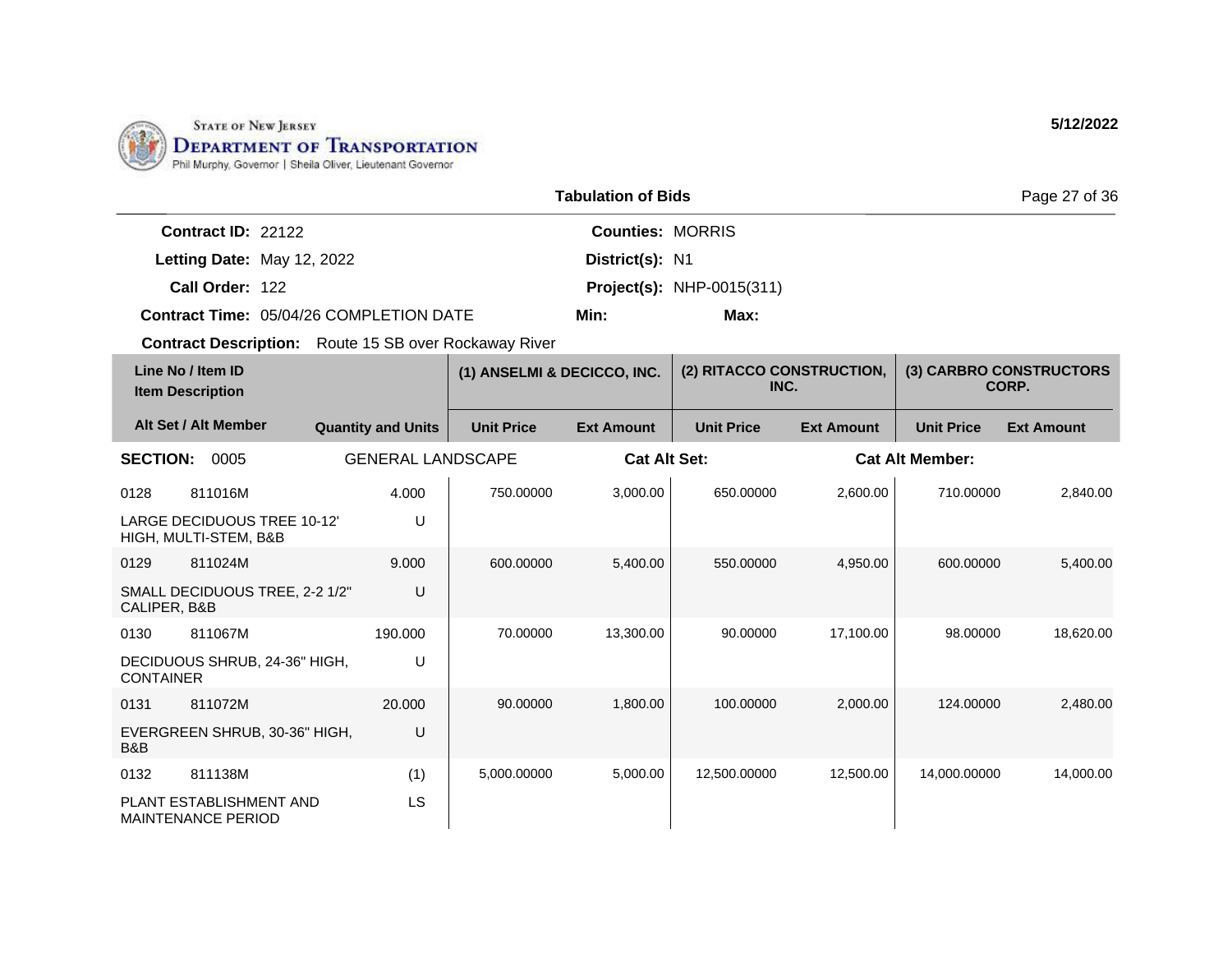

|                                                              |                           | Page 28 of 36               |                         |                                   |                   |                        |                                  |
|--------------------------------------------------------------|---------------------------|-----------------------------|-------------------------|-----------------------------------|-------------------|------------------------|----------------------------------|
| Contract ID: 22122                                           |                           |                             | <b>Counties: MORRIS</b> |                                   |                   |                        |                                  |
| Letting Date: May 12, 2022                                   |                           |                             | District(s): N1         |                                   |                   |                        |                                  |
| Call Order: 122                                              |                           |                             |                         | <b>Project(s): NHP-0015(311)</b>  |                   |                        |                                  |
| <b>Contract Time: 05/04/26 COMPLETION DATE</b>               |                           |                             | Min:                    | Max:                              |                   |                        |                                  |
| <b>Contract Description:</b> Route 15 SB over Rockaway River |                           |                             |                         |                                   |                   |                        |                                  |
| Line No / Item ID<br><b>Item Description</b>                 |                           | (1) ANSELMI & DECICCO, INC. |                         | (2) RITACCO CONSTRUCTION,<br>INC. |                   |                        | (3) CARBRO CONSTRUCTORS<br>CORP. |
| Alt Set / Alt Member                                         | <b>Quantity and Units</b> | <b>Unit Price</b>           | <b>Ext Amount</b>       | <b>Unit Price</b>                 | <b>Ext Amount</b> | <b>Unit Price</b>      | <b>Ext Amount</b>                |
| <b>SECTION:</b><br>0005                                      | <b>GENERAL LANDSCAPE</b>  |                             | <b>Cat Alt Set:</b>     |                                   |                   | <b>Cat Alt Member:</b> |                                  |
| 0133<br>811165M                                              | 6.000                     | 1.00000                     | 6.00                    | 300.00000                         | 1,800.00          | 328,00000              | 1,968.00                         |
| <b>WATERING</b>                                              | <b>MG</b>                 |                             |                         |                                   |                   |                        |                                  |
| <b>Section Totals:</b>                                       |                           |                             | \$98,841.00             |                                   | \$107,189.00      |                        | \$119,081.60                     |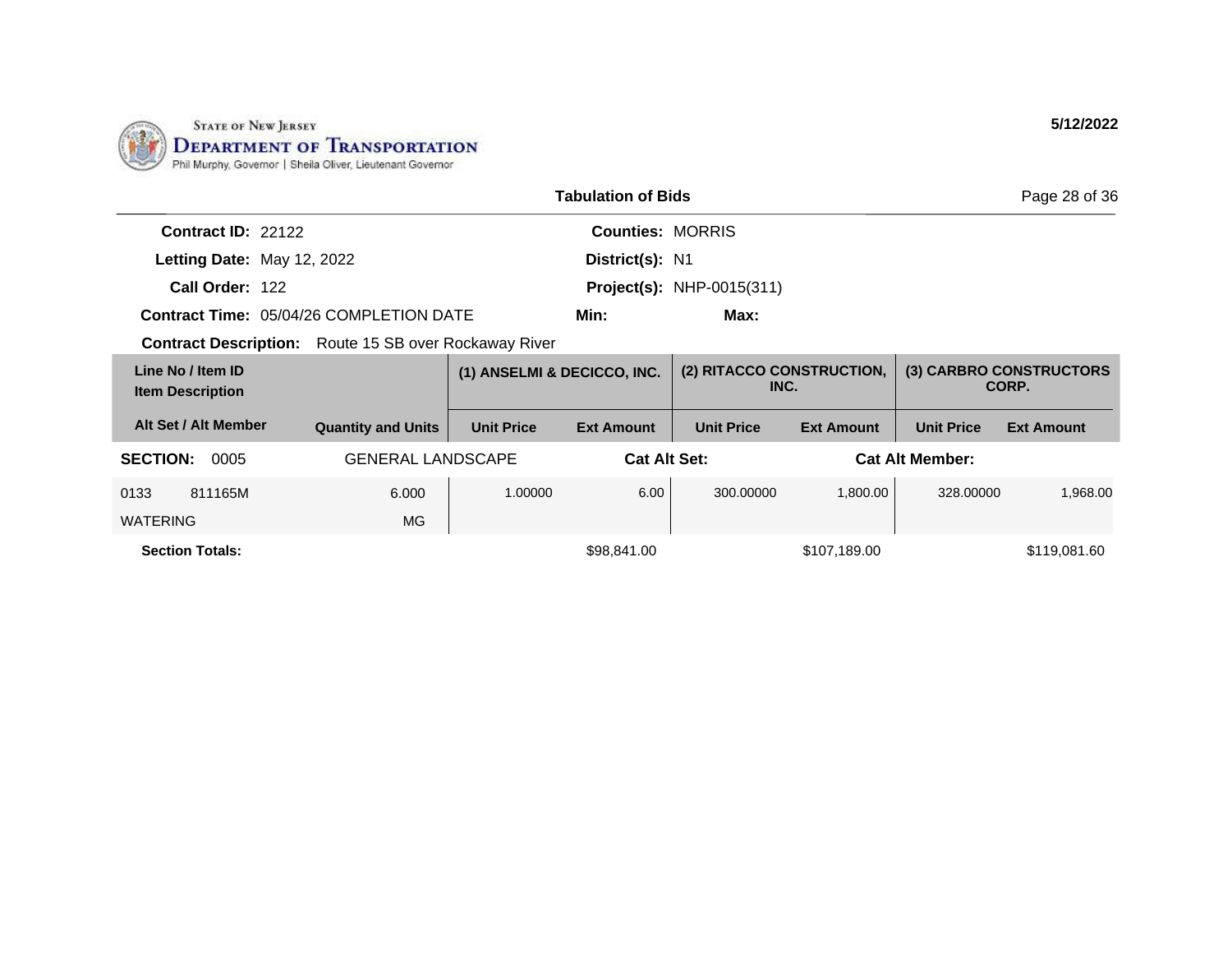

|                      |                                         | Page 29 of 36           |                                  |  |
|----------------------|-----------------------------------------|-------------------------|----------------------------------|--|
| Contract $ID: 22122$ |                                         | <b>Counties: MORRIS</b> |                                  |  |
|                      | Letting Date: May 12, 2022              | District(s): N1         |                                  |  |
| Call Order: 122      |                                         |                         | <b>Project(s):</b> NHP-0015(311) |  |
|                      | Contract Time: 05/04/26 COMPLETION DATE | Min:                    | Max:                             |  |

| Line No / Item ID<br><b>Item Description</b> |                             | (1) ANSELMI & DECICCO, INC. |                   | (2) RITACCO CONSTRUCTION,<br>INC. |                   | (3) CARBRO CONSTRUCTORS<br>CORP. |                        |                   |
|----------------------------------------------|-----------------------------|-----------------------------|-------------------|-----------------------------------|-------------------|----------------------------------|------------------------|-------------------|
|                                              | Alt Set / Alt Member        | <b>Quantity and Units</b>   | <b>Unit Price</b> | <b>Ext Amount</b>                 | <b>Unit Price</b> | <b>Ext Amount</b>                | <b>Unit Price</b>      | <b>Ext Amount</b> |
| <b>SECTION:</b>                              | 0006                        | <b>BRIDGE</b>               |                   | <b>Cat Alt Set:</b>               |                   |                                  | <b>Cat Alt Member:</b> |                   |
| 0134                                         | 162006P                     | (1)                         | 10.000.00000      | 10.000.00                         | 80.000.00000      | 80.000.00                        | 90.000.00000           | 90.000.00         |
|                                              | <b>VIBRATION MONITORING</b> | LS                          |                   |                                   |                   |                                  |                        |                   |
| 0135                                         | 201006P                     | (1)                         | 200,000.00000     | 200,000.00                        | 200,000.00000     | 200,000.00                       | 200,000.00000          | 200,000.00        |
| 1404-158                                     | CLEARING SITE, BRIDGE (     | LS                          |                   |                                   |                   |                                  |                        |                   |
| 0136                                         | 201039P                     | (1)                         | 5,000.00000       | 5,000.00                          | 200,000.00000     | 200.000.00                       | 342,100.00000          | 342,100.00        |
|                                              | <b>TEMPORARY SHIELDING</b>  | LS                          |                   |                                   |                   |                                  |                        |                   |
| 0137                                         | 202009P                     | 2,950.000                   | 75,00000          | 221,250.00                        | 60.00000          | 177,000.00                       | 220,00000              | 649,000.00        |
|                                              | EXCAVATION, UNCLASSIFIED    | CY                          |                   |                                   |                   |                                  |                        |                   |
| 0138                                         | 203056P                     | 2,200.000                   | 150.00000         | 330,000.00                        | 120.00000         | 264.000.00                       | 120.00000              | 264.000.00        |
|                                              | LIGHTWEIGHT SOIL AGGREGATE  | <b>CY</b>                   |                   |                                   |                   |                                  |                        |                   |
| 0139                                         | 501003P                     | 5,750.000                   | 1.00000           | 5,750.00                          | 1.00000           | 5.750.00                         | 140.00000              | 805,000.00        |
|                                              | <b>TEMPORARY SHEETING</b>   | <b>SF</b>                   |                   |                                   |                   |                                  |                        |                   |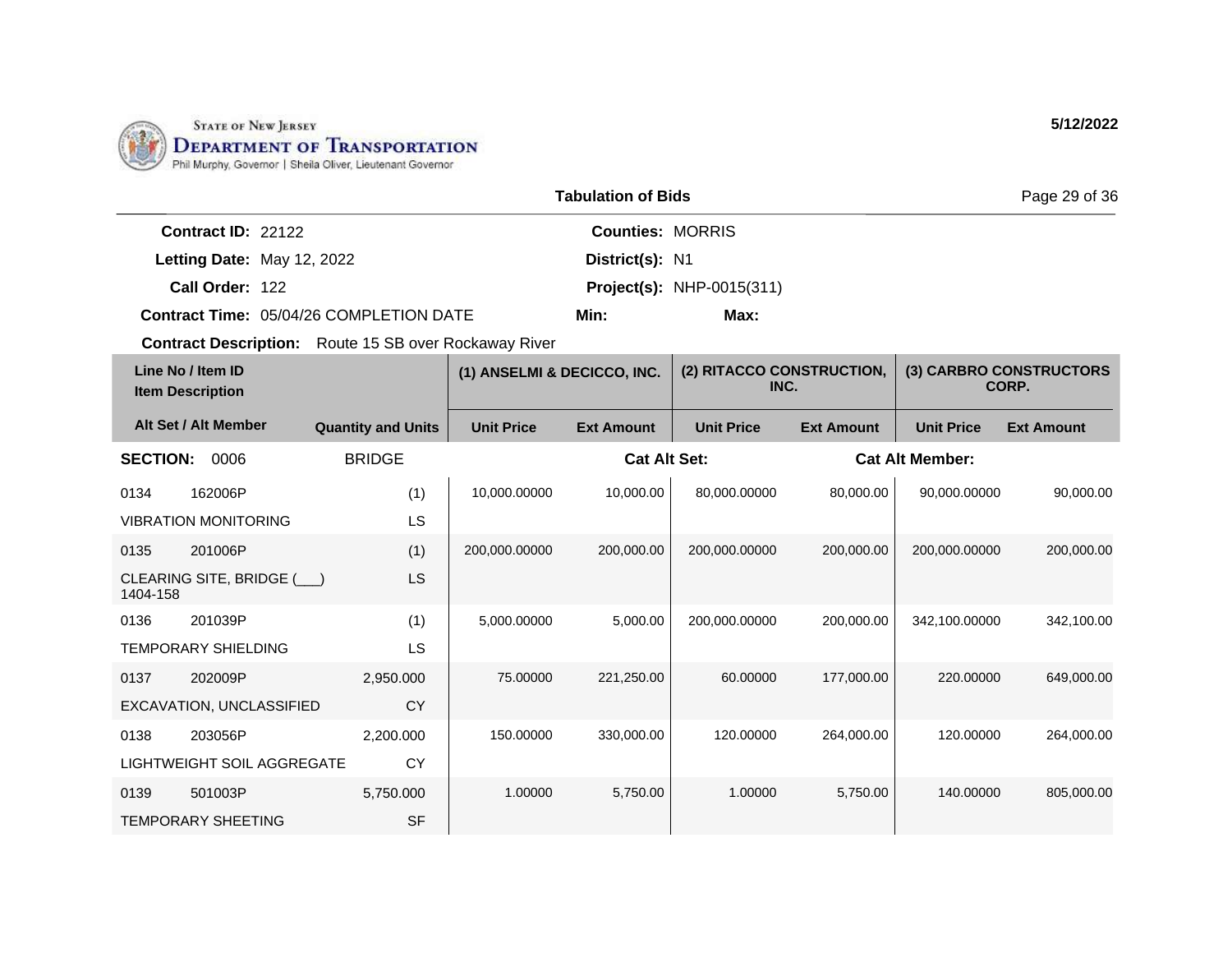

|                    |                                         | Page 30                 |                                  |  |
|--------------------|-----------------------------------------|-------------------------|----------------------------------|--|
| Contract ID: 22122 |                                         | <b>Counties: MORRIS</b> |                                  |  |
|                    | Letting Date: May 12, 2022              | District(s): N1         |                                  |  |
| Call Order: 122    |                                         |                         | <b>Project(s): NHP-0015(311)</b> |  |
|                    | Contract Time: 05/04/26 COMPLETION DATE | Min:                    | Max:                             |  |

| Line No / Item ID<br><b>Item Description</b> |                                 | (1) ANSELMI & DECICCO, INC. |                   | (2) RITACCO CONSTRUCTION,<br>INC. |                   | (3) CARBRO CONSTRUCTORS<br>CORP. |                        |                   |
|----------------------------------------------|---------------------------------|-----------------------------|-------------------|-----------------------------------|-------------------|----------------------------------|------------------------|-------------------|
|                                              | Alt Set / Alt Member            | <b>Quantity and Units</b>   | <b>Unit Price</b> | <b>Ext Amount</b>                 | <b>Unit Price</b> | <b>Ext Amount</b>                | <b>Unit Price</b>      | <b>Ext Amount</b> |
| <b>SECTION:</b>                              | 0006                            | <b>BRIDGE</b>               |                   | <b>Cat Alt Set:</b>               |                   |                                  | <b>Cat Alt Member:</b> |                   |
| 0140                                         | 501009P                         | (1)                         | 1,325,000.00000   | 1,325,000.00                      | 2,683,291.70000   | 2,683,291.70                     | 985,000.00000          | 985,000.00        |
|                                              | <b>TEMPORARY COFFERDAM</b>      | LS                          |                   |                                   |                   |                                  |                        |                   |
| 0141                                         | 502003P                         | (1)                         | 150,000.00000     | 150,000.00                        | 300,000.00000     | 300,000.00                       | 198,000.00000          | 198,000.00        |
| DRIVING PILES                                | <b>FURNISHING EQUIPMENT FOR</b> | LS                          |                   |                                   |                   |                                  |                        |                   |
| 0142                                         | 502009M                         | 614.000                     | 100.00000         | 61,400.00                         | 145.00000         | 89,030.00                        | 250,00000              | 153,500.00        |
|                                              | <b>TEST PILE, FURNISHED</b>     | LF                          |                   |                                   |                   |                                  |                        |                   |
| 0143                                         | 502012M                         | 614.000                     | 150.00000         | 92,100.00                         | 75.00000          | 46,050.00                        | 80.00000               | 49,120.00         |
|                                              | <b>TEST PILE, DRIVEN</b>        | LF                          |                   |                                   |                   |                                  |                        |                   |
| 0144                                         | 502018M                         | 9.000                       | 3,000.00000       | 27,000.00                         | 2,250.00000       | 20,250.00                        | 5,800.00000            | 52,200.00         |
|                                              | DYNAMIC PILE LOAD TEST          | U                           |                   |                                   |                   |                                  |                        |                   |

**5/12/2022**

of  $36$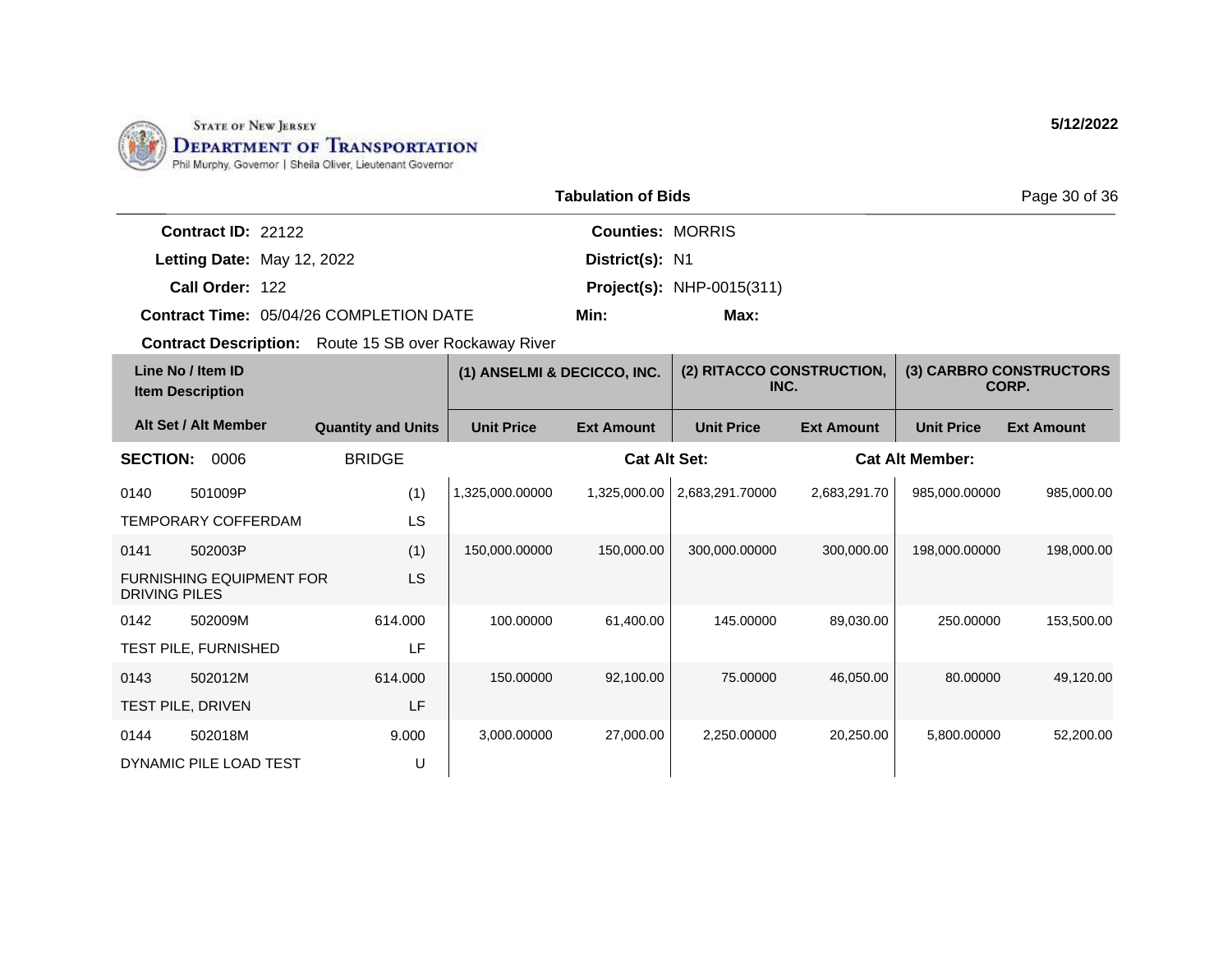

|                                                | <b>Tabulation of Bids</b> |                                  |  |  |  |
|------------------------------------------------|---------------------------|----------------------------------|--|--|--|
| <b>Contract ID: 22122</b>                      | <b>Counties: MORRIS</b>   |                                  |  |  |  |
| Letting Date: May 12, 2022                     | District(s): N1           |                                  |  |  |  |
| Call Order: 122                                |                           | <b>Project(s): NHP-0015(311)</b> |  |  |  |
| <b>Contract Time: 05/04/26 COMPLETION DATE</b> | Min:                      | Max:                             |  |  |  |

| Line No / Item ID<br><b>Item Description</b> |                                                         | (1) ANSELMI & DECICCO, INC. |                   | (2) RITACCO CONSTRUCTION,<br>INC. |                   | (3) CARBRO CONSTRUCTORS<br>CORP. |                        |                   |
|----------------------------------------------|---------------------------------------------------------|-----------------------------|-------------------|-----------------------------------|-------------------|----------------------------------|------------------------|-------------------|
|                                              | Alt Set / Alt Member                                    | <b>Quantity and Units</b>   | <b>Unit Price</b> | <b>Ext Amount</b>                 | <b>Unit Price</b> | <b>Ext Amount</b>                | <b>Unit Price</b>      | <b>Ext Amount</b> |
| <b>SECTION:</b>                              | 0006                                                    | <b>BRIDGE</b>               |                   | <b>Cat Alt Set:</b>               |                   |                                  | <b>Cat Alt Member:</b> |                   |
| 0145                                         | 502030M                                                 | 6,821.000                   | 100.00000         | 682,100.00                        | 145.00000         | 989.045.00                       | 120.00000              | 818,520.00        |
|                                              | CAST-IN-PLACE CONCRETE PILE,<br>FURNISHED, 18" DIAMETER | LF                          |                   |                                   |                   |                                  |                        |                   |
| 0146                                         | 502054M                                                 | 6,821.000                   | 80.00000          | 545,680.00                        | 38,00000          | 259,198.00                       | 115.00000              | 784,415.00        |
|                                              | CAST-IN-PLACE CONCRETE PILE,<br>DRIVEN, 18" DIAMETER    | LF                          |                   |                                   |                   |                                  |                        |                   |
| 0147                                         | 502207M                                                 | 126,000                     | 750.00000         | 94,500.00                         | 450.00000         | 56.700.00                        | 500.00000              | 63,000.00         |
| PILE SHOE                                    |                                                         | U                           |                   |                                   |                   |                                  |                        |                   |
| 0148                                         | 502307M                                                 | 2.000                       | 15,000.00000      | 30,000.00                         | 12,000.00000      | 24,000.00                        | 6,500.00000            | 13,000.00         |
|                                              | RESTRIKE WITH PDA AND<br>CAPWAP ANALYSIS                | U                           |                   |                                   |                   |                                  |                        |                   |
| 0149                                         | 504003P                                                 | 23,500.000                  | 3.00000           | 70,500.00                         | 2.20000           | 51,700.00                        | 2.00000                | 47,000.00         |
|                                              | <b>REINFORCEMENT STEEL</b>                              | LB                          |                   |                                   |                   |                                  |                        |                   |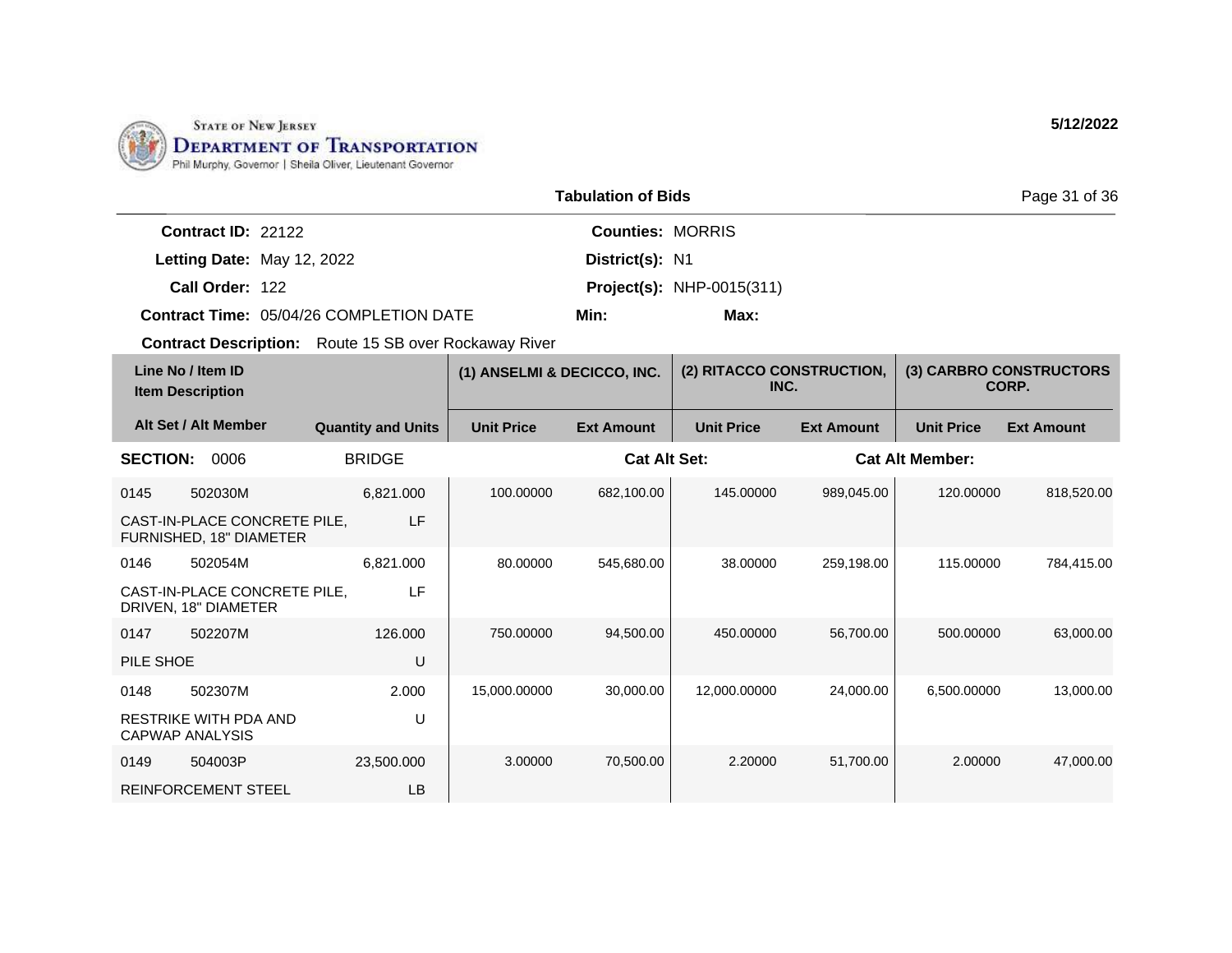

|                                                | <b>Tabulation of Bids</b> |                                  |  |  |  |
|------------------------------------------------|---------------------------|----------------------------------|--|--|--|
| Contract ID: 22122                             | <b>Counties: MORRIS</b>   |                                  |  |  |  |
| Letting Date: May 12, 2022                     | District(s): N1           |                                  |  |  |  |
| Call Order: 122                                |                           | <b>Project(s): NHP-0015(311)</b> |  |  |  |
| <b>Contract Time: 05/04/26 COMPLETION DATE</b> | Min:                      | Max:                             |  |  |  |

| Line No / Item ID<br><b>Item Description</b> |                                               | (1) ANSELMI & DECICCO, INC. |                   | (2) RITACCO CONSTRUCTION,<br>INC. |                   | (3) CARBRO CONSTRUCTORS<br>CORP. |                        |                   |
|----------------------------------------------|-----------------------------------------------|-----------------------------|-------------------|-----------------------------------|-------------------|----------------------------------|------------------------|-------------------|
|                                              | Alt Set / Alt Member                          | <b>Quantity and Units</b>   | <b>Unit Price</b> | <b>Ext Amount</b>                 | <b>Unit Price</b> | <b>Ext Amount</b>                | <b>Unit Price</b>      | <b>Ext Amount</b> |
| <b>SECTION:</b>                              | 0006                                          | <b>BRIDGE</b>               |                   | <b>Cat Alt Set:</b>               |                   |                                  | <b>Cat Alt Member:</b> |                   |
| 0150                                         | 504006P                                       | 85,000.000                  | 4.00000           | 340,000.00                        | 2.40000           | 204,000.00                       | 2.20000                | 187,000.00        |
| <b>COATED</b>                                | REINFORCEMENT STEEL, EPOXY-                   | LB.                         |                   |                                   |                   |                                  |                        |                   |
| 0151                                         | 504010P                                       | 30.000                      | 60.00000          | 1,800.00                          | 35.00000          | 1,050.00                         | 250.00000              | 7,500.00          |
|                                              | DRILL AND GROUT<br><b>REINFORCEMENT STEEL</b> | LF                          |                   |                                   |                   |                                  |                        |                   |
| 0152                                         | 504015P                                       | 384.000                     | 1,000.00000       | 384,000.00                        | 400.00000         | 153,600.00                       | 900.00000              | 345,600.00        |
|                                              | CONCRETE FOOTING                              | <b>CY</b>                   |                   |                                   |                   |                                  |                        |                   |
| 0153                                         | 504018P                                       | 191.000                     | 1,500.00000       | 286,500.00                        | 1,600.00000       | 305,600.00                       | 2,300.00000            | 439,300.00        |
|                                              | <b>CONCRETE WING WALL</b>                     | <b>CY</b>                   |                   |                                   |                   |                                  |                        |                   |
| 0154                                         | 504024P                                       | 214.000                     | 1,500.00000       | 321,000.00                        | 1,600.00000       | 342,400.00                       | 2,350.00000            | 502,900.00        |
|                                              | <b>CONCRETE ABUTMENT WALL</b>                 | <b>CY</b>                   |                   |                                   |                   |                                  |                        |                   |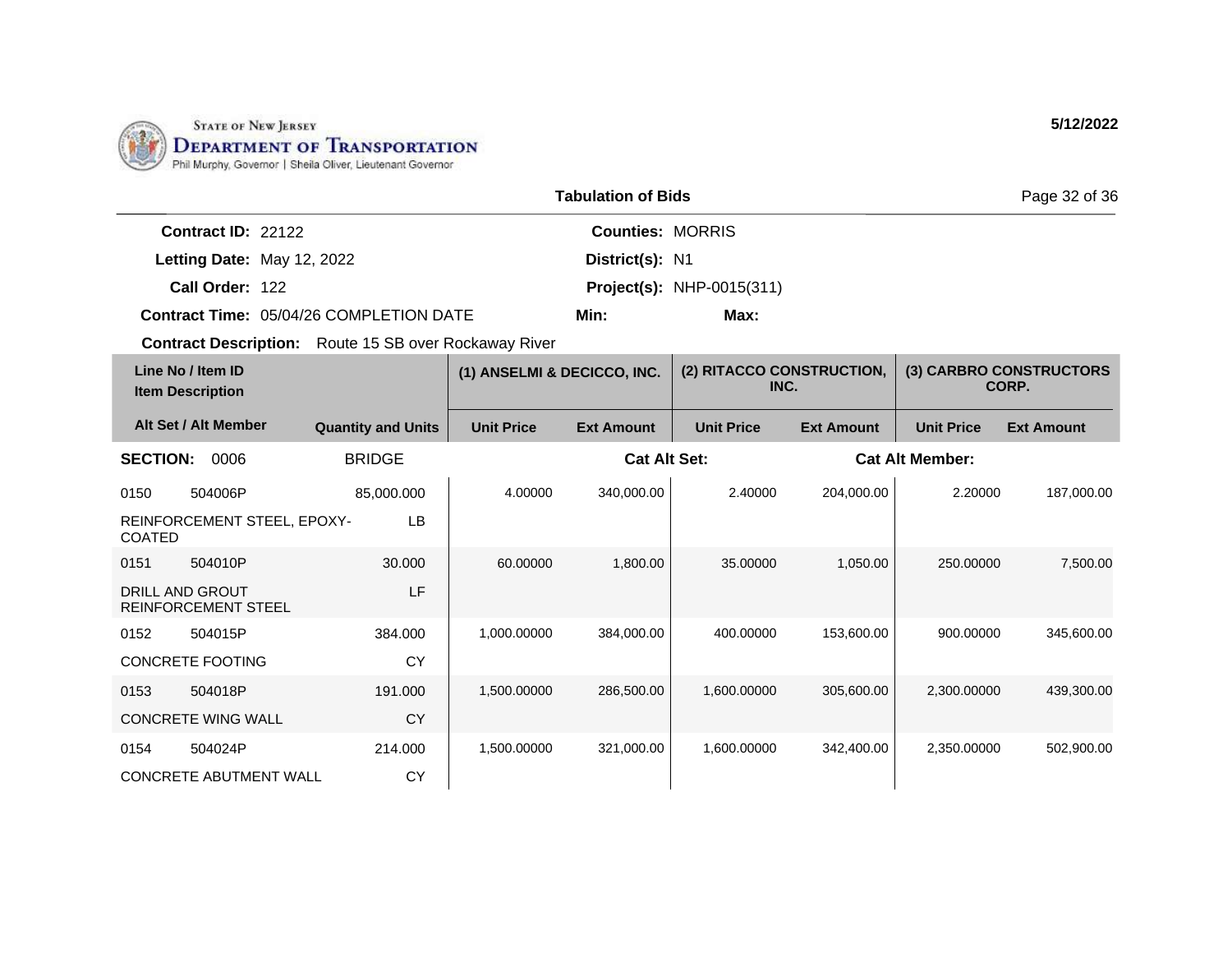

|                           |                                                | <b>Tabulation of Bids</b> |                                  | Page 33 of 36 |
|---------------------------|------------------------------------------------|---------------------------|----------------------------------|---------------|
| <b>Contract ID: 22122</b> |                                                | <b>Counties: MORRIS</b>   |                                  |               |
|                           | Letting Date: May 12, 2022                     | District(s): N1           |                                  |               |
| Call Order: 122           |                                                |                           | <b>Project(s): NHP-0015(311)</b> |               |
|                           | <b>Contract Time: 05/04/26 COMPLETION DATE</b> | Min:                      | Max:                             |               |

| Line No / Item ID<br><b>Item Description</b> |                                                           | (1) ANSELMI & DECICCO, INC. |                   | (2) RITACCO CONSTRUCTION,<br>INC. |                   | (3) CARBRO CONSTRUCTORS<br>CORP. |                        |                   |
|----------------------------------------------|-----------------------------------------------------------|-----------------------------|-------------------|-----------------------------------|-------------------|----------------------------------|------------------------|-------------------|
|                                              | Alt Set / Alt Member                                      | <b>Quantity and Units</b>   | <b>Unit Price</b> | <b>Ext Amount</b>                 | <b>Unit Price</b> | <b>Ext Amount</b>                | <b>Unit Price</b>      | <b>Ext Amount</b> |
| <b>SECTION:</b>                              | 0006                                                      | <b>BRIDGE</b>               |                   | Cat Alt Set:                      |                   |                                  | <b>Cat Alt Member:</b> |                   |
| 0155                                         | 504036P                                                   | 65.000                      | 100.00000         | 6,500.00                          | 60.00000          | 3,900.00                         | 30.00000               | 1,950.00          |
|                                              | EPOXY WATERPROOFING                                       | <b>SY</b>                   |                   |                                   |                   |                                  |                        |                   |
| 0156                                         | 505027P                                                   | 458.000                     | 600.00000         | 274,800.00                        | 1,850.00000       | 847,300.00                       | 850.00000              | 389,300.00        |
|                                              | PRESTRESSED CONCRETE BOX<br>BEAM, (TYPE BI-48), 48" X 27" | LF                          |                   |                                   |                   |                                  |                        |                   |
| 0157                                         | 506003P                                                   | (1)                         | 15,000.00000      | 15,000.00                         | 95,000.00000      | 95,000.00                        | 22,000.00000           | 22,000.00         |
|                                              | <b>STRUCTURAL STEEL</b>                                   | LS                          |                   |                                   |                   |                                  |                        |                   |
| 0158                                         | 506006P                                                   | 16.000                      | 2,000.00000       | 32,000.00                         | 4,000.00000       | 64,000.00                        | 1,800.00000            | 28,800.00         |
|                                              | <b>REINFORCED ELASTOMERIC</b><br><b>BEARING ASSEMBLY</b>  | U                           |                   |                                   |                   |                                  |                        |                   |
| 0159                                         | 506070P                                                   | (1)                         | 10,000.00000      | 10,000.00                         | 95,000.00000      | 95,000.00                        | 155,000.00000          | 155,000.00        |
|                                              | <b>TEMPORARY BEAM</b>                                     | LS                          |                   |                                   |                   |                                  |                        |                   |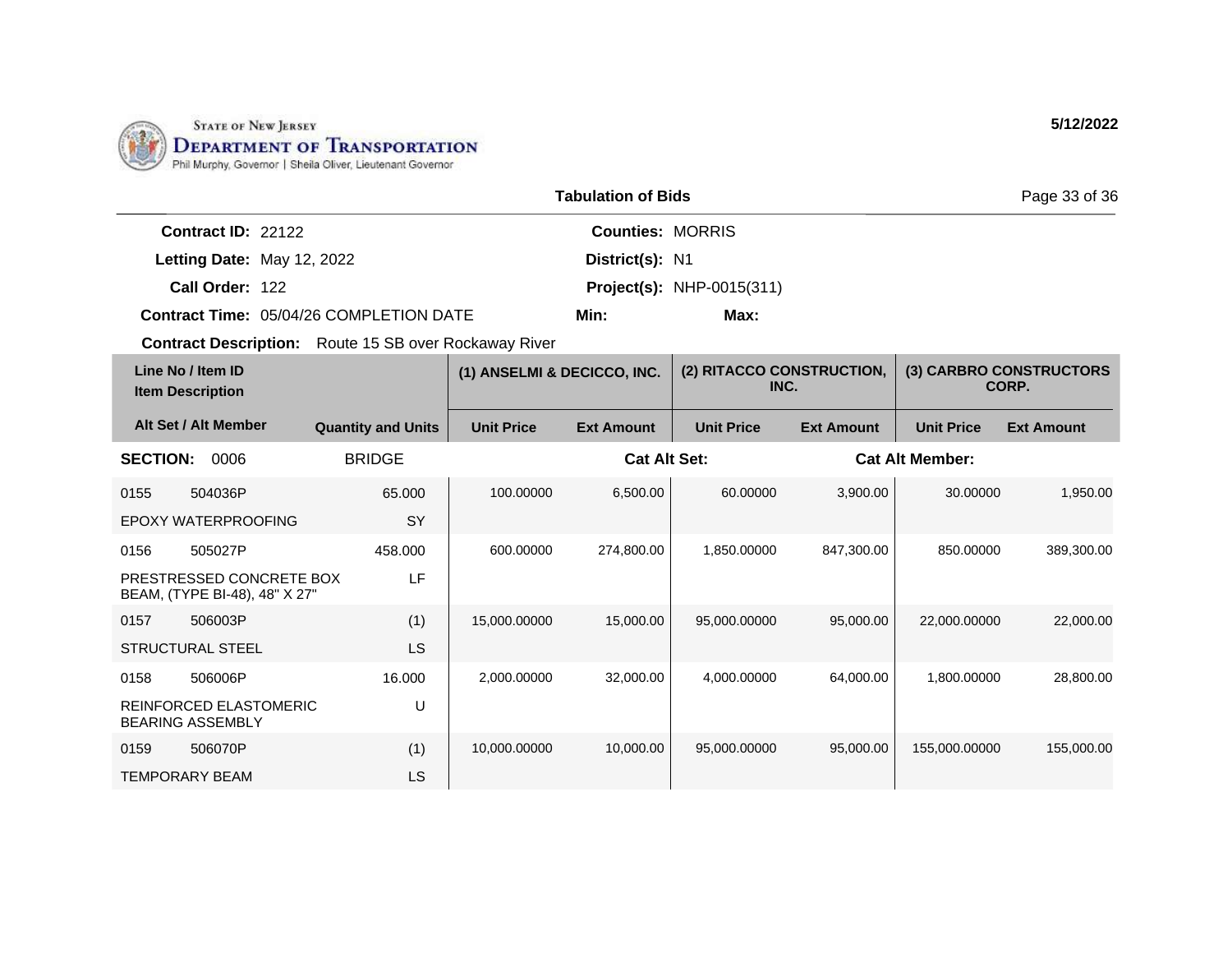

|                            |                                         | <b>Tabulation of Bids</b> |                                  | Page 34 of 36 |
|----------------------------|-----------------------------------------|---------------------------|----------------------------------|---------------|
| Contract ID: 22122         |                                         | <b>Counties: MORRIS</b>   |                                  |               |
| Letting Date: May 12, 2022 |                                         | District(s): N1           |                                  |               |
| Call Order: 122            |                                         |                           | <b>Project(s): NHP-0015(311)</b> |               |
|                            | Contract Time: 05/04/26 COMPLETION DATE | Min:                      | Max:                             |               |

|                 | Line No / Item ID<br><b>Item Description</b> |                           | (1) ANSELMI & DECICCO, INC. |                     | (2) RITACCO CONSTRUCTION,<br>INC. |                   |                        | (3) CARBRO CONSTRUCTORS<br>CORP. |
|-----------------|----------------------------------------------|---------------------------|-----------------------------|---------------------|-----------------------------------|-------------------|------------------------|----------------------------------|
|                 | Alt Set / Alt Member                         | <b>Quantity and Units</b> | <b>Unit Price</b>           | <b>Ext Amount</b>   | <b>Unit Price</b>                 | <b>Ext Amount</b> | <b>Unit Price</b>      | <b>Ext Amount</b>                |
| <b>SECTION:</b> | 0006                                         | <b>BRIDGE</b>             |                             | <b>Cat Alt Set:</b> |                                   |                   | <b>Cat Alt Member:</b> |                                  |
| 0160            | 507015P                                      | 89,000                    | 500.00000                   | 44,500.00           | 650.00000                         | 57,850.00         | 550.00000              | 48,950.00                        |
| <b>ASSEMBLY</b> | STRIP SEAL EXPANSION JOINT                   | LF                        |                             |                     |                                   |                   |                        |                                  |
| 0161            | 507024P                                      | 141.000                   | 2,000.00000                 | 282,000.00          | 3,200.00000                       | 451,200.00        | 4,200.00000            | 592,200.00                       |
|                 | CONCRETE BRIDGE DECK, HPC                    | <b>CY</b>                 |                             |                     |                                   |                   |                        |                                  |
| 0162            | 507033P                                      | 35.000                    | 900.00000                   | 31,500.00           | 200.00000                         | 7,000.00          | 1,400.00000            | 49,000.00                        |
| <b>HPC</b>      | CONCRETE BRIDGE SIDEWALK,                    | CY                        |                             |                     |                                   |                   |                        |                                  |
| 0163            | 507039P                                      | 30.000                    | 2,000.00000                 | 60,000.00           | 1,500.00000                       | 45,000.00         | 1,600.00000            | 48,000.00                        |
| <b>HPC</b>      | CONCRETE BRIDGE PARAPET,                     | LF                        |                             |                     |                                   |                   |                        |                                  |
| 0164            | 507050M                                      | 46.000                    | 1,200.00000                 | 55,200.00           | 1,200.00000                       | 55,200.00         | 1,400.00000            | 64,400.00                        |
|                 | <b>CONCRETE SLEEPER SLAB</b>                 | CY                        |                             |                     |                                   |                   |                        |                                  |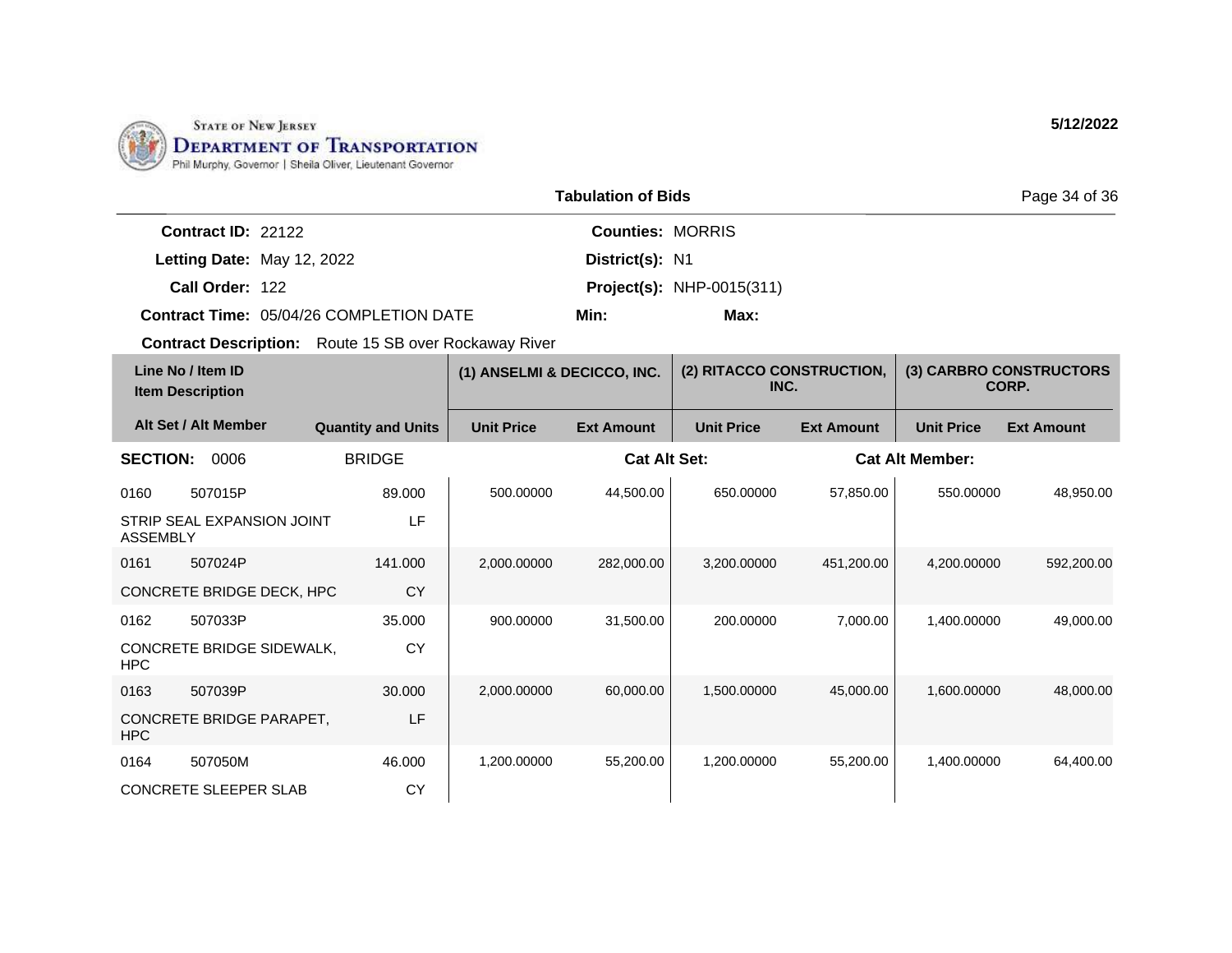

|                            |                                                | <b>Tabulation of Bids</b> |                                  | Page 35 of 36 |
|----------------------------|------------------------------------------------|---------------------------|----------------------------------|---------------|
| Contract ID: 22122         |                                                | <b>Counties: MORRIS</b>   |                                  |               |
| Letting Date: May 12, 2022 |                                                | District(s): N1           |                                  |               |
| Call Order: 122            |                                                |                           | <b>Project(s): NHP-0015(311)</b> |               |
|                            | <b>Contract Time: 05/04/26 COMPLETION DATE</b> | Min:                      | Max:                             |               |

| Line No / Item ID<br><b>Item Description</b> |                                                 | (1) ANSELMI & DECICCO, INC. |                   | (2) RITACCO CONSTRUCTION,<br>INC. |                   | (3) CARBRO CONSTRUCTORS<br>CORP. |                        |                   |
|----------------------------------------------|-------------------------------------------------|-----------------------------|-------------------|-----------------------------------|-------------------|----------------------------------|------------------------|-------------------|
|                                              | Alt Set / Alt Member                            | <b>Quantity and Units</b>   | <b>Unit Price</b> | <b>Ext Amount</b>                 | <b>Unit Price</b> | <b>Ext Amount</b>                | <b>Unit Price</b>      | <b>Ext Amount</b> |
| <b>SECTION:</b>                              | 0006                                            | <b>BRIDGE</b>               |                   | <b>Cat Alt Set:</b>               |                   |                                  | <b>Cat Alt Member:</b> |                   |
| 0165                                         | 507054P                                         | 247.000                     | 400.00000         | 98,800.00                         | 300.00000         | 74,100.00                        | 500.00000              | 123,500.00        |
|                                              | <b>CONCRETE BRIDGE RELIEF SLAB</b>              | SY                          |                   |                                   |                   |                                  |                        |                   |
| 0166                                         | 507085P                                         | 237.000                     | 425.00000         | 100,725.00                        | 350.00000         | 82,950.00                        | 410.00000              | 97,170.00         |
|                                              | STEEL 4 BAR BRIDGE RAILING                      | LF                          |                   |                                   |                   |                                  |                        |                   |
| 0167                                         | 601419P                                         | 268,000                     | 50.00000          | 13,400.00                         | 50.00000          | 13,400.00                        | 85.00000               | 22,780.00         |
|                                              | 8" PERFORATED HIGH DENSITY<br>POLYETHYLENE PIPE | LF                          |                   |                                   |                   |                                  |                        |                   |
| 0168                                         | 701015P                                         | 70.000                      | 45.00000          | 3,150.00                          | 150.00000         | 10.500.00                        | 100.00000              | 7,000.00          |
| LF<br>2" RIGID METALLIC CONDUIT              |                                                 |                             |                   |                                   |                   |                                  |                        |                   |
| <b>Section Totals:</b>                       |                                                 |                             | \$6,211,155.00    |                                   | \$8,355,064.70    |                                  | \$8,646,205.00         |                   |
|                                              |                                                 | <b>Contract Totals</b>      |                   | \$11,560,560.00                   |                   | \$13,193,000.00                  |                        | \$13,362,425.38   |
| <b>Cost Plus Time Totals</b>                 |                                                 |                             | \$11,560,560.00   |                                   | \$13,193,000.00   |                                  | 13,362,425.38          |                   |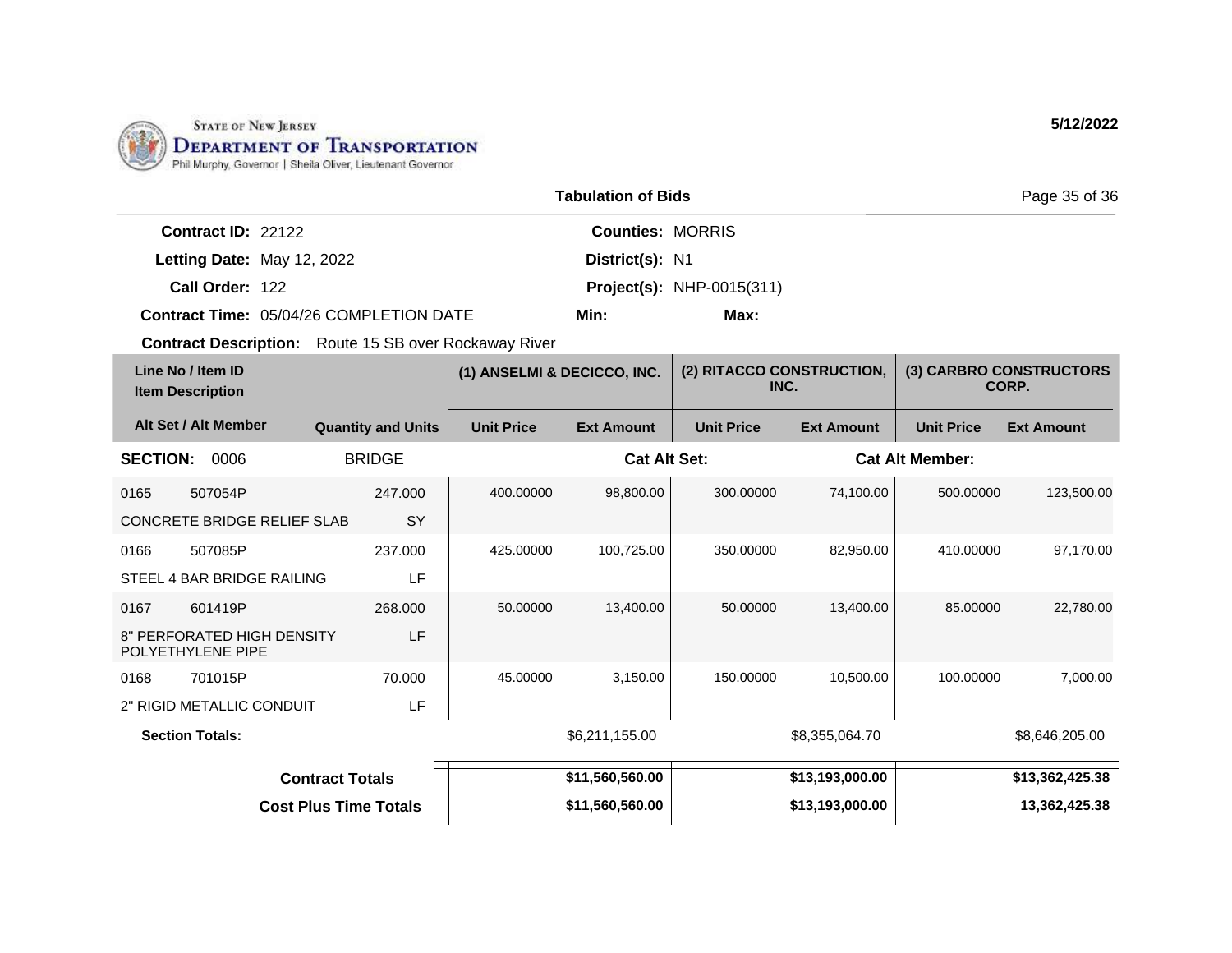

|                                                                                                      | <b>Tabulation of Bids</b> |                                  | Page 36 of 36 |
|------------------------------------------------------------------------------------------------------|---------------------------|----------------------------------|---------------|
| Contract ID: 22122                                                                                   |                           | <b>Counties: MORRIS</b>          |               |
| Letting Date: May 12, 2022                                                                           | District(s): N1           |                                  |               |
| Call Order: 122                                                                                      |                           | <b>Project(s): NHP-0015(311)</b> |               |
| <b>Contract Time: 05/04/26 COMPLETION DATE</b>                                                       | Min:                      | Max:                             |               |
| <b>Contract Description:</b> Route 15 SB over Rockaway River<br>() indicates item is bid as Lump Sum |                           |                                  |               |